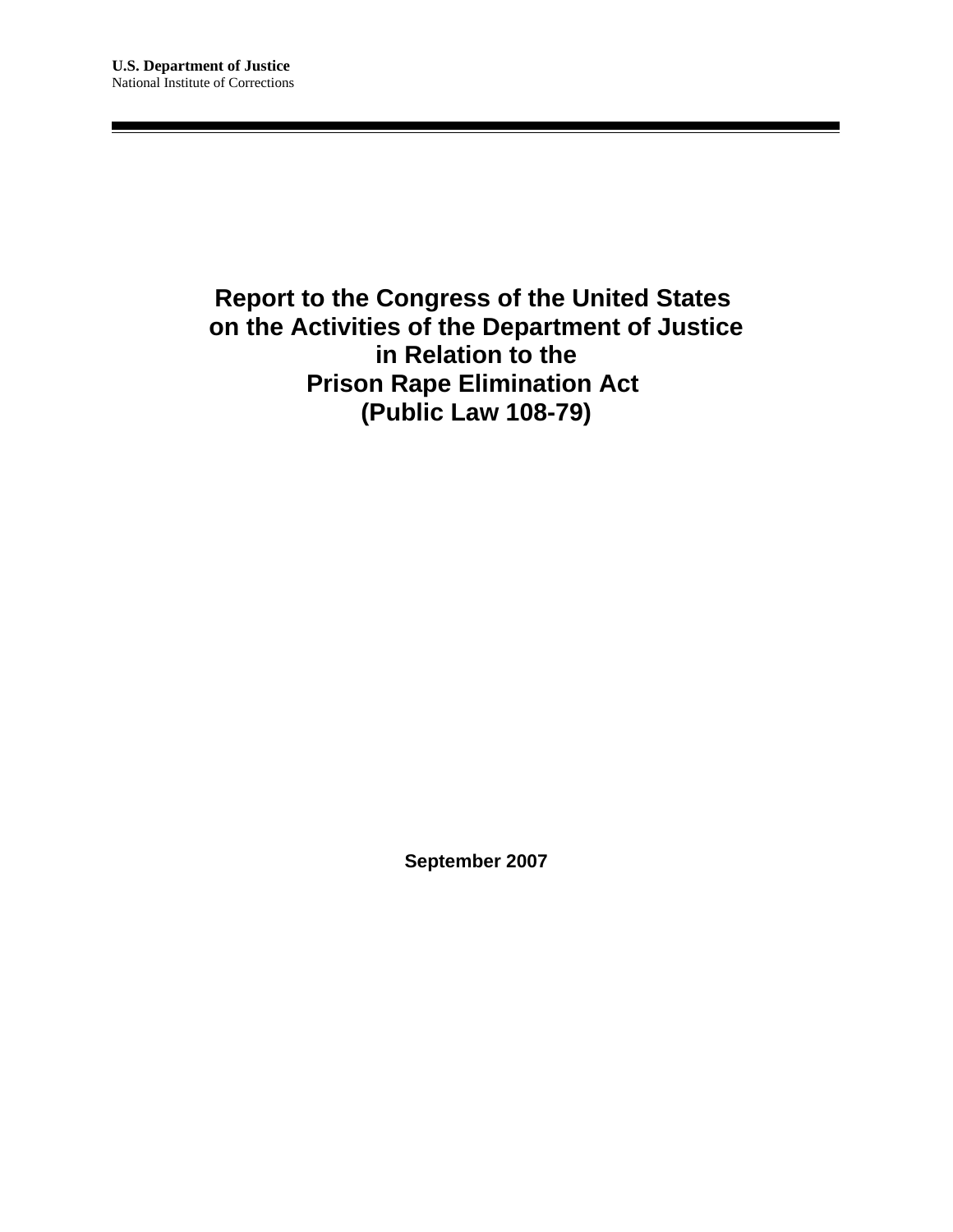**U.S. Department of Justice Federal Bureau of Prisons National Institute of Corrections** 320 First Street, NW. Washington, DC 20534

#### **Alberto R. Gonzales**

*Attorney General (Retired)* U.S. Department of Justice

#### **Harley G. Lappin** *Director*

Federal Bureau of Prisons

**Morris L. Thigpen** *Director* National Institute of Corrections

**Larry Solomon** *Deputy Director (Retired)* National Institute of Corrections

**Dee Halley** *Correctional Program Specialist* National Institute of Corrections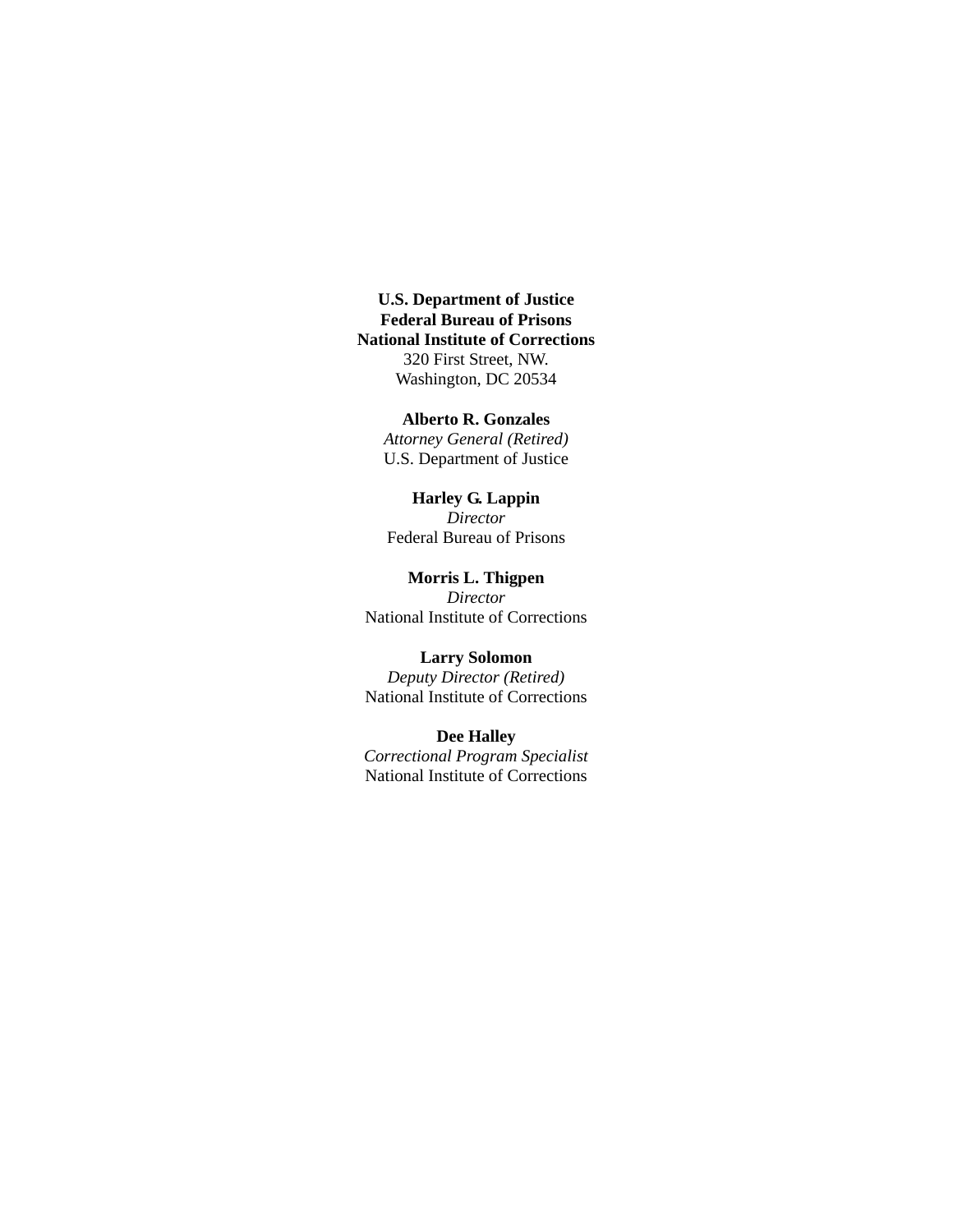## **Table of Contents**

| Awarding of Protecting Inmates and Safeguarding Communities Grants 8 |
|----------------------------------------------------------------------|
| Evaluation                                                           |

**Appendix A:** Bureau of Justice Assistance – FY 2006 Protecting Inmates and Safeguarding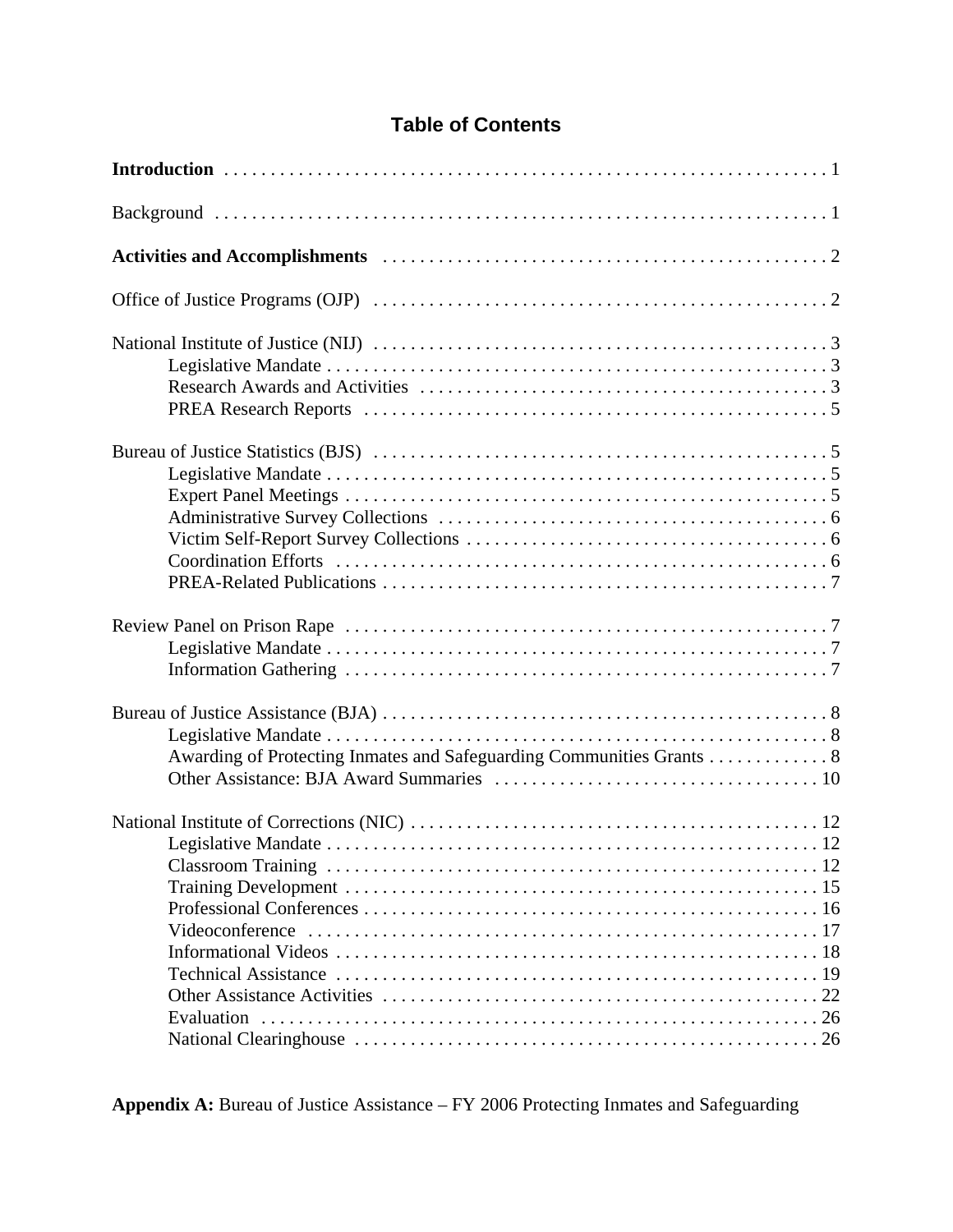| <b>Appendix B:</b> NIC/WCL Project on Addressing Prison Rape: Sample Action Plans  39 |  |
|---------------------------------------------------------------------------------------|--|
|                                                                                       |  |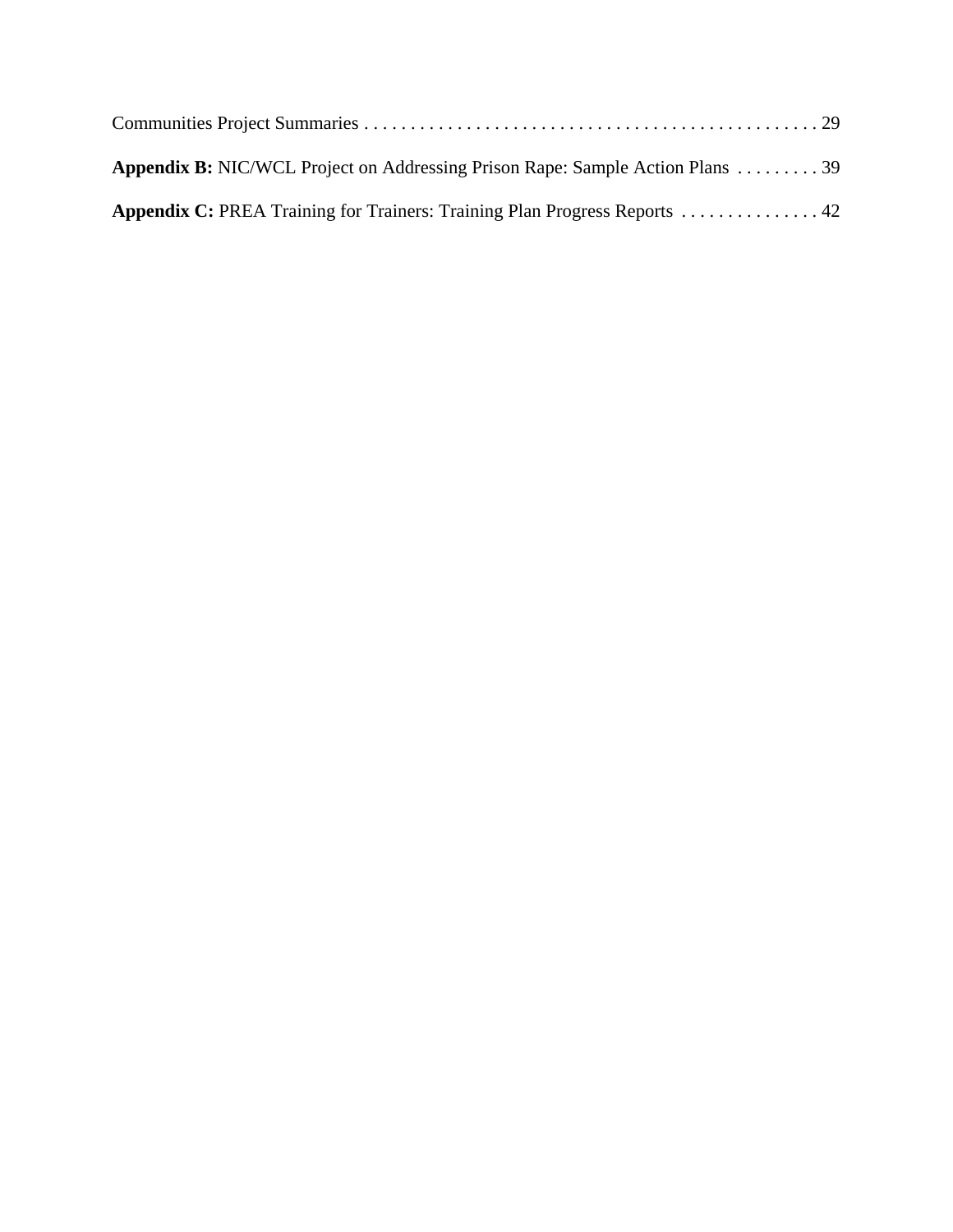# **Introduction**

This is the fourth annual report to Congress mandated by the Prison Rape Elimination Act of 2003 (P.L. 108-79). This report fulfills Section 5(b) of the Prison Rape Elimination Act, which requires the National Institute of Corrections to submit an annual report to Congress and to the Secretary of Health and Human Services summarizing the activities of the Department of Justice regarding prison rape abatement for the preceding calendar year. This report is also being provided to the Director of the Bureau of Justice Statistics as required by the Act.

The first report to Congress summarized the activities of the Department of Justice for fiscal year 2004 (October 2003 – September 2004). This was done because the law was new and it was important to report on the many significant accomplishments of the Department in the months after the Act became law. The second report covered the months of October – December 2004 in order to get annual reports on a cycle that matches the statutory mandate of reporting information by calendar year. This report covers calendar year 2006.

# *Background*

On September 4, 2003, the Prison Rape Elimination Act of 2003 (PREA) was signed into law. The Prison Rape Elimination Act is legislation that establishes a standard of zero tolerance for rape and sexual assault in any prison, jail, police lockup, or juvenile facility. The law gives several components within the Department of Justice (DOJ) specific tasks:

**• Bureau of Justice Statistics** – The PREA requires the Bureau of Justice Statistics (BJS) to collect, review, and analyze the incidence and effects of prison rape. The analysis will include "the common characteristics of both victims and perpetrators, and prisons and prison systems with high incidence rates."

• **Review Panel** – The PREA mandates that the Department of Justice create a Review Panel to conduct hearings on prison rape. The Review Panel will have subpoena power to call officials who run the three facilities with the highest incidence of prison rape and the two facilities with the lowest incidence of prison rape in each category of facilities (prisons, jails, and community corrections).

• **National Institute of Corrections** – The PREA mandates that the National Institute of Corrections (NIC) offer training and technical assistance and provide a national clearinghouse for information. NIC is also required to produce an annual report to Congress.

• **Attorney General's Office** – The Attorney General is authorized to award grants to States to assist with the implementation of PREA requirements. The Bureau of Justice Assistance and the National Institute of Justice (NIJ) are responsible for the development and administration of these grant programs.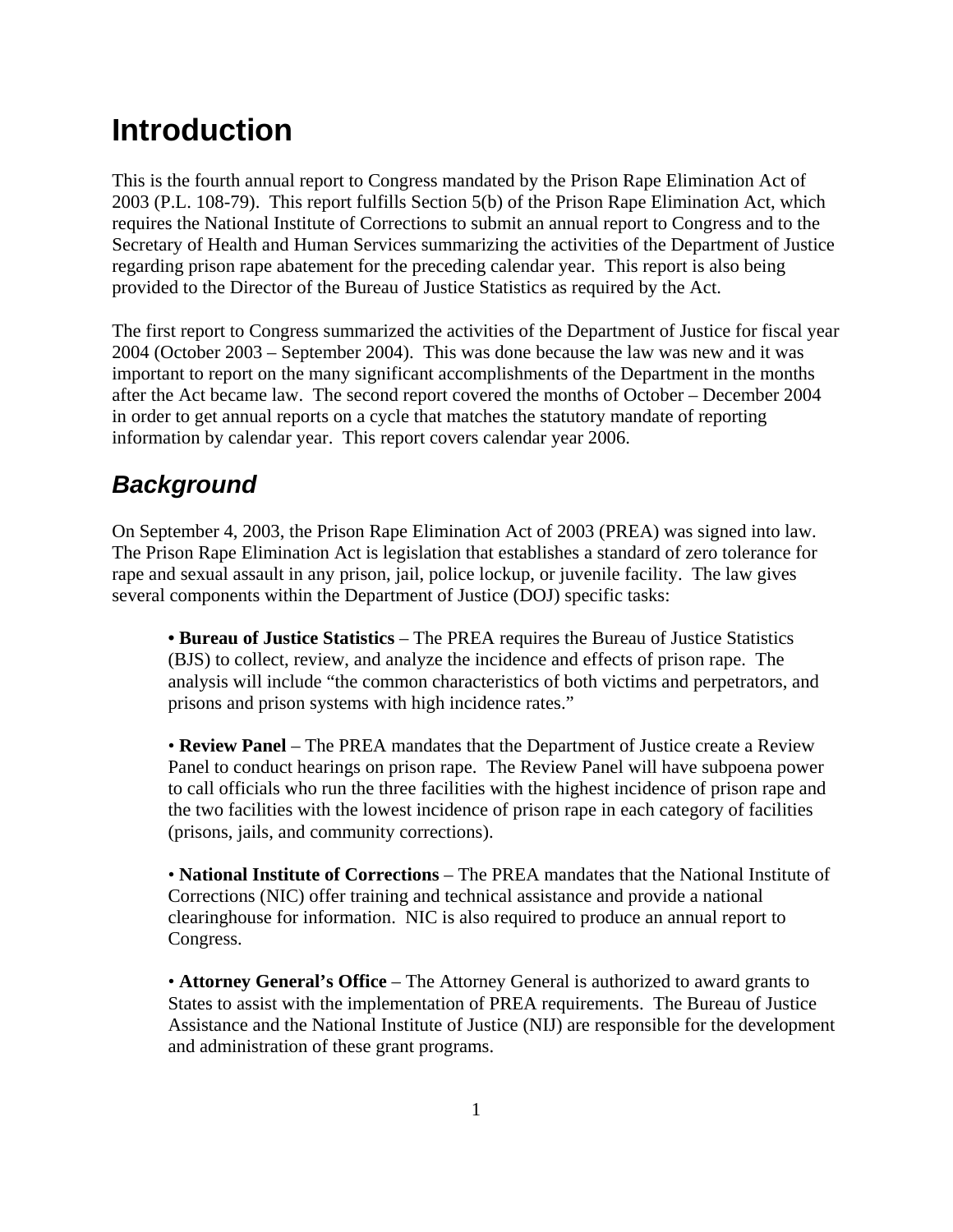In addition, the Attorney General will publish national standards for the detection, prevention, reduction, and punishment of prison rape. These standards will be developed and recommended by the National Prison Rape Elimination Commission established under Section 7 of the PREA.

**Note:** Because the National Prison Rape Elimination Commission is not part of the Department of Justice, the activities of that Commission are not included in this report.

# **Activities and Accomplishments**

This report describes the activities and accomplishments of the Office of Justice Programs, the National Institute of Justice, the Bureau of Justice Statistics, the Review Panel on Prison Rape, the Bureau of Justice Assistance, and the National Institute of Corrections with regard to the requirements of PREA for calendar year 2006.

# *Office of Justice Programs (OJP)*

The Department of Justice's Office of Justice Programs (OJP) was created to provide leadership in developing a national capacity to prevent and control crime, administer justice, and provide assistance to victims of crime. OJP and its various components accomplish this through partnerships with other Federal agencies and with State and local agencies, as well as through partnerships with national and community organizations.

Congress included funds for PREA in the FY 2006 OJP appropriation. OJP allocated funds for the tasks required under PREA in the budgets of the appropriate OJP components. OJP also made funding available to NIC for PREA activities through an Interagency Agreement between the two agencies.

The PREA activities of the following components of OJP are described in this report:

- National Institute of Justice
- Bureau of Justice Statistics
- Review Panel on Prison Rape
- Bureau of Justice Assistance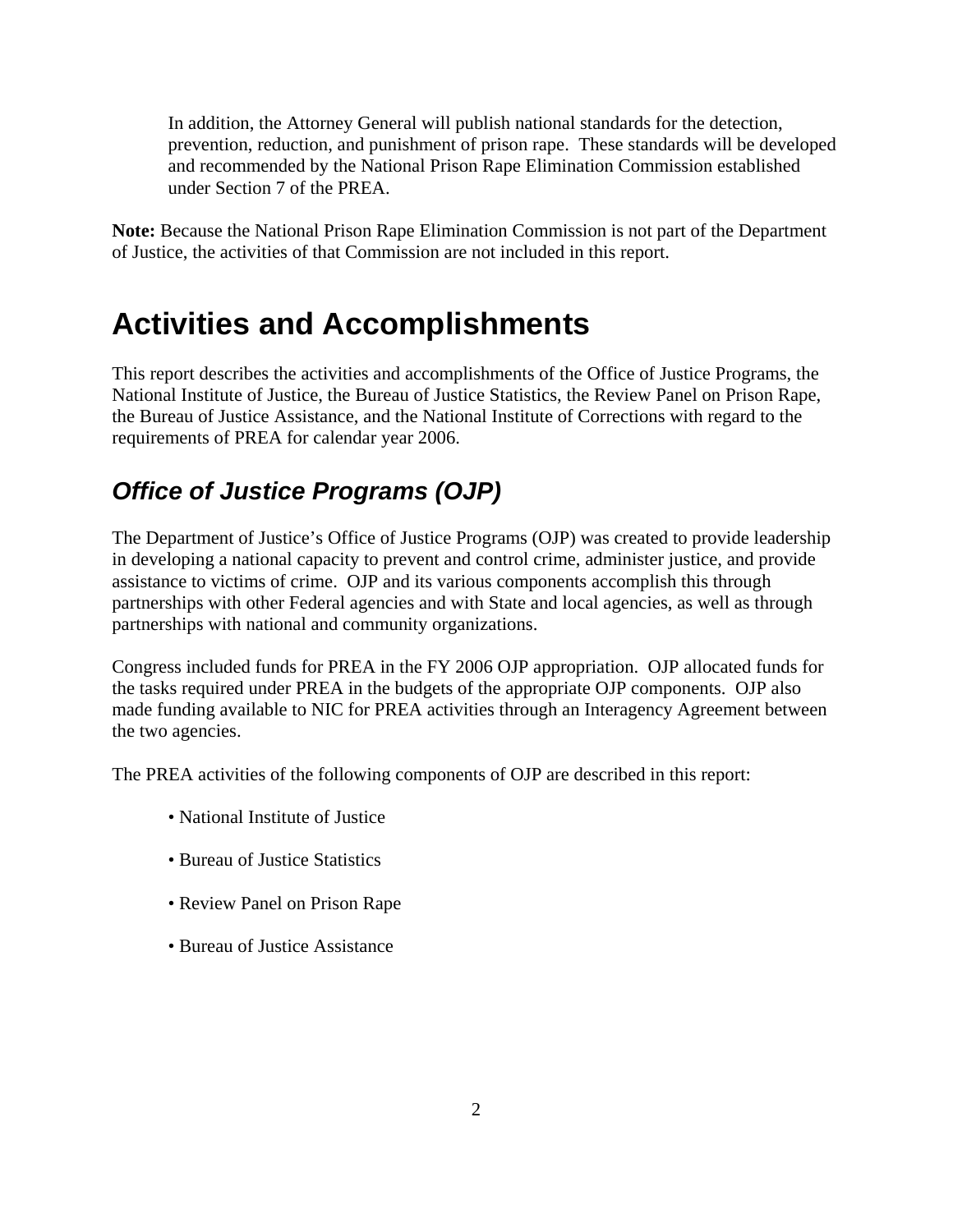## *National Institute of Justice (NIJ)*

## **Legislative Mandate**

Even though prison rape was an area of significant study prior to PREA, Congress noted in its findings that "insufficient research" has been conducted and "insufficient data reported." One of the purposes for passing the PREA was to "increase the available data and information on the incidence of prison rape, consequently improving the management and administration of correctional facilities."

Section 4 of the PREA mandates the development and implementation of a major research effort. While a significant portion of the work is to be carried out by the Bureau of Justice Statistics, the Attorney General is also authorized to provide grants to carry out research. NIJ was tasked to process and award these research grants. The following is a description of NIJ activities in accordance with this mandate during calendar year 2006.

## **Research Awards and Activities**

#### New Awards and Activities

In 2006, NIJ made two awards under a solicitation that focused on sexual violence in correctional facilities as it occurs in the context of overall violence. Dr. Barbara Owens of California State University (Fresno, CA) will be examining sexual violence and violent behavior among female offenders at both State prisons and local jails.

A second award was made to Nancy LaVigne of the Urban Institute (Washington, DC). Her study will use situational crime prevention theories applied to jail settings to assist corrections practitioners in dealing with violent and sexually violent offenders. Dr. LaVigne will work with jail administrators to mitigate problems with the physical plant and enhance inmate and staff protection.

Also in 2006, NIJ engaged in a partnership with the Bureau of Justice Statistics and the Centers for Disease Control to establish a surveillance system for detecting medical and mental health indicators of sexual violence. This partnership is initiating a pilot surveillance program in which medical, dental, and mental health personnel will collect information from inmates who are presenting to the facility infirmary with symptoms of possible sexual victimization.

#### Reports from Previous Awards

During the year, NIJ received the final reports for three of its previously awarded research studies. *The Culture of Prison Sexual Violence* is the largest ethnographic study of inmates ever conducted on any topic. The study examined how inmates perceive sexual relations in prison, including forced sexual engagements. Over 600 interviews were conducted in 30 maximumsecurity prisons for both male and female inmates in 10 States. Inmates were not questioned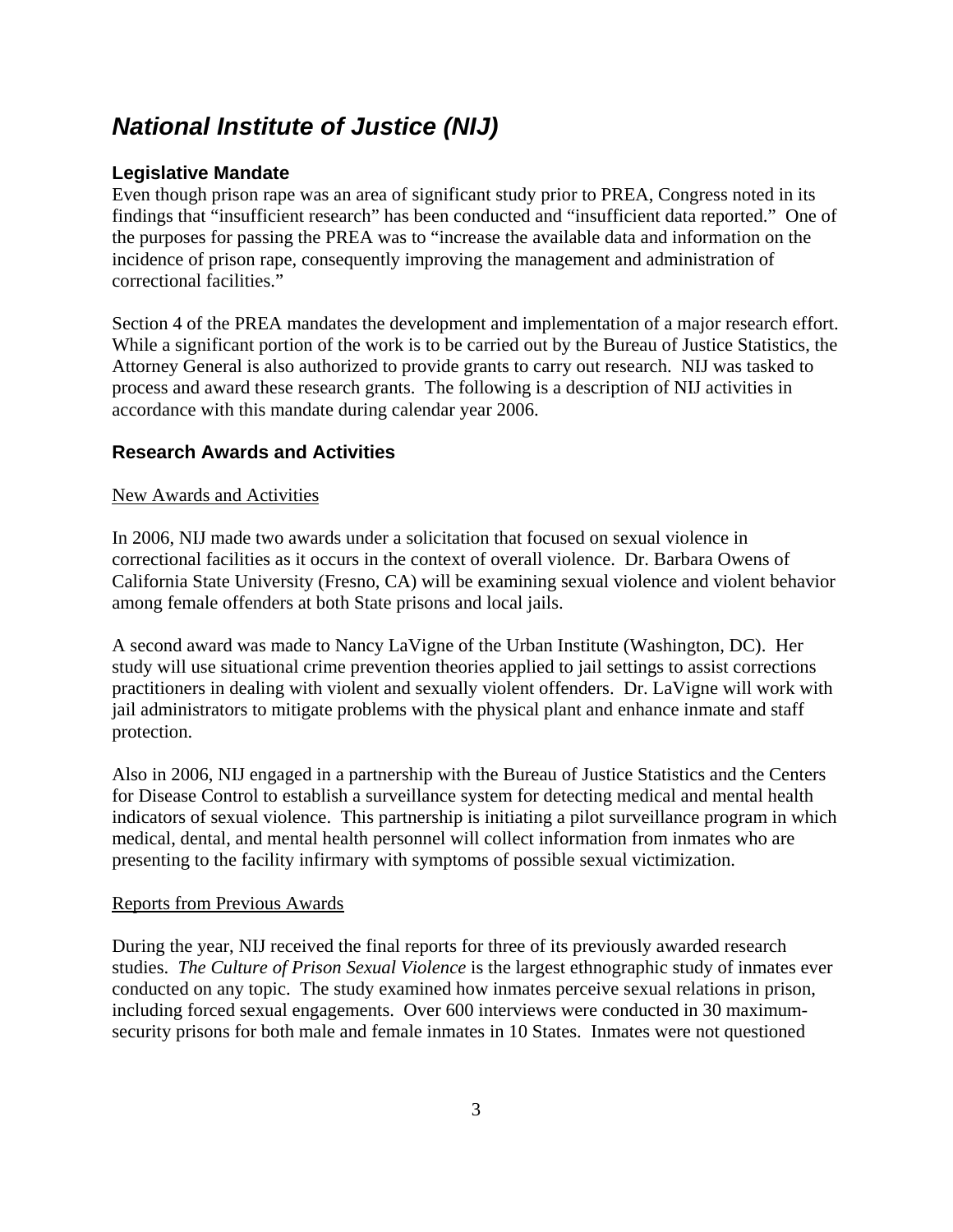about their personal experiences either as a victim or a perpetrator, but rather were asked questions about their knowledge of sexual violence in the facility during their incarceration.

Inmates reported that sexual relationships and rape were not defined or considered the same way by inmates as by individuals in free society. This contributed to the idea that the culture of prison life is very different from that of the free world. The concepts of coerced and/or forced sexual behavior are perceived differently in a prison culture, but are similar across all U.S. prisons. Inmates perceived rape to be a rare occurrence.

The researchers reported that 66 percent of male inmates and 71 percent of female inmates were aware of sexual relationships between staff and inmates. While all sexual relationships between correctional staff and inmates are illegal, these estimates included romantic and/or mutually agreeable relationships. Collectively, 9.1 percent of male and female inmates reported they were aware of an inmate being raped by a staff member. Thirty-four percent of male inmates and 28 percent of female inmates stated that they knew of an inmate who reported rape to correctional staff. A high percentage of both male and female inmates indicated that correctional officers do try to protect inmates from being victimized.

The research yielded many recommendations (encompassing policy development, staff training, inmate orientation, inmate observation, and direct supervision) that could be implemented by prison and jail officials. Implementation of these recommendations could contribute to changing both inmate and institutional cultures.

The recently completed NIJ study *Addressing Sexual Violence in Prisons: A National Snapshot of Approaches and Highlights of Innovative Strategies* examined the policies and practices of State departments of corrections in response to PREA. From 2004 to 2005, 27 States reported having specific written policies addressing prison sexual violence. Nineteen of these policies addressed prevention, investigation, response, and victim services. Several States also reported efforts to involve the medical community in collecting rape kits for evidence, working with local district attorneys to promote prosecution of offenses, and having invested in training staff to investigate allegations of sexual misconduct or violence.

In addition, the researchers identified and conducted case studies in 11 States where the overall approach might provide corrections officials with "the most informative lessons on addressing sexual violence in prison." These States were Connecticut, Idaho, Kansas, Maine, Massachusetts, Minnesota, Ohio, Oregon, Pennsylvania, Texas, and Utah.

#### Risk Assessment

NIJ also responded to the needs of corrections professionals by funding the development of risk assessment instruments to help practitioners identify potential victims and perpetrators of sexual violence in prison. The basis for these instruments was the examination of official reports of incidents of sexual violence going back 4 years. The results of this research are reported in *Sexual Violence in the Texas State Prison System* (March 2006).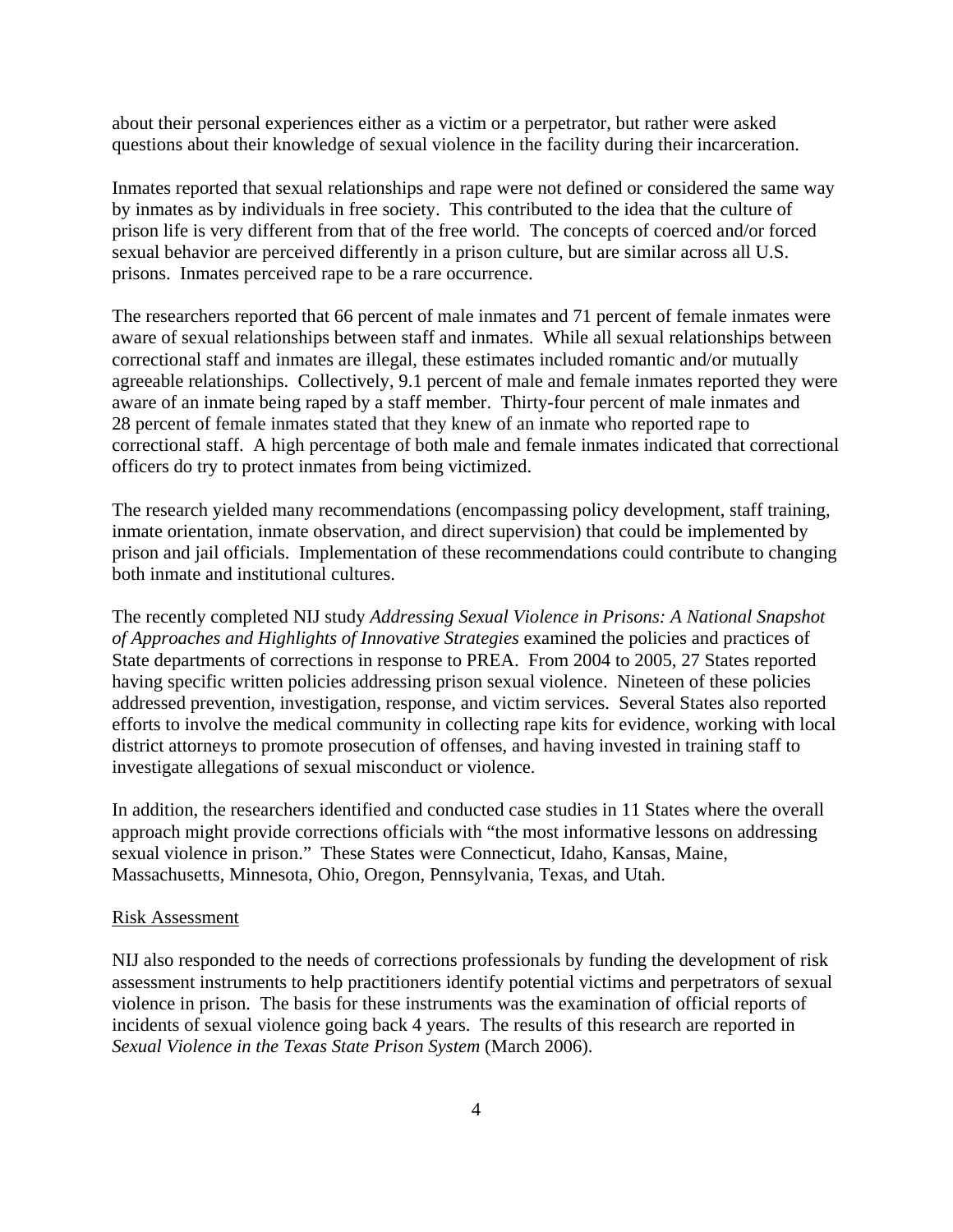Despite the Texas system having one of the highest incidence rates of sexual violence in the country, it also has one of the lowest rates of substantiated cases. Given this extremely low rate of substantiated cases, it was impossible to construct and validate a risk assessment instrument. However, researchers were able to identify potential characteristics of victims and perpetrators. A checklist of the characteristics associated with identifying potential victims or predators was created and made available with the report.

#### **PREA Research Reports**

*The Culture of Prison Sexual Violence* (November 2006) http://www.ncjrs.gov/pdffiles1/nij/grants/216515.pdf *Addressing Sexual Violence in Prisons: A National Snapshot of Approaches and Highlights of Innovative Strategies* (October 2006) http://www.ncjrs.gov/pdffiles1/nij/grants/216856.pdf *Sexual Violence in the Texas State Prison System* (March 2006) http://www.ncjrs.gov/pdffiles1/nij/grants/215774.pdf

## *Bureau of Justice Statistics (BJS)*

#### **Legislative Mandate**

In keeping with the Congressional finding of "insufficient research" and "insufficient data reported," Section 4 of the PREA tasks BJS with conducting a "comprehensive statistical review and analysis of the incidence and effects of prison rape." BJS is charged with several complex tasks, including to:

- < Solicit views from correctional and juvenile authorities, former inmates, victim advocates, researchers, and other experts;
- $\sim$  "Carry out, for each calendar year, a comprehensive statistical report and analysis of the incidence and effects of prison rape;"
- < Sample "not less than 10 percent of all Federal, State, and county prisons, and a representative sample of municipal prisons;"
- < "Use surveys and other statistical studies of current and former inmates;"
- $\blacktriangleright$  "Not later than June 30 of each year...submit a report...with respect to prison rape, for the preceding calendar year."

The following is a description of BJS activities for calendar year 2006 in accordance with this mandate.

#### **Expert Panel Meetings**

On behalf of BJS, the Justice Research Statistics Association organized a national workshop for the adult prison and jail portion of the PREA data collection efforts in December 2006. Practitioners, researchers, and other stakeholders and professionals were invited to Washington, DC, to learn results from the pretest and the national implementation plans for the National Survey of Inmates. Participants discussed the instrument and data collection, which is conducted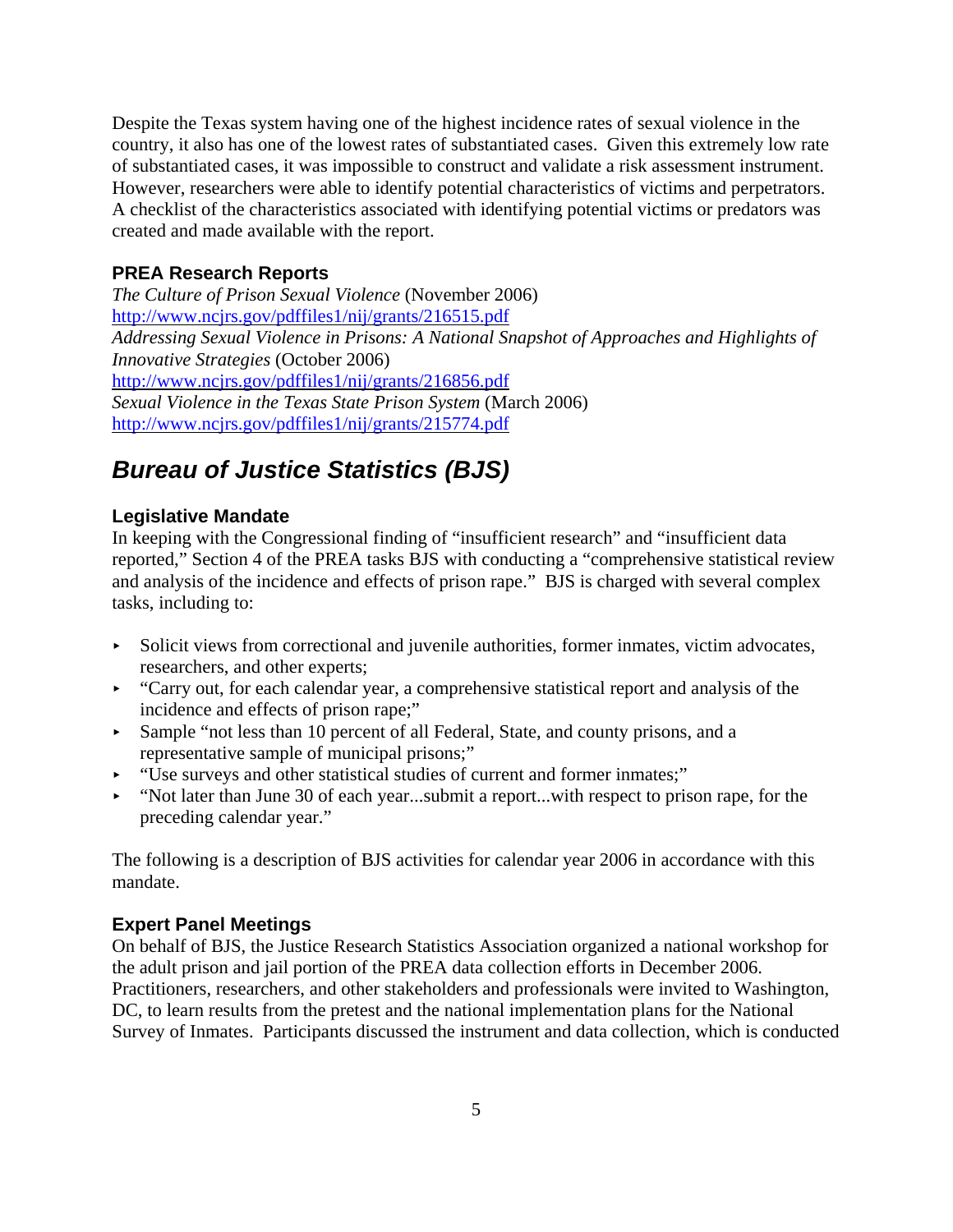using Audio Computer-Assisted Self Interview (ACASI), and received a presentation on the sampling strategy, protocols, and results from testing of the questionnaire.

## **Administrative Survey Collections**

Data from the first round of the Survey of Sexual Violence were published in July 2006. The report, titled *Sexual Violence Reported by Correctional Authorities, 2005,* details allegations, investigations, and outcomes for State prison systems, the Federal Bureau of Prisons, and a national sample of private prisons, local jails, and juvenile facilities. BJS also received aggregated counts of sexual violence and case-specific information on each substantiated incident of sexual violence.

## **Victim Self-Report Survey Collections**

BJS has cooperative agreements with three entities to develop, test, and implement ACASI methodology for prison and jail inmates, youthful offenders in residential placement, and former inmates on parole supervision.

- Research Triangle International (Raleigh, NC) completed testing of the questionnaire and began preparation for national implementation of the data collection, including obtaining approvals from requisite Institutional Review Boards (IRBs) and from the Office of Management and Budget (OMB). BJS expects OMB approval in January 2007, with the data collection beginning shortly thereafter in a sample of 150 prisons and 300 jails across the country.
- $\triangleright$  Westat, Inc. (Rockville, MD) completed cognitive testing and began the first wave of testing of the protocols and instrumentation for self-report data from youthful offenders in residential placement. A second wave of testing is planned for spring 2007, followed by a workshop to discuss results and national implementation. The National Survey of Youth in Custody is expected to begin in early 2008, pending IRB and OMB approvals.
- National Opinion Research Center (Chicago, IL) tested the ACASI questionnaire in 16 parole offices at the end of 2006. National implementation of the Survey of Former Prisoners is expected to begin in October 2007 (pending OMB approval) in 285 parole offices.

## **Coordination Efforts**

BJS met periodically with the following Federal partners throughout 2006 to discuss PREA implementation issues:

- National Institute of Justice
- $\triangleright$  National Institute of Corrections
- < Bureau of Justice Assistance
- < Office of Juvenile Justice and Delinquency Prevention
- $\triangleright$  Office of Civil Rights
- < National Prison Rape Elimination Commission

BJS personnel made presentations about the implementation of PREA at the following professional conferences during 2006: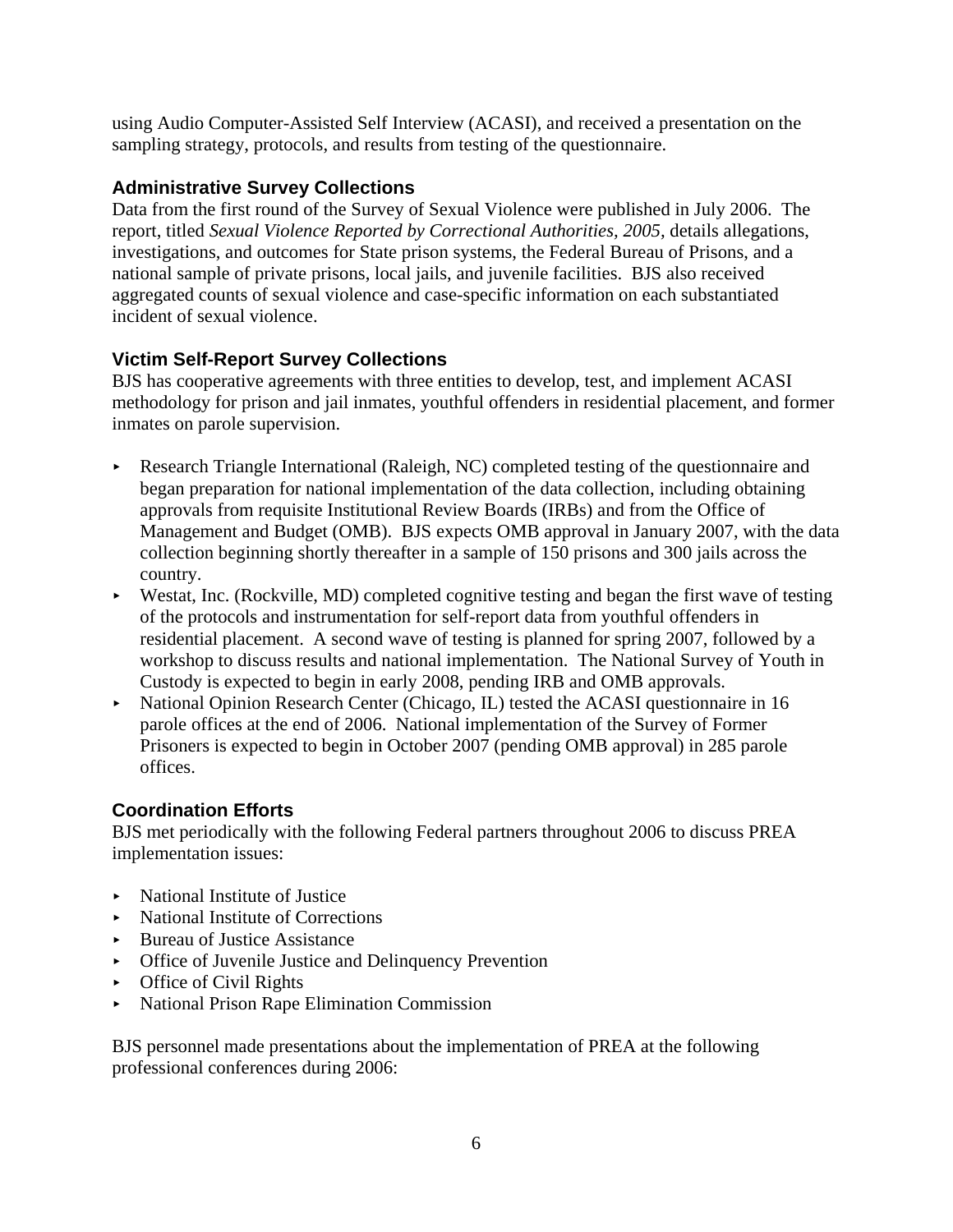- ▶ American Correctional Association
- < Association of State Correctional Administrators
- ▶ American Jail Association
- Council of Juvenile Correctional Administrators
- ▶ American Probation and Parole Association
- < Justice Research and Statistics Association

## **PREA Related Publications**

*Sexual Violence Reported by Correctional Authorities, 2004* (July 2005) http://www.ojp.usdoj.gov/bjs/abstract/svrca04.htm *Sexual Violence Reported by Correctional Authorities, 2005* (July 2006) http://www.ojp.usdoj.gov/bjs/pub/pdf/svrca05.pdf *Sexual Violence Reported by Correctional Authorities, 2006* (August 2007) http://www.ojp.usdoj.gov/bjs/pub/pdf/svrca06.pdf

## *Review Panel on Prison Rape*

#### **Legislative Mandate**

The PREA mandates that the Bureau of Justice Statistics collect, review, and analyze data about the incidence and effects of prison rape; identify common characteristics of victims, perpetrators, prisons, and prison systems; and rank the institutions surveyed according to the incidence of prison rape in each. To assist the Bureau with these tasks, the Act established a Review Panel on Prison Rape. The Panel consists of three members appointed by the Attorney General in consultation with the Secretary of Health and Human Services. The Panel is required to hold public hearings each year concerning the operation of the three prisons with the highest incidence and the two prisons with the lowest incidence of prison rape.

#### **Information Gathering**

Although the institution rankings were not available in calendar year 2006, the Review Panel held its first hearing at the California State Prison in Sacramento, CA, from November 14-15, 2006. The purpose was to gather information to assist the Panel in formulating the questions it will ask of the ranked facilities in an effort to discern best practices in deterring prison rape.

The agenda consisted of eight panels made up of corrections administrators and staff, advocates, a rape victim, medical and mental health practitioners, researchers, and union officials. Witnesses were asked to prepare written statements and offer testimony guided by the following questions:

- < What factors and environments are and are not conducive to deterrence of sexual assault in prison?
- < Which system protocols and policies require examination?
- < Which staff positions in such a system would be key witnesses?
- $\blacktriangleright$  How should one scrutinize the training of correctional officers and medical staff on prison rape?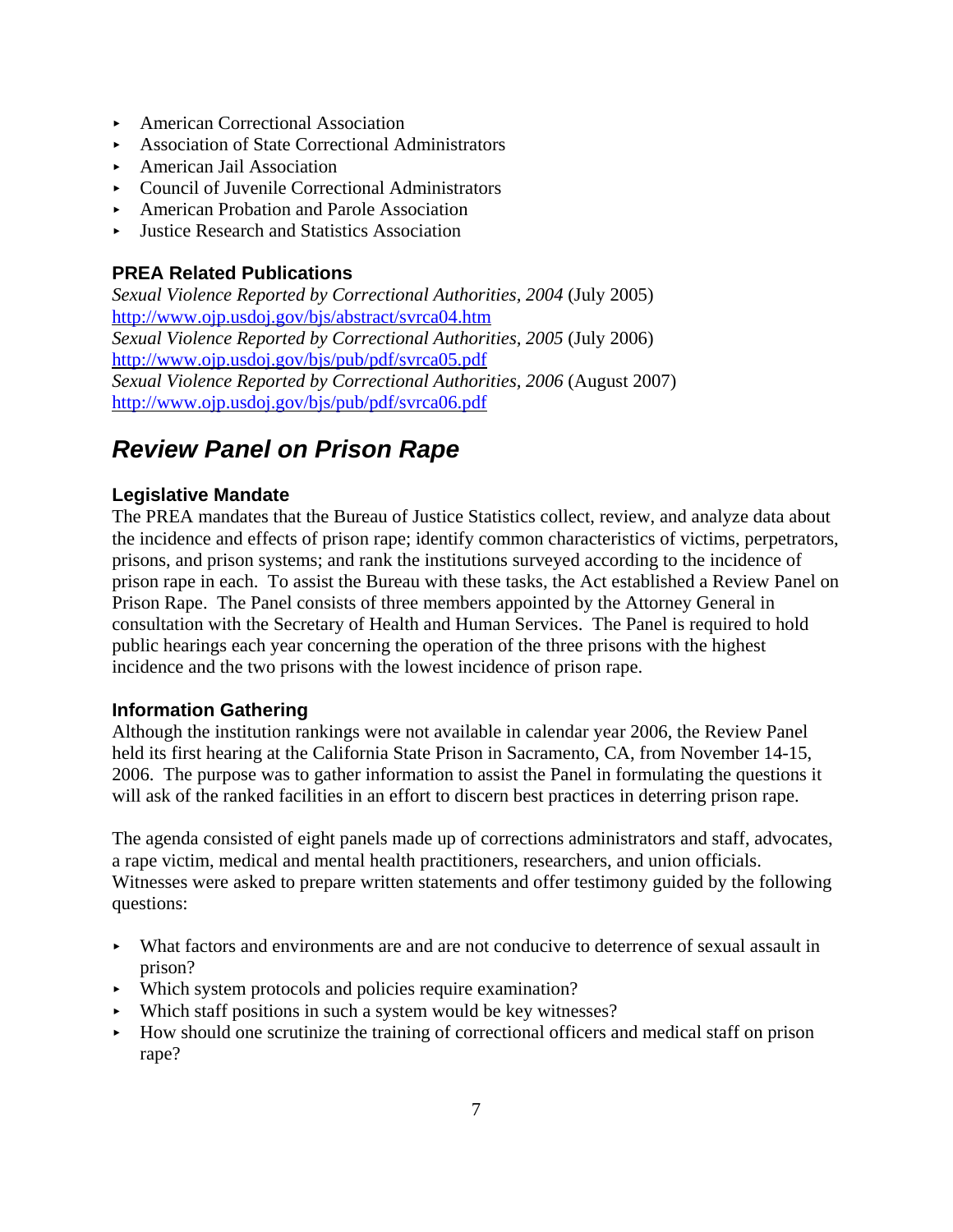- $\blacktriangleright$  What are the likely barriers to reporting, accurately investigating, and deterring prison rape?
- < How should one assess the role of the correctional officers' union in deterrence of prison rape?

# *Bureau of Justice Assistance (BJA)*

## **Legislative Mandate**

A major reason for the enactment of PREA was to provide a means to overcome (1) the harmful effects on the victims of prison rape, (2) the disruption to institution operations, and (3) the demands placed on the communities to which these victims return. To help ensure that budgetary constraints and reduced spending on corrections at the State and local government levels do not compromise efforts to "protect inmates and safeguard communities," Section 6 of the PREA authorizes the Attorney General to award grants to the States, the District of Columbia, and all United States territories and possessions for personnel, training, technical assistance, data collection, and equipment.

The PREA specified that applicants meet three requirements: (1) grant awards were to be made for a period of not more than 2 years; (2) awards must include a 50-percent match by the applicant; and (3) awards must not exceed \$1,000,000. The PREA stipulated that the application is to include: (1) a certification that the State has adopted or, depending on the date of the application, will consider adopting all national prison rape standards promulgated under the Act; and (2) a description of the preventive, prosecutorial, or administrative activities to be undertaken using the grant funds. In addition, the PREA prescribed requirements for reports at the end of the grant period.

The Bureau of Justice Assistance (BJA) provides a range of services to the criminal justice field with the goal of making communities safer. These services include BJA provides training, technical assistance, information, and funding to State and local justice programs. BJA was given the task of administering the PREA grants. The BJA designed and requested proposals for the Protecting Inmates and Safeguarding Communities Discretionary Grant Program.

The following is a description of BJA activities in accordance with this mandate during calendar year 2006.

## **Awarding of Protecting Inmates and Safeguarding Communities Program Grants**

The purpose of the Protecting Inmates and Safeguarding Communities Program is to provide funding to correctional agencies to develop new initiatives and/or supplement existing programs aimed at preventing sexual abuse. In keeping with PREA, the goal is the elimination of prison rape in correctional facilities. BJA awarded grants to 16 recipients during the fourth quarter of calendar year 2004. Following is a list of the 16 recipients and the amounts of the grant awards:

| • California Department of Corrections and Rehabilitation | \$500,000   |
|-----------------------------------------------------------|-------------|
| $\triangleright$ Colorado Department of Corrections       | \$254,455   |
| $\blacktriangleright$ Idaho Department of Corrections     | \$370,784   |
| $\triangleright$ Iowa Department of Corrections           | \$1,000,000 |
| • Louisiana Department of Public Safety and Corrections   | \$998,646   |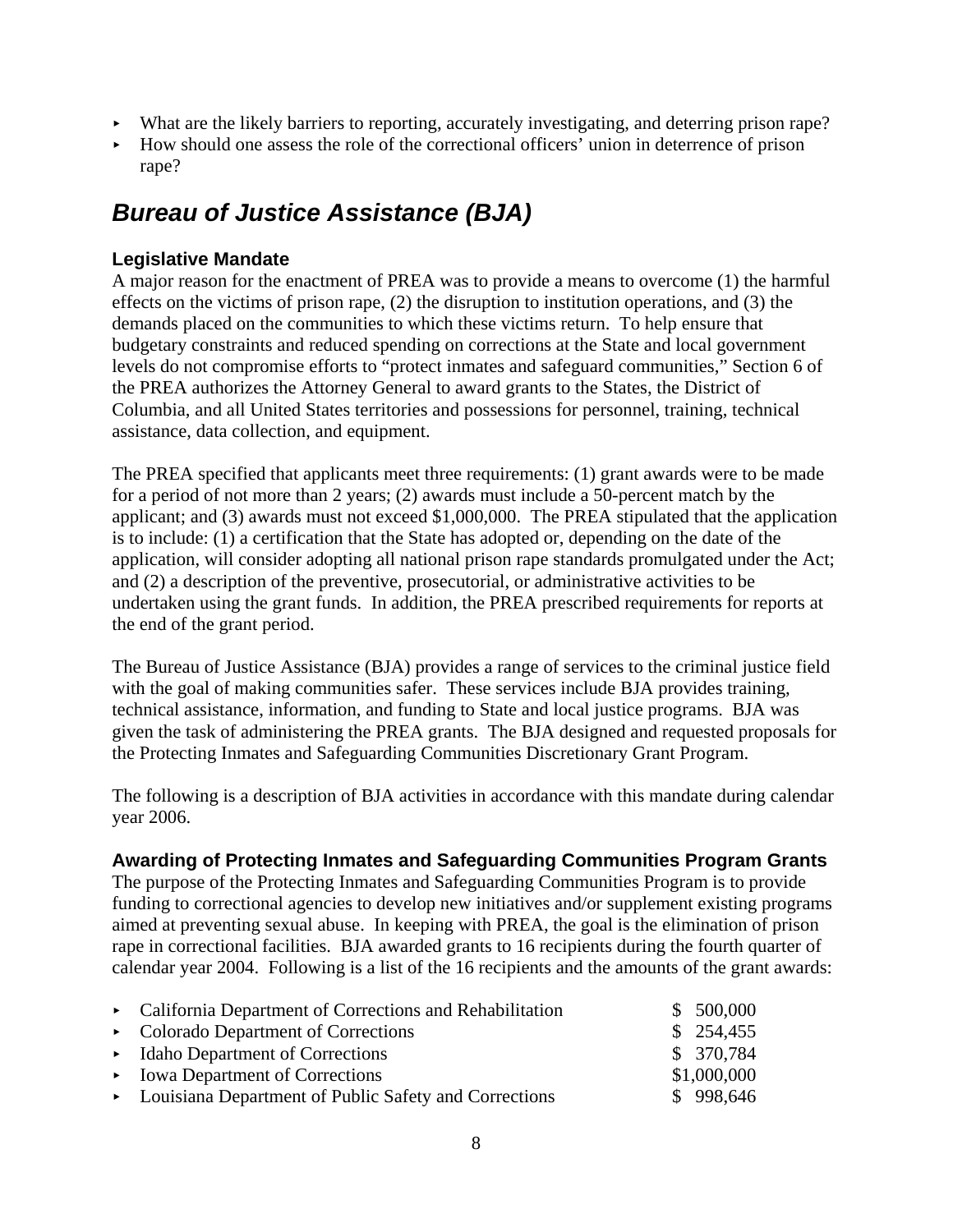| $\blacktriangleright$ . | Michigan Department of Corrections                      |    | \$1,000,000 |
|-------------------------|---------------------------------------------------------|----|-------------|
| $\blacktriangleright$ . | <b>Missouri Department of Corrections</b>               | S. | 688,330     |
| $\blacktriangleright$ . | Nebraska Department of Correctional Services            |    | 197,207     |
|                         | $\triangleright$ New Jersey Department of Corrections   |    | \$602,207   |
|                         | • New York State Department of Correctional Services    |    | \$1,000,000 |
| $\blacktriangleright$   | Ohio Department of Rehabilitation and Correction        |    | \$542,080   |
|                         | $\triangleright$ Pennsylvania Department of Corrections |    | \$580,312   |
|                         | • Rhode Island Department of Corrections                |    | \$599,090   |
|                         | • Texas Department of Criminal Justice                  |    | \$1,000,000 |
| $\blacktriangleright$ . | Vermont Department of Corrections                       |    | \$361,967   |
|                         | • Washington State Department of Corrections            |    | \$1,000,000 |

In 2006, a competitive grant announcement was published for the Protecting Inmates and Safeguarding Communities Program and applications were received in February 2006. Through the spring and summer months, the applications were reviewed, discussed, and ranked and award recommendations were developed. Once approved, 29 PREA grants were awarded. Following is a list of the recipients and the amounts of the grant awards:

| ▶                     | <b>Arkansas Department of Corrections</b>                      | \$<br>686,028 |
|-----------------------|----------------------------------------------------------------|---------------|
| ٠                     | Alabama Department of Economic and Community Affairs           | \$1,000,000   |
| ▶                     | California Department of Corrections and Rehabilitation        | \$<br>500,000 |
| ▶                     | <b>Colorado Department of Corrections</b>                      | \$<br>464,785 |
| ▶                     | Delaware Department of Correction                              | \$<br>720,990 |
| ▶                     | Florida Department of Corrections                              | \$1,000,000   |
| ▶                     | <b>Idaho Department of Corrections</b>                         | \$1,000,000   |
| ٠                     | <b>Indiana Department of Corrections</b>                       | \$<br>637,786 |
| ▶                     | Kansas Department of Corrections                               | \$<br>999,905 |
| $\blacktriangleright$ | Kentucky Department of Corrections                             | \$1,000,000   |
| ▶                     | Louisiana Department of Public Safety and Corrections          | \$<br>981,437 |
| ▶                     | Maryland Department of Public Safety and Correctional Services | \$<br>617,961 |
| ▶                     | <b>Minnesota Department of Corrections</b>                     | \$<br>704,285 |
| ▶                     | <b>Missouri Department of Corrections</b>                      | \$<br>586,538 |
| ▶                     | <b>Montana Department of Corrections</b>                       | \$<br>442,364 |
| ▶                     | North Carolina Department of Corrections                       | \$<br>559,023 |
| ▶                     | Nebraska Department of Correctional Services                   | \$<br>447,083 |
| ▶                     | New Hampshire Department of Corrections                        | \$1,000,000   |
| ٠                     | <b>Ohio Department of Youth Services</b>                       | \$<br>994,940 |
| ▶                     | <b>Oregon Department of Corrections</b>                        | \$1,000,000   |
| ▶                     | Pennsylvania Department of Corrections                         | \$<br>973,656 |
| ▶                     | <b>Puerto Rico Department of Corrections</b>                   | \$1,000,000   |
| ▶                     | South Dakota Department of Corrections                         | \$<br>964,461 |
| ٠                     | <b>Tennessee Department of Corrections</b>                     | \$<br>567,709 |
| ▶                     | <b>Texas Department of Criminal Justice</b>                    | \$1,000,000   |
| ▶                     | Virginia Department of Corrections                             | \$1,000,000   |
| ▶                     | Vermont Department of Corrections                              | \$1,000,000   |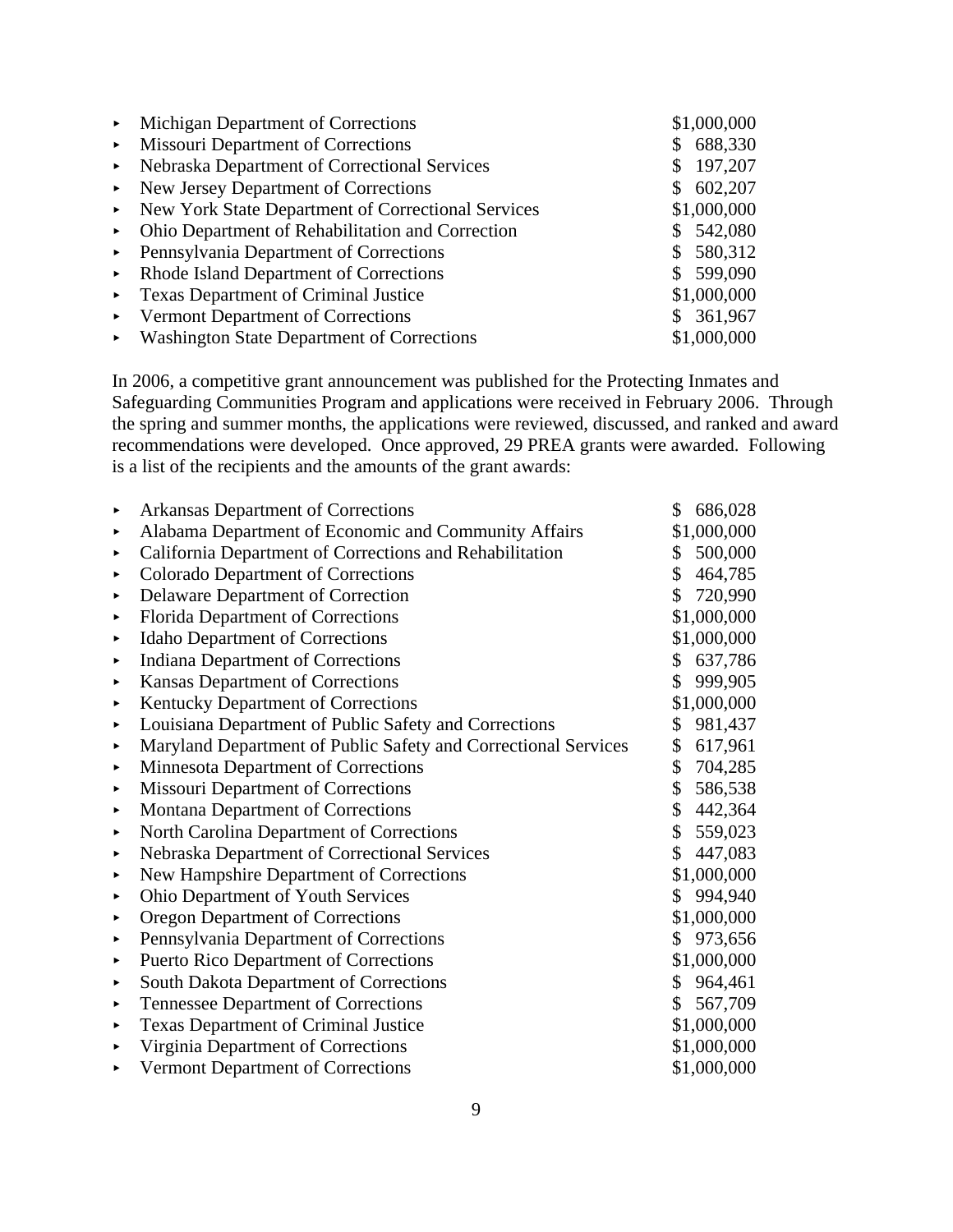| Wisconsin Department of Corrections                | \$561,300 |
|----------------------------------------------------|-----------|
| $\triangleright$ Wyoming Department of Corrections | \$178,400 |

Summaries of these grant proposals can be found in Appendix A.

#### **Other Assistance: BJA Award Summaries**

In addition to awarding grants to correctional agencies to help them address prison rape, BJA made funding available for the development and delivery of PREA-related resources and assistance. The products and services resulting from these awards will not only benefit BJA's grant recipients, but will also supplement and enhance the work being done by the other PREA Federal partners.

#### Lock-up Technical Assistance and Training (\$250,000)

The Center for Innovative Public Policies, Inc. (CIPP) received an award to provide training and technical assistance to officials who administer lock-ups and are seeking to improve their policies, procedures, and practices related to the prevention of sexual assault and rape in their facilities. The goal is to develop sound practices that can be replicated in other jurisdictions. This award will provide direct assistance to officials who administer lock-ups and will allow for the development of resources and materials that can be provided to requesters nationwide. Section 10 of the PREA defines a police lock-up as:

A temporary holding facility of a Federal, State, or local law enforcement agency to hold (A) inmates pending bail or transport to jail; (B) inebriates until ready for release; or (C) juveniles pending parental custody or shelter placement.

These facilities are numerous and are generally thought of as serving more of a law enforcement function than a corrections operation. Consequently, their administrators are often not aware of PREA or the resources available to help them address sexual assault in these facilities.

The CIPP will develop training packages and a guidebook for lock-ups on sexual assault and rape.

#### Education of Prosecutors and Judges (\$300,000)

Prosecutors often do not fully understand the role correctional agencies play in working to eliminate prison rape. Some believe that institution sex crimes are behavioral problems that should be addressed by the institution and not through criminal proceedings. In addition to a general reluctance to prosecute sexual assaults occurring in prison, it is sometimes difficult to approach prosecutors due to the fragmented nature of county governments.

The American Prosecutors Research Institute and the National Judicial College received an award to develop materials to educate prosecutors and the judiciary about PREA and the importance of protecting the public by ensuring that perpetrators of institution rape and sexual assault are held responsible for their crimes.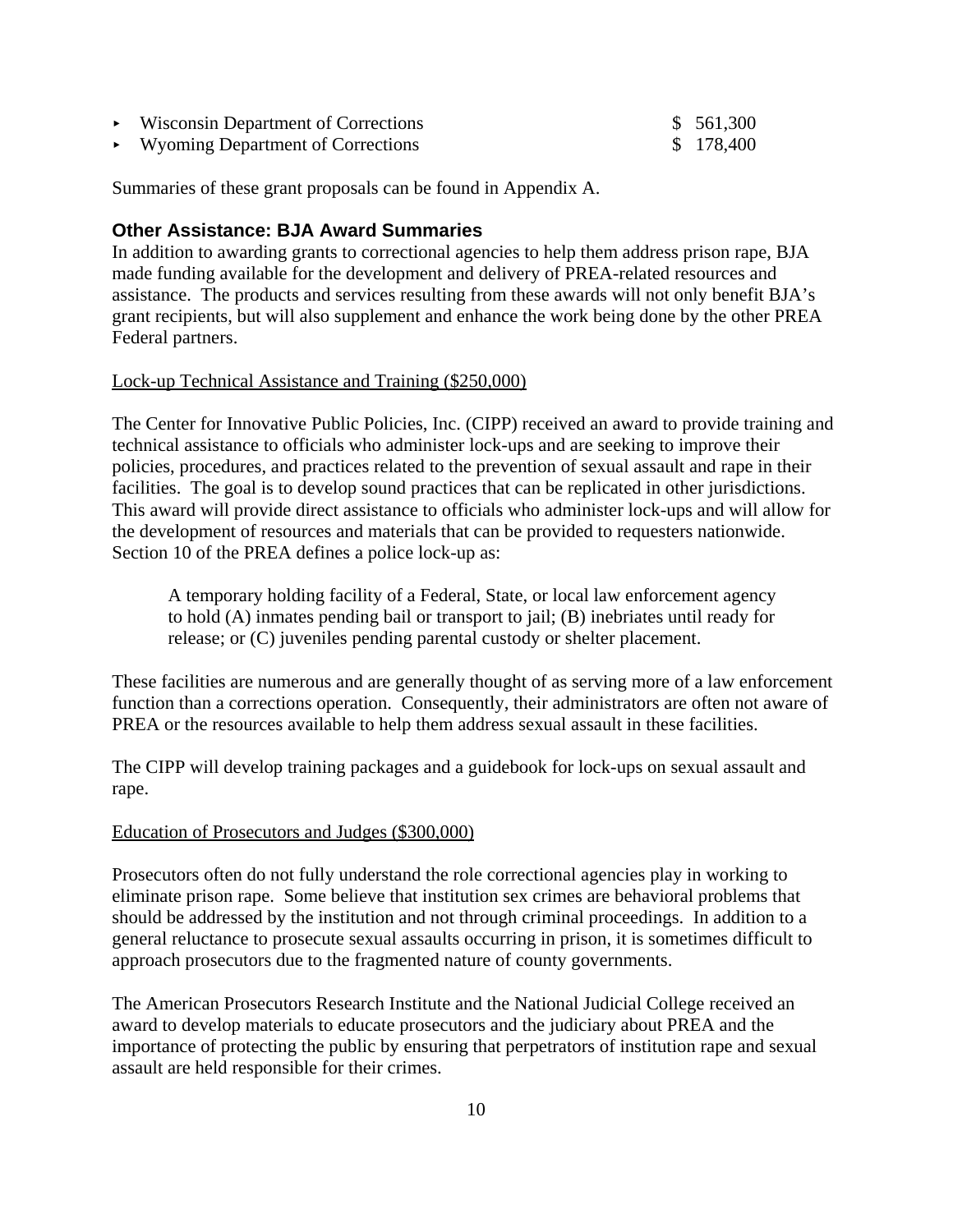These entities will develop an online interactive education program for prosecutors and judges regarding their role as it pertains to prison rape and sexual assault.

#### Education of Community Corrections Agencies (\$172,000)

Because many in the field of community corrections believe PREA does not affect them, there is a need to educate probation, parole, pre-trial and other community corrections agencies about PREA and its impact on their operations. It is also important to identify what some community corrections agencies are doing in response to PREA.

The American Probation and Parole Association received an award to work in conjunction with the International Community Corrections Association and Pretrial Services Resource Center to develop materials in this area.

These organizations will develop a guidebook that outlines the impact of PREA on community corrections agencies, materials describing how agencies can work to prevent sexual assault and rape in their facilities and programs (including contracted services), and training and technical assistance packages for community corrections agencies.

#### Victims Issues Related to Prison Rape and Sexual Assault (\$250,000)

Offenders who suffer a sexual assault while under confinement are victims of a crime. Corrections officials must ensure that their needs are addressed and that they are protected from further assaults.

Justice Solutions is a nationally recognized victim advocacy organization with the experience and capacity to develop materials to help correctional agencies assist offenders who are victims of sexual assault. In conjunction with the Medical University of South Carolina, Justice Solutions is tasked with: (1) developing programs to assist victims of sexual assault during their incarceration and after release; (2) addressing post-traumatic stress and other mental health issues; (3) addressing health issues such as STDs, HIV, and hepatitis C; (4) identifying where gaps in assistance to sexual assault victims might exist; (5) identifying promising practices related to assisting offenders who are sexually assaulted while confined; and (6) addressing agency culture and attitudes toward offender sexual assault and rape.

Justice Solutions will develop documents and publications to communicate practices that agencies can use to assist victims of sexual assault while confined. Examples of such products include a guidebook for agencies to provide assistance to victims; educational pamphlets for staff and victims that outline actions to be taken when an assault occurs; website publications for corrections and law enforcement officials, victim assistance agencies, and victim advocates; and training materials.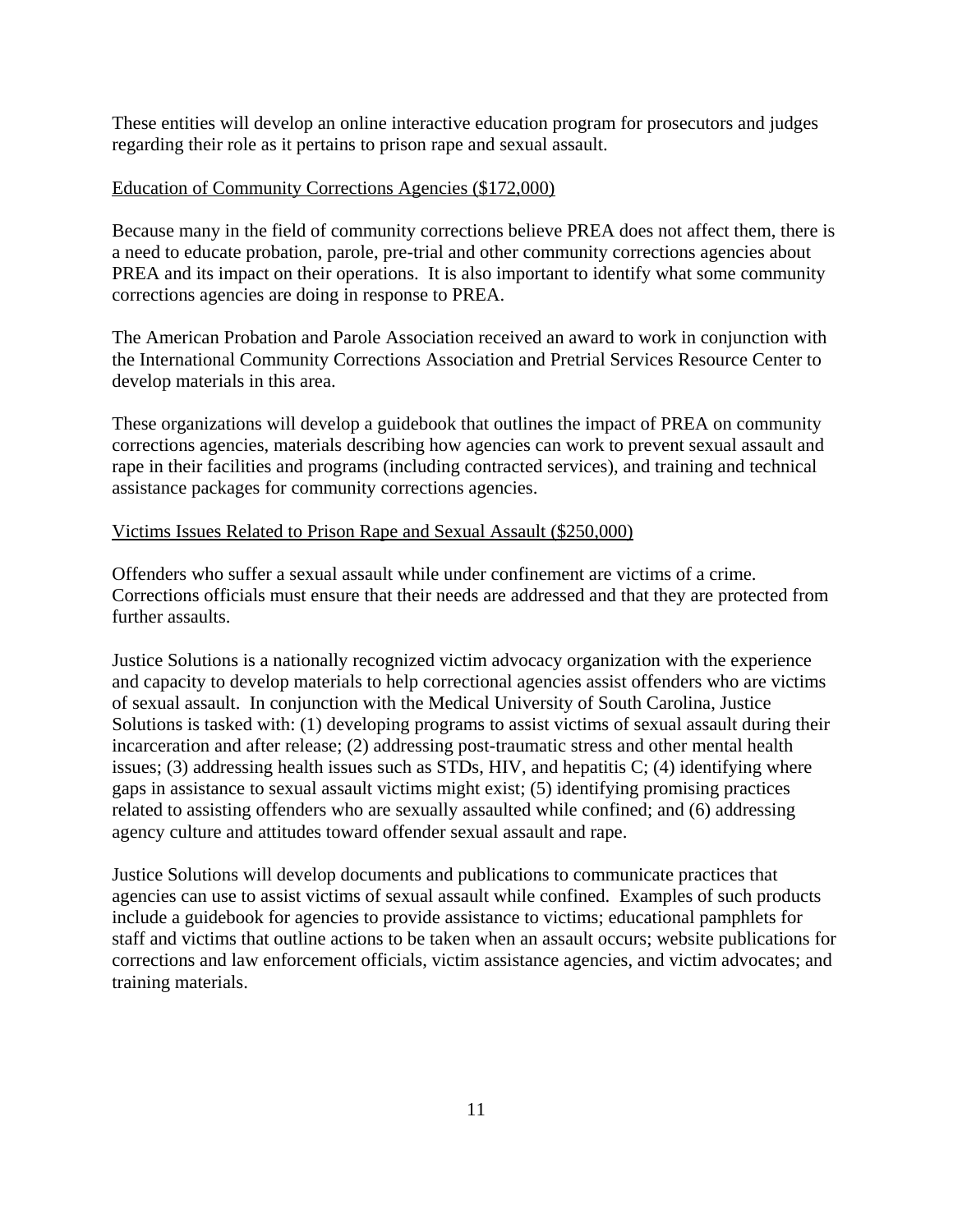#### PREA Tribal Assistance (\$257,178)

The Council of State Governments and the American Probation and Parole Association, in conjunction with the Bureau of Justice Assistance, the Bureau of Indian Affairs, and the Office of Justice Services, is working to develop culturally-appropriate guidelines and products to help tribal leaders and correctional facility personnel comply with the provisions of PREA. Initial drafts are expected to be submitted for review during the summer of 2008.

#### Bureau of Justice Assistance/National Institute of Corrections Partnership (\$500,000)

The Bureau of Justice Assistance entered into a partnership with the National Institute of Corrections to develop and provide PREA-related training and technical assistance to agencies in juvenile justice systems. The assistance would help these agencies: (1) develop protocols and policies to implement PREA requirements; (2) prevent, investigate, and document incidents of sexual assault and rape; and (3) address the needs of juvenile victims of sexual assault and rape. The assistance is available to juvenile facilities administrators and administrators of adult facilities that confine juvenile offenders. The assistance is aimed at helping protect juvenile offenders and the community by better preparing these offenders to address the impact of sexual assault while confined and as they reenter the community.

## *National Institute of Corrections (NIC)*

#### **Legislative Mandate**

The PREA gives NIC three primary tasks:

• **Training and Education** – NIC will provide periodic training and education programs for Federal, State, and local authorities responsible for the prevention, investigation, and punishment of prison rape.

• **National Clearinghouse** – NIC will provide information and assistance to Federal, State, and local authorities responsible for the prevention, investigation, and punishment of instances of prison rape.

• **Reports** – By the end of September of each year, NIC will submit a report to Congress and to the Director of Health and Human Services summarizing the activities of the Department of Justice regarding prison rape abatement. This report shall be available to the Director of the Bureau of Justice Statistics.

The following is a description of NIC activities in accordance with this mandate during 2006.

#### **Classroom Training**

During 2006, NIC provided training on staff sexual misconduct and offender-on-offender sexual abuse under a cooperative agreement award to American University's Washington College of Law in Washington, DC.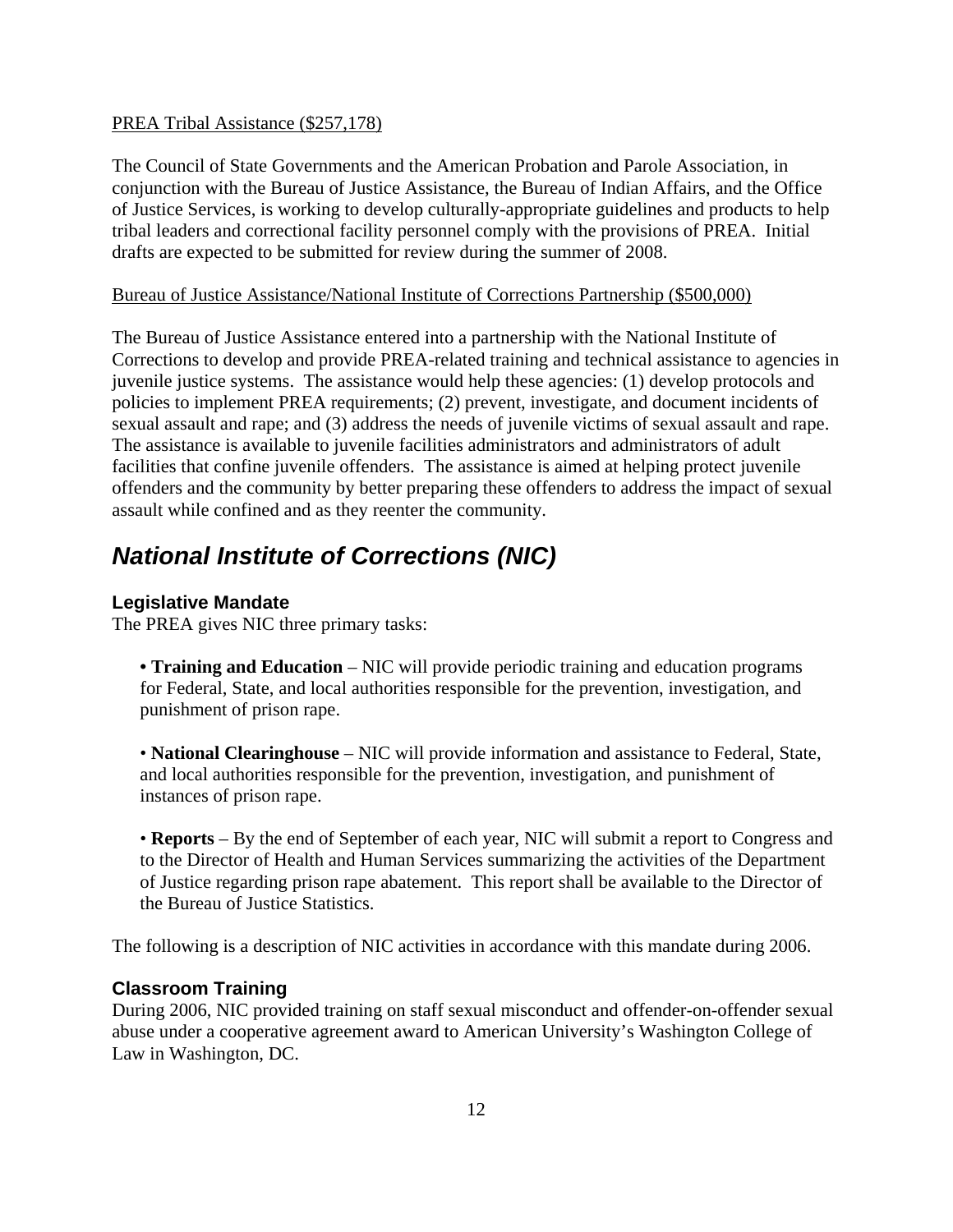#### Addressing Staff Sexual Misconduct with Offenders

NIC has offered training on staff sexual misconduct at American University every year since 1998. The program that was conducted March 12-17, 2006, provided updated information on the activities being conducted under the Prison Rape Elimination Act and incorporated a new module on the medical implications of staff sexual misconduct into the curriculum. Twentyseven participants representing prisons and jails from the States of Georgia, Nebraska, Wyoming, Washington, Missouri, Arizona, Tennessee, Pennsylvania, and the United States Territory of Guam attended the training.

The training included the following topics: an overview of PREA, developing definitions, understanding State laws, developing policy, training components and considerations, management and operational practices, understanding agency culture, gender differences, media issues, conducting investigations, medical issues, human resources, and legal considerations of prison rape and cross gender supervision. Participants worked in teams to discuss the various issues and develop strategies and action plans to address their particular concerns related to staff sexual misconduct. Evaluations of the program were very positive.

#### Office of the Inspector General: Investigating Allegations of Staff Sexual Misconduct with **Offenders**

Investigators from the Department of Justice Office of the Inspector General (OIG) are responsible for investigating allegations of staff sexual misconduct in facilities operated by the Federal Bureau of Prisons (BOP). In late 2005 and early 2006, NIC began discussions with Smith Consulting about working collaboratively with the OIG and the BOP to plan and deliver a training program for these investigators. The program was hosted by NIC's project on Addressing Prison Rape at American University, Washington College of Law, June 6-8, 2006.

Thirty participants attended the program. The group was comprised of Special Agents in Charge, Special Agents from OIG field offices, and Special Agents from the BOP's Office of Internal Affairs. In addition to receiving training, some participants also served as subject matter experts during discussions on building relationships with community agencies and developing investigative techniques.

Training topics included: the implications of PREA for the OIG, prohibited conduct, managing vulnerable victims, covert operations, building relationships, issues concerning DNA, investigative techniques, legal liability, prosecution and the courts, alternatives to prosecution, and ethics.

Overall, the training was very successful. The most favorable responses related to modules that offered tangible tools for investigating allegations and prosecuting substantiated cases of staff sexual misconduct with offenders.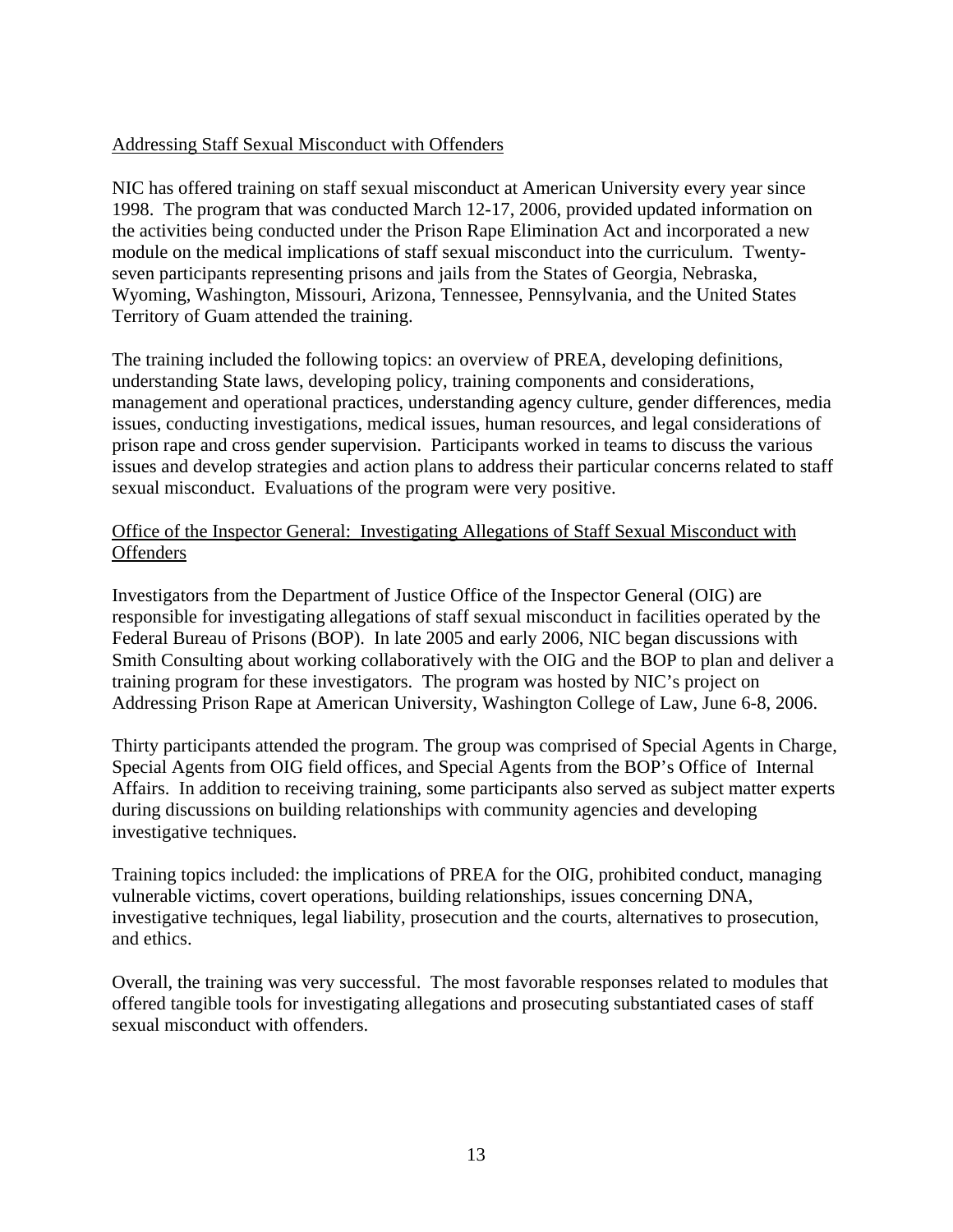#### Investigating Allegations of Staff Sexual Misconduct with Offenders

From July 9-14, 2006, NIC provided training at the American University's Washington College of Law on investigating allegations of staff sexual misconduct. Based on the experience gained from the training for the OIG investigators, NIC incorporated modules on DNA issues and medical implications of staff sexual misconduct into the program.

Feedback received from previous training programs and from prosecutors contributing to another NIC project indicated the need to involve prosecutors in training regarding the investigative process. To that end, each participating agency was required to add a prosecutor to its applicant team.

Three special group sessions were held for the prosecutors. During these sessions, participants discussed critical issues for prosecutors, the role of investigators, barriers to successful prosecutions, tools for prosecutors, what prosecutors need from corrections, overcoming barriers using other legal tools, and recommendations for future training.

Participants represented Allegheny County, PA; the West Virginia Regional Jail Authority; and the Departments of Corrections in Kansas, Wyoming, Oregon, and Nebraska.

The training included the following topics: an overview of PREA, understanding State laws and investigation procedures, training for investigators in a correctional setting, investigative policies, medical implications of staff sexual misconduct with offenders, investigative techniques, DNA issues, the role of prosecutors in cases of staff sexual misconduct with offenders, operational practices and investigations, gender differences, managing vulnerable victims, media issues, agency culture, legal liability and investigations, and human resource issues in investigating staff sexual misconduct.

Participants from each of the above sessions were asked to develop action plans. Attachment B contains sample action steps from several of these plans. The quality of the training was rated as "very high" by the participants.

#### PREA: Training for Trainers

Participants at the PREA Regional Meetings held in December 2004 and 2005 were asked what they believed would be the most useful services or tools NIC could provide under the PREA Initiative. Participants identified the education of staff trainers as an important strategy. This would enable agencies to provide the large amount of staff and inmate training required to implement PREA.

Under a cooperative agreement, The Moss Group, Inc., developed a two-and-a-half day "training-for-trainers" program designed to assist State correctional systems build the capacity to train staff and inmates on PREA-related issues. To ensure the most effective use of resources, two regional programs were offered. The first was held in Atlanta, GA, from September 26-28, 2006, and the second in Portland, OR, from October 3-5, 2006. Thirty-one two-person teams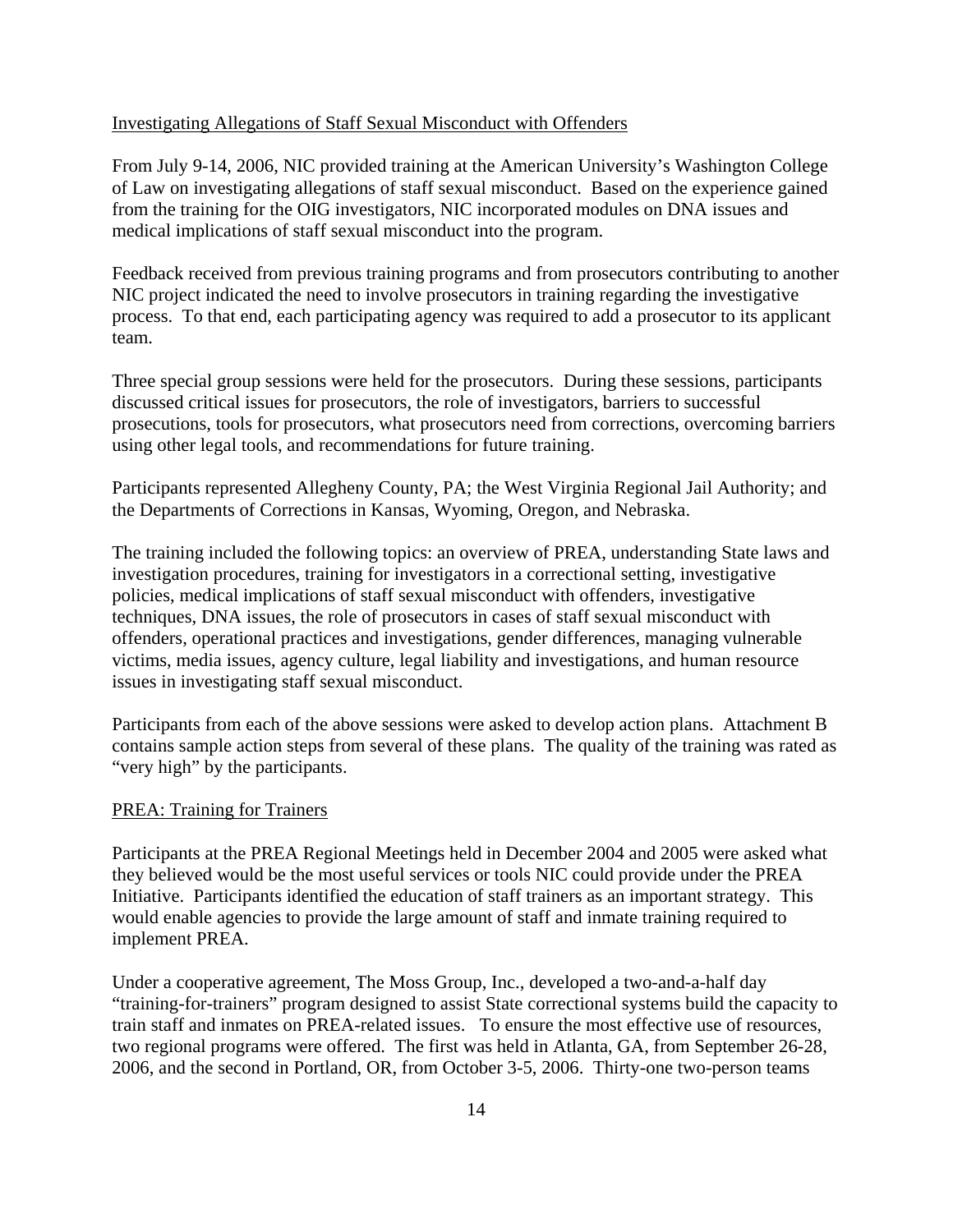attended the two programs. Participants were nominated by the Chief Executive Officer of their agency. The teams were comprised of a senior-level administrator with the ability to influence policy and training and a line-level trainer charged with the development, delivery, and oversight of PREA training. Two-person teams representing the States of Alabama, Arkansas, Connecticut, Delaware, Georgia, Illinois, Iowa, Kansas, Kentucky, Louisiana, Maine, Maryland, Massachusetts, Mississippi, Montana, Nebraska, New Hampshire, New Jersey, North Carolina, North Dakota, Oklahoma, Pennsylvania, Oregon, South Carolina, South Dakota, Tennessee, Virginia, Washington, Wisconsin, Wyoming, and West Virginia attended the two programs.

Participants examined their values related to sexual abuse in prison in preparation to address the values of staff in their agencies. The teams used NIC informational videos and facilitator guides to come up with the best methods of delivering information about PREA, integrating agency policy and practices into their presentations, anticipating and developing responses to difficult questions they might be asked, and developing action plans to implement their training curriculum. Participants were given the opportunity to prepare and present "teach-back" sessions with the faculty acting as coaches and providing immediate feedback.

Participants were also asked to develop a Training Action Plan to list their goals and to estimate what their progress would be toward meeting those goals 90 days after competing the program. A total of 165 goals were identified and collapsed into 13 categories. The top three goals were: (1) providing information to the administration and staff about PREA and sexual assault, (2) conducting pre-service and in-service orientation and training for staff, and (3) reviewing and updating policy and procedures. A follow-up assessment indicated that, in most cases, participants had exceeded their estimated progress.

Participants were asked to estimate the number of staff and inmates that would be affected by their participation in the training. The participants estimated they would reach over 5,500 staff and 17,000 inmates. Participants were quite complimentary of the program content and believed they gained significant knowledge on all training objectives.

A follow-up assessment was conducted regarding the progress participants had made implementing their Training Action Plans. Attachment C contains progress summaries from several of the teams.

#### **Training Development**

Planning for two training programs titled: *Addressing Staff Sexual Misconduct with Youth in Custody* and *Responding to Inmate on Inmate Sexual Violence* began during 2006 under the NIC/Washington College of Law project on Addressing Prison Rape.

Three focus groups were held to gather input for the training programs. The groups were comprised of corrections practitioners from adult and juvenile agencies; offender advocates; representatives from the Office of Juvenile Justice and Delinquency Prevention, the National Prison Elimination Commission, and NIC; individuals conducting research on PREA-related topics; representatives from professional organizations; attorneys; and a juvenile court judge.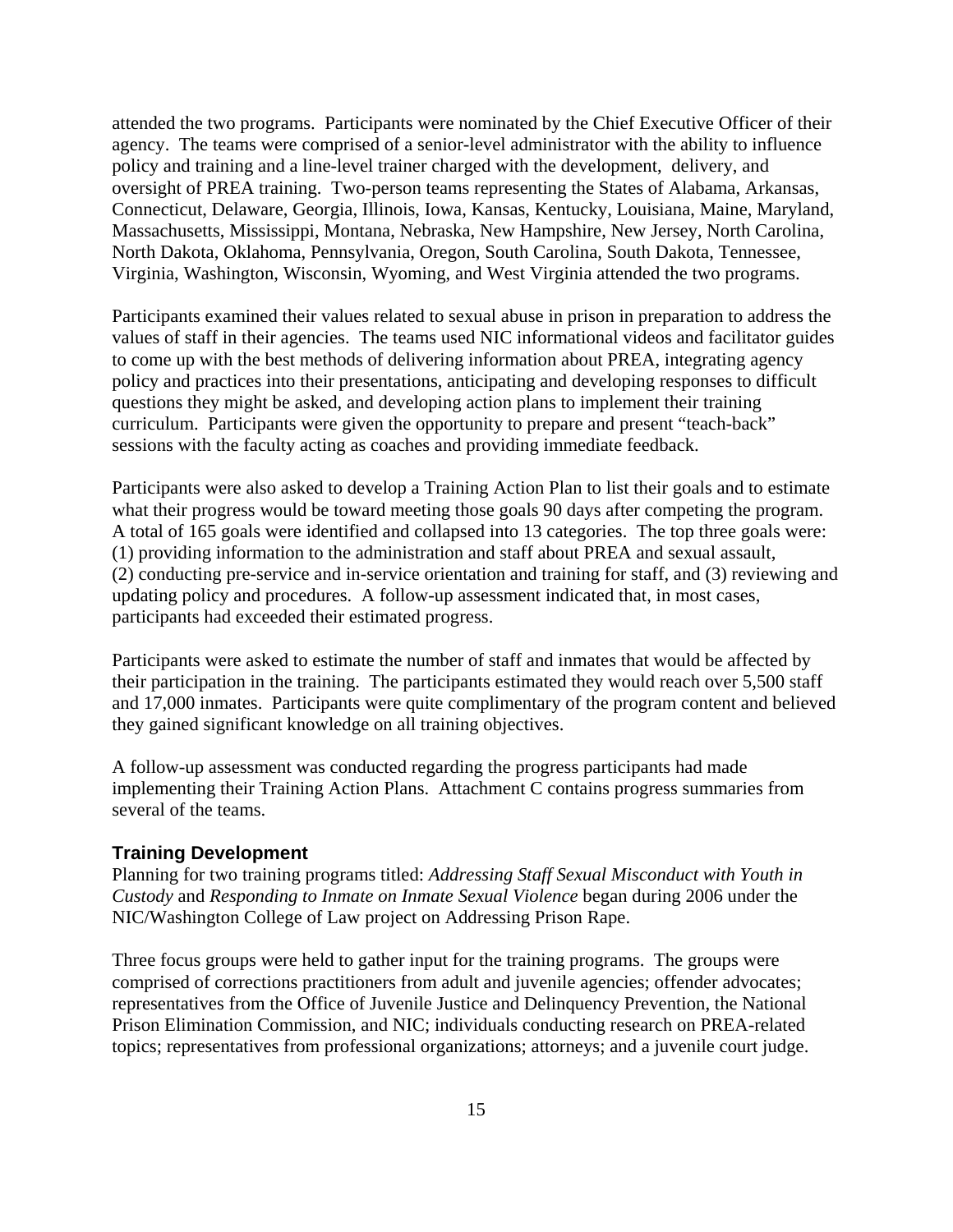Following are some examples of the questions the participants were asked to address:

- Put yourselves in the role of a correctional administrator, what would you expect to gain?
- $\blacktriangleright$  What does cross-training look like?
- $\blacktriangleright$  What should be included in the curriculum for the module on human sexuality?
- < What do administrators need to know about culture in the youth correctional context?
- $\blacktriangleright$  How do you sell collaboration?
- $\blacktriangleright$  Who is the ideal trainer?
- $\blacktriangleright$  Will correctional administrators be the best group or do we need to include other stakeholders?
- < What does a block of training on gender differences look like?
- $\triangleright$  Do we need a tool to assess the culture of inmate-on-inmate rape in facilities?
- $\blacktriangleright$  What is important about the legal landscape in a curriculum?
- < What are the differences between a staff sexual misconduct curriculum and an inmate-oninmate sexual assault curriculum?
- $\blacktriangleright$  What are the critical hot button issues?
- How do you create commitment?
- $\blacktriangleright$  What competencies do you want in a faculty?

The development of materials for both programs began toward the end of 2006.

#### **Professional Conferences**

NIC presented a number of workshops at meetings and conferences sponsored by a variety of professional correctional organizations. These workshops provided an opportunity to disseminate information about PREA and its requirements, including staff sexual misconduct, as well as to gain input from the field. During calendar year 2006, NIC provided training and information at the following events:

American Correctional Association Winter Meeting Nashville, Tennessee January 30, 2006 Prison Rape Elimination Act: Working the Investigations Legal Considerations in Addressing Allegations of Prison Rape

American Jail Association -  $25<sup>th</sup>$  Annual Training Conference and Jail Expo 2006 Salt Lake City, Utah May 21, 2006 Prison Rape Elimination Act/Investigating Sexual Assault Allegations in Jail Settings Investigations Focus Group Meetings

National Sheriff's Association Orlando, Florida June 16-22, 2006 Presentations before the following committees: Major County Sheriff's Association; Western States Sheriff's Association; Legislative Committee; Legal Advisors Section; Committee of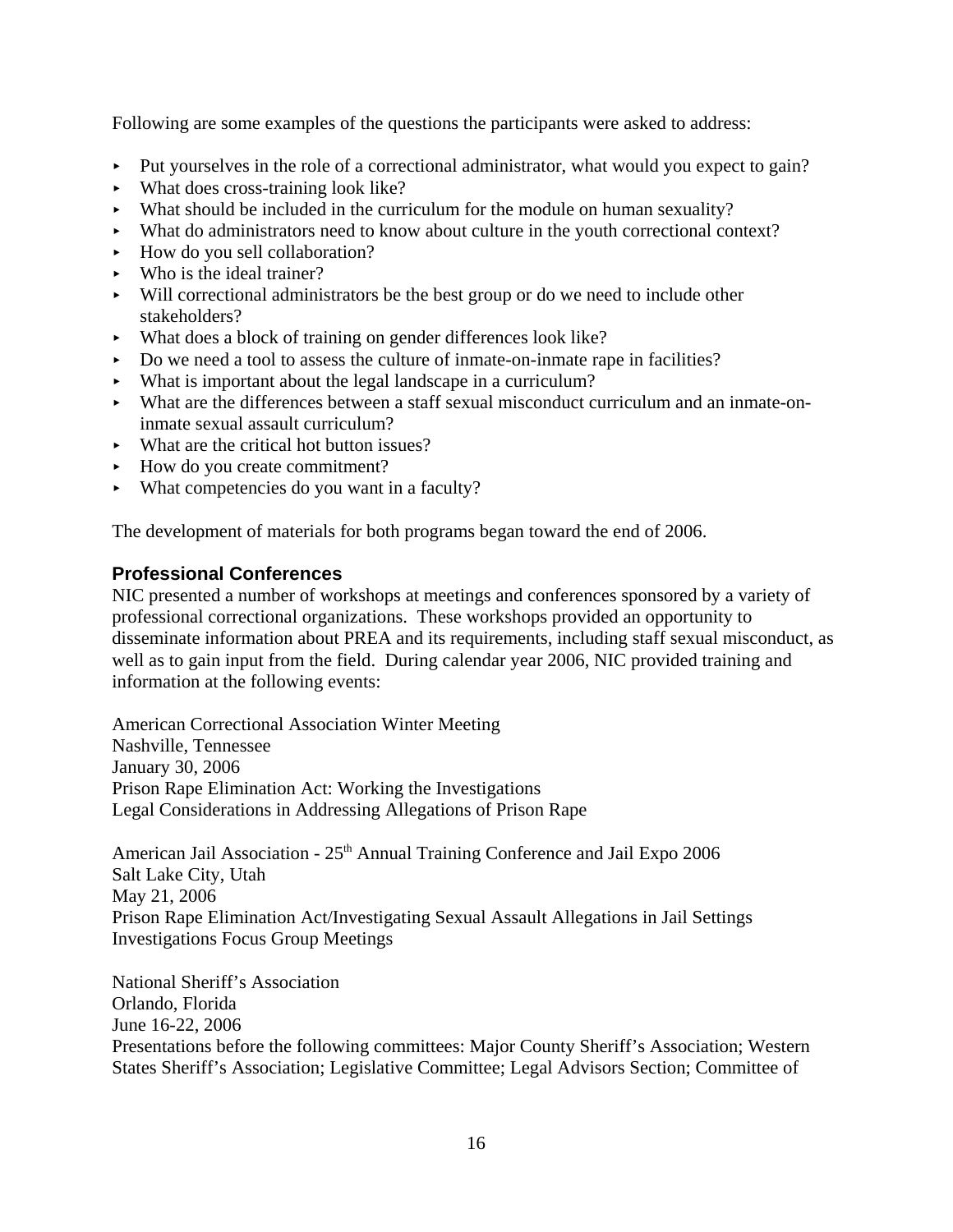State Association Executive Directors; Standards, Ethics, Education and Training Committee; and the Accreditation, Detentions, and Corrections Committee.

American Correctional Association - 136<sup>th</sup> Congress of Correction Charlotte, North Carolina August 15, 2006 Prison Rape Elimination Act: The Impact on Juvenile Corrections

Association of Women Executives Phoenix, Arizona September 11, 2006 When Professional Boundaries Are Challenged

#### **Videoconference**

NIC has used videoconferencing as a way to disseminate information and provide training to large numbers of practitioners on a wide variety of topics. These productions range from 3-hour sessions designed primarily to disseminate information to sessions that span several days and include both on-air time and targeted off-air activities. The conferences follow a one-way video, two-way audio format. Participants attend the conference at specified downlink sites around the country. NIC provides materials to site coordinators and instructions to help facilitate sessions after the presentation. During the broadcast, viewers are encouraged to call, e-mail, or fax questions to the studio. Conference presenters can then respond to these questions while on air. More recently, these conferences have been webcast over the Internet, allowing participants to view them at their desktop computers.

The first broadcasts, *How PREA Affects You* (held on July 21, 2004) and *Assessing Your Agency's Response to Prison Sexual Assault* (held on January 26, 2005, and on January 27, 2005) reached several hundred sites and an estimated 10,000 participants.

NIC presented its third videoconference, *Preventing Sexual Abuse of Children and Youth in Custody*, on June 28, 2006. Presenters represented several perspectives on issues related to sexual assault in juvenile correctional facilities and included individuals from the legal profession, juvenile corrections, and from Federal and State juvenile justice agencies. The goal of the video conference was to introduce participants to:

- $\blacktriangleright$  The requirements of the Prison Rape Elimination Act aimed at preventing, addressing, and providing sanctions for the abuse of children and youth under the care of juvenile and other custodial authorities.
- $\blacktriangleright$  Legal matters and other implications when the sexual abuse of children and youth in custody are not addressed appropriately.
- $\triangleright$  Best practices to begin developing policies, procedures, and practices to prevent and address the sexual abuse of children and youth in custody.
- $\triangleright$  Salient provisions in the Act applicable to facilities used for the custody and care of juveniles and an action plan for implementing PREA in these settings.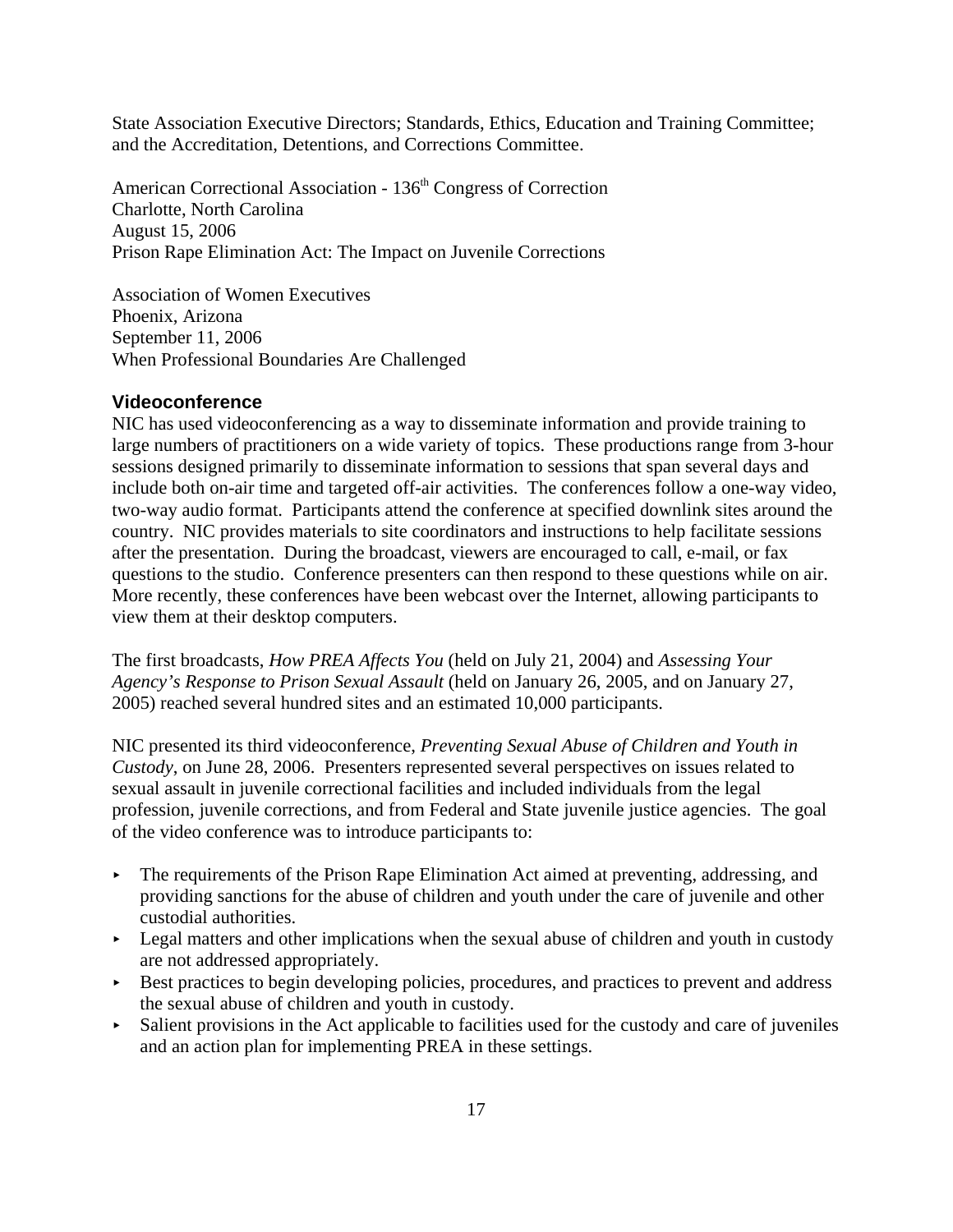Through pre-recorded video segments, participants heard from the Director of the Office of Juvenile Justice and Delinquency Prevention, the Executive Director of the Child Welfare League of America, the Chairman of the National Prison Rape Elimination Commission, representatives from the National Center for Children and Families, officials from BJS and NIC, and leaders in corrections. The broadcast reached 602 sites and an estimated 18,150 participants.

#### **Informational Videos**

For several years, NIC has used video productions to reach large numbers of corrections and justice professionals. This strategy is cost-effective, can be implemented relatively quickly, and is well suited to disseminating information about the PREA. The first video production, titled *Facing Prison Rape*, provided an introduction to the PREA, conveyed the importance of the law, and discussed the issues that led to passage of the law.

In April 2005, NIC began distribution of it second video production titled *Responding to Prison Rape.* The purpose of this video is to introduce viewers to a systemic approach to implementing effective practices in response to PREA. It is designed for staff in a variety of correctional settings and their unique issues and concerns, and it encourages prison, jail, and community corrections personnel, as well as other corrections professionals, to evaluate existing policies, training materials, operational practices, and investigative strategies to comply with the PREA. The video provides effective strategies for managers, supervisors, and line staff to eliminate sexual assault and misconduct in correctional settings. The video and its accompanying Facilitator's Guide can be used in a variety of ways depending on an agency's objectives. The program can be used as a brief introduction to the topic or as part of a comprehensive program in preventing sexual assault.

Both of these productions continue to be requested by corrections officials. In 2006, NIC distributed 4,826 copies of *Facing Prison Rape* and *Responding to Prison Rape* with their accompanying materials. They were packaged in a variety of ways and distributed at meetings, conferences, workshops and technical assistance events. Copies were provided in response to requests received by the NIC PREA Program Manager. Additional copies were distributed by the NIC Information Center (see the section titled National Clearinghouse, Direct Responses to Requests for Information.)

In January 2006, production was completed on a series of videos designed to educate inmates on the issue of sexual abuse in prison. The videos inform offenders about PREA, prevention and intervention strategies, reporting rights, and implementation procedures. The videos help inmates understand the circumstances in which sexual assault may occur and ways to respond in the event they become involved in a sexual situation with other inmates or staff. Because the dynamics of prison sexual assault differ with gender, NIC produced versions of the video titled *Speaking Up: Discussing Prison Sexual Assault* for male and female inmates. The videos were produced in English and Spanish and accompanied by Facilitator's Guides. The guide instructs practitioners on the most productive use of the video.

Copies were provided to the 50 State departments of corrections and the Federal Bureau of Prisons. The video series was shown at various conference workshops and technical assistance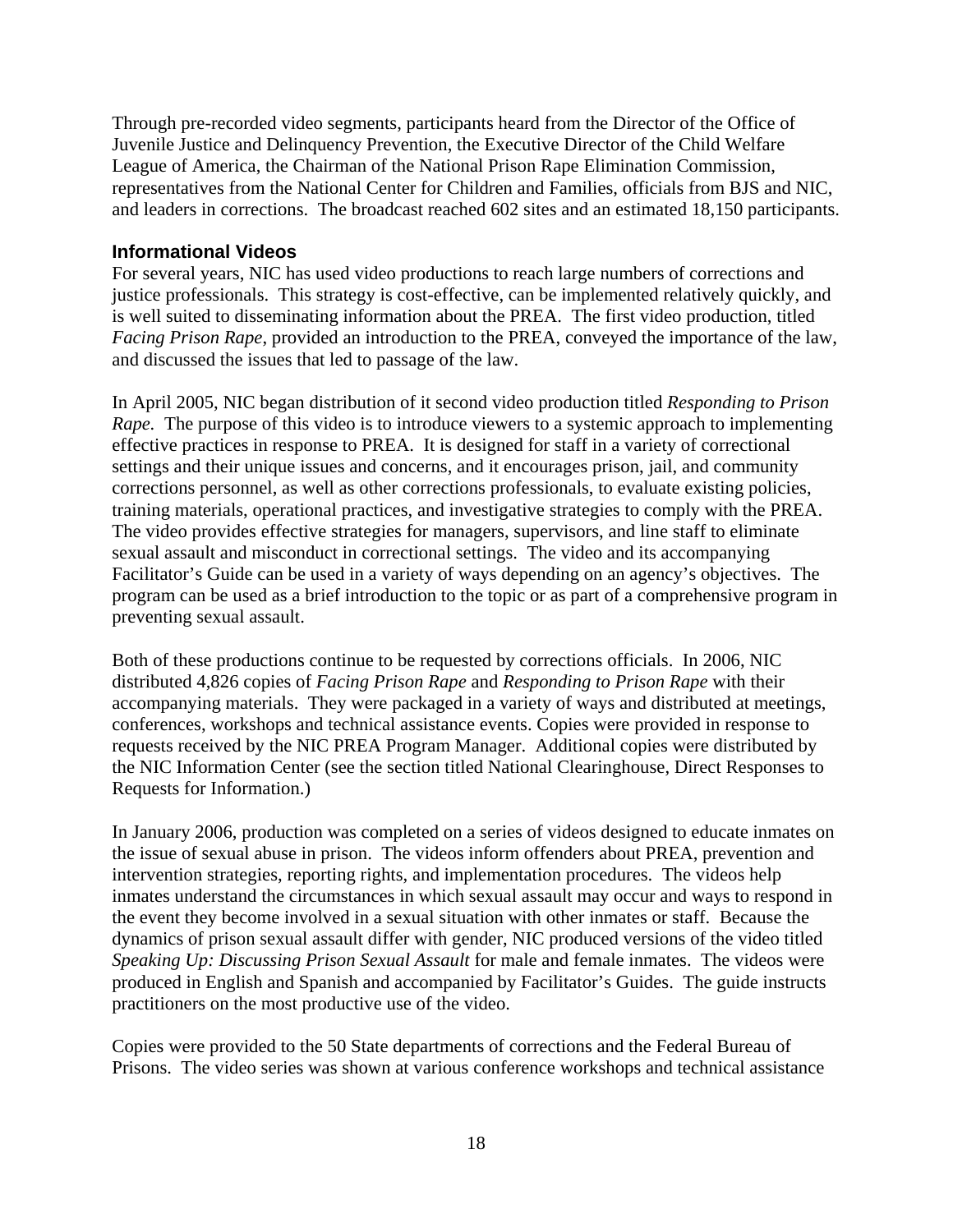events throughout the year. At the end of 2006, 807 copies of *Speaking Up: Discussing Prison Sexual Assault* had been distributed in 13 States.

## **Technical Assistance**

NIC has provided technical assistance to correctional agencies for over 30 years. Technical assistance includes informational presentations, written materials, training events (ranging from 4-hour workshops to multi-phased programs presented over several weeks), and targeted assistance tailored to a requester's specific needs. For technical assistance regarding PREA, NIC has assembled a cadre of individuals with expertise in all areas that the law addresses, including: investigation of sexual assaults, male inmate violence, medical and mental health care, legal issues, institution operations, community corrections, faith-based programs and resources, staff sexual misconduct, and research and evaluation design. Expertise is added as required to meet specific technical assistance needs.

Requests for technical assistance with regard to PREA have increased steadily since the law was enacted. These requests fall into four broad categories: (1) informational assistance, (2) training, (3) systemic planning, and (4) assessment and intervention. NIC provided 32 technical assistance events during 2006. Most of the requests were for information and training.

The informational assistance events included presentations at professional conferences and meetings designed to provide a general overview of the PREA, noting that the law addresses both staff sexual misconduct and inmate-on-inmate sexual assault, describing its potential impact on the correctional agency, and reporting on the roles of the various Federal agencies tasked with its successful implementation. Following are a list of agencies and a description of the assistance provided by NIC:

#### Agencies Receiving Informational Assistance

- < National Organization of Hispanics in Criminal Justice
- **FICENCE YOUTH COMMISSION**
- < National Partnership for Juvenile Services/Training Institute
- Southern States Correctional Association
- < Women Working in Corrections and Juvenile Justice
- < National Association of Wardens and Superintendents
- < Federal Bureau of Prisons North Central Region Juvenile Contractors
- < California Association of Probation Institution Administrators
- < National Partnership for Juvenile Services/National Symposium
- < South Carolina Corrections Association
- < California Chicano Correctional Workers Association
- < New England Council on Crime and Delinquency
- ► Kansas Correctional Association
- ► Idaho Correctional Association
- **Directors Association** Directors Association
- **EXECUTE:** International Community Corrections Association
- **Exas Juvenile Probation Commission**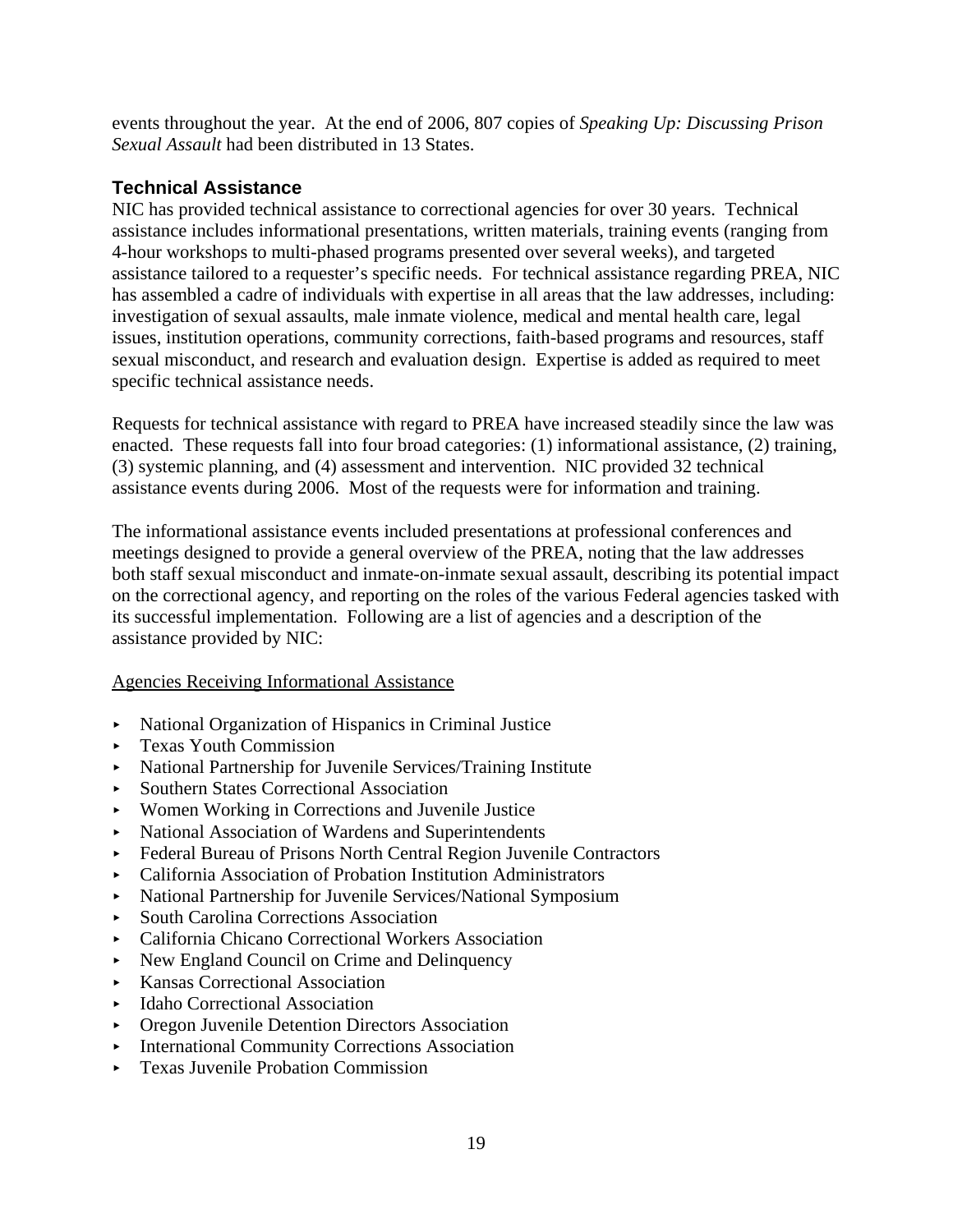- < Virginia Compensation Board
- < Utah Sheriff's Association

#### Training Assistance

- < Maryland Department of Corrections: Training was conducted for 17 administrators and the Deputy Director for Operations.
- $\blacktriangleright$  Virginia Department of Corrections: A 1-day training session was conducted for 160 Department executives.
- < Massachusetts Department of Corrections: Training was conducted during an Executive Summit for 60 key stakeholders, followed by a symposium involving 225 participants.
- < Management and Training Corporation: Training was conducted for 50 private sector wardens.
- ► Oregon Department of Corrections: Two 2½-day training sessions were conducted for Sexual Assault Response Team members.
- Pennsylvania Department of Corrections: A  $2\frac{1}{2}$ -day training session was conducted for 100 psychologists and captains.
- $\triangleright$  Wisconsin Department of Corrections: A 1-day training session was conducted for the union presidents from all institutions. This was followed by a work session to plan informational workshops for sheriffs and jail administrators.
- < Kansas Department of Corrections: NIC paid for two Department staff to travel to Wyoming to observe that State's approach to integrating PREA into their classification process for the purpose of adapting it to the Kansas system.
- Idaho Department of Corrections: NIC provided facilitators for a planning and assessment meeting held to assist the Department in developing a training program for investigators.

#### Systemic Planning Assistance

The systemic planning assistance events were more complex and often required multiple site visits. These events were designed to assist agencies in the development of action plans, administrative structures, and policy and procedures to clarify and guide their efforts to implement the requirements of the PREA. Following are descriptions of these events:

- < *Hawaii Department of Public Safety* A meeting was conducted to help Department officials begin to identify, assess, and plan for their future needs regarding PREA implementation.
- < *Kansas Department of Corrections* Assistance was provided to the Department in its development of an instrument to be used during the classification and assessment process to help identify potential victims of sexual assault and/or potential predators.
- < *Kentucky Department of Corrections*

The Department requested the assistance of Eastern Kentucky University in the development of a comprehensive review of the tasks and duties of investigators charged with conducting sexual assault investigations and a job profile of sexual assault investigators in adult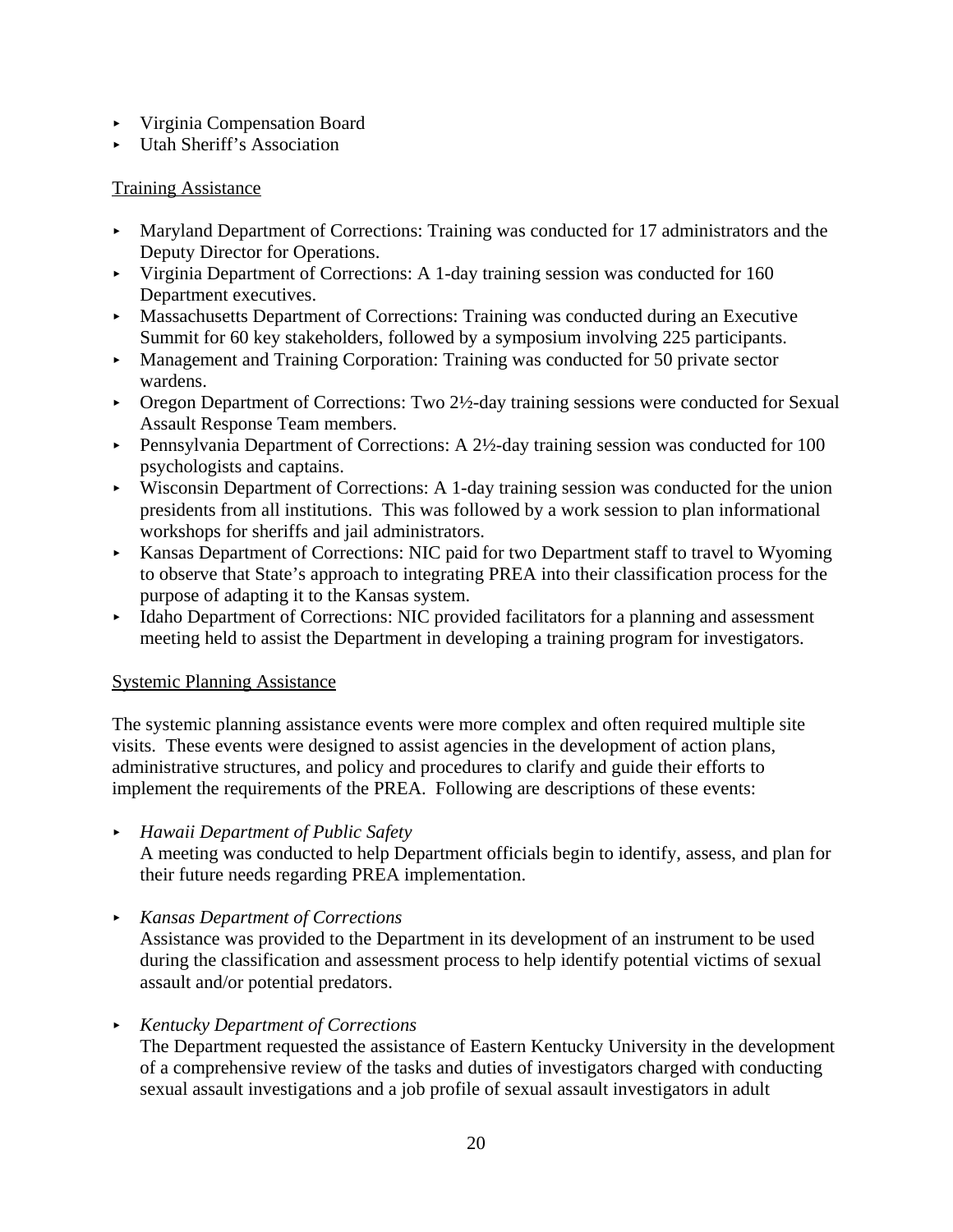correctional facilities. NIC brought together investigators from nine agencies to review previously-developed job profiles and to work with representatives from the Department and Eastern Kentucky University on the updated and more detailed job profile. In addition to helping the Department with staff selection and training for these positions, the job analysis has been posted on the NIC website to assist other correctional agencies.

< *Maryland Department of Public Safety and Correctional Services*

In 2005, the Department had conducted agency-wide PREA awareness training and the Deputy Secretary had established 11 working groups to address various aspects of PREArelated implementation. NIC provided technical assistance to help members develop action plans to address the tasks assigned to each group. In 2006, NIC assisted during the Department's review of the progress of these groups and its implementation of the overall PREA plan.

#### < *Texas Youth Commission*

NIC provided assistance to the Commission's Executive Staff by helping headquarters staff, facility superintendents, deputy superintendents, and other key institution staff develop a coordinated response to PREA implementation.

#### < *Wisconsin Department of Corrections*

The Department has made extensive use of NIC's training and technical assistance resources since the passage of PREA. The Department has a full-time PREA Coordinator and has developed a comprehensive plan for the implementation of the requirements of the law. In 2005, NIC provided technical assistance to personnel representing adult institutions, community corrections, and juvenile services to facilitate discussions aimed at defining the parameters and specific goals for an action plan to implement the requirements of PREA. This work continued in 2006 with a 2-day session aimed at addressing systemic issues. Participants included wardens, deputy wardens, superintendents, assistant superintendents, and security officers. Following are some of the recommendations coming out of this meeting:

- $\rightarrow$  Appoint a PREA "point person" for the juvenile and the community corrections systems.
- $\blacktriangleright$  Ensure more collaboration and communication between the adult and juvenile systems.
- Involve line staff as much as possible (e.g., helping to conduct training, conducting vulnerability assessments, and developing policy).
- $\triangleright$  Conduct specialized training with union leaders.
- Conduct separate training for prosecutors.

#### Assessment/Intervention

< *King County, Washington*

NIC helped King County conduct a comprehensive organizational assessment after some serious allegations of staff sexual misconduct. Several management and operational areas were reviewed, including leadership, internal communications, training, data collection and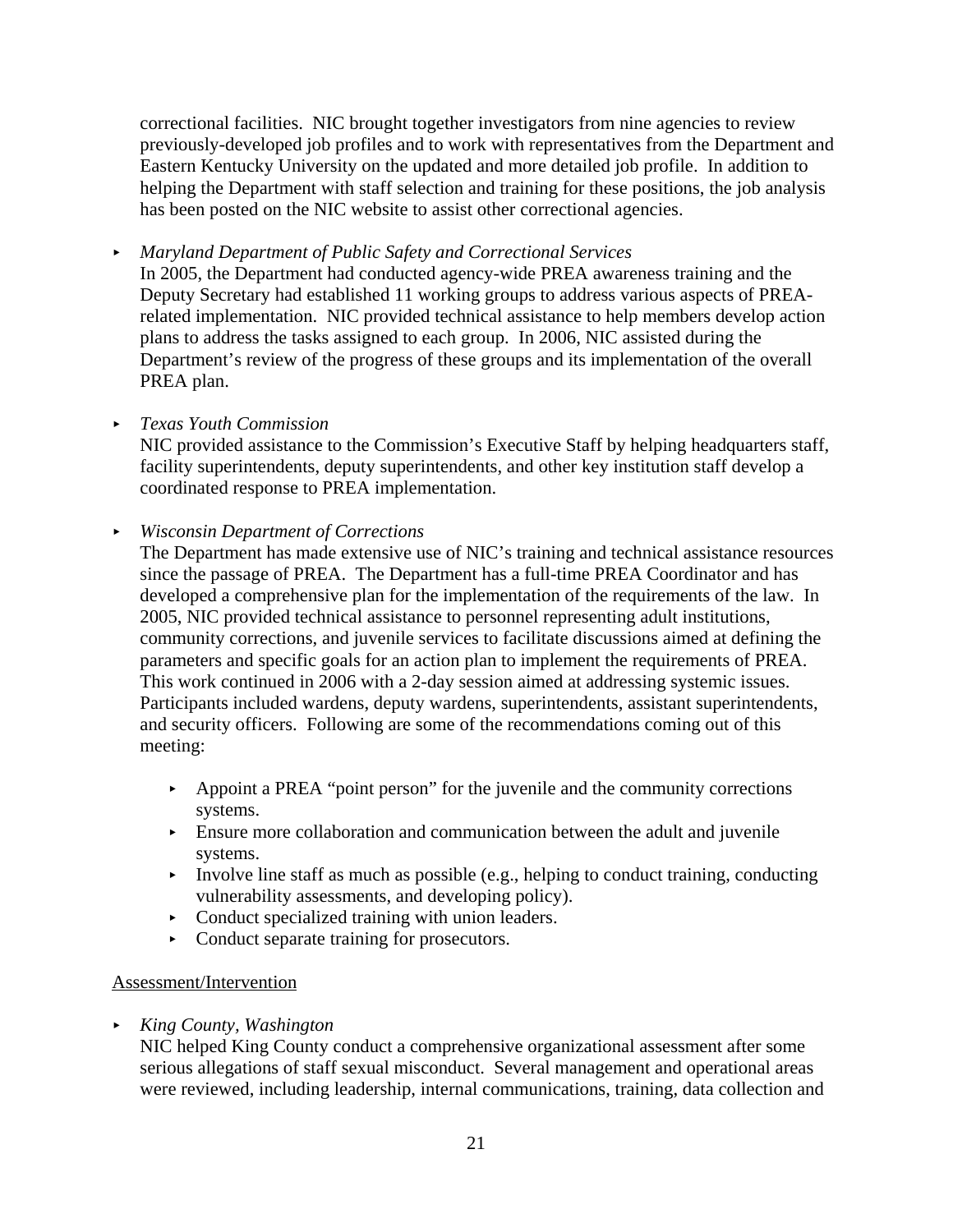management, human resources, health and medical processes, investigations, and inmate management. Recommendations were made under each of the specific areas mentioned above; and additional recommendations addressed future training, policy development and review, and the best use of resources.

< *Vermont Department of Corrections*

Building on earlier technical assistance that addressed systemic planning NIC helped the Vermont Department of Corrections perform culture assessments of the Department's institution for female inmates and the Central Office.

#### PREA Law and Policy Committee

As NIC's technical assistance provider on PREA-related issues, the Moss Group, Inc., has been asked to perform policy reviews. In response, the Moss Group established a Law and Policy Committee to assist State and local correctional agencies in addressing the issue of sexual contacts and sexual assaults and in the development of policies in response to PREA. As part of its efforts, the Committee developed a policy guide titled *Prison Rape Elimination Act: Considerations for Policy Review*. The guide explores areas such as policy organization, definitions, a zero-tolerance standard, the duty to report, prevention strategies, and conducting investigations.

Agencies that have existing policies and that contact NIC requesting assistance are provided a copy of the guide and asked to use it to assess the adequacy of their policies and make any revisions they believe are necessary. When this has been accomplished, NIC encourages these agencies to apply for technical assistance in the form of a policy review.

In 2006, policy reviews were completed for the following agencies:

- Iowa Department of Corrections
- < California Department of Corrections
- **FICENTIAN COMMISSION**
- < Arizona Department of Corrections
- ▶ Pennington County South Dakota Sheriff's Office
- < Allegheny County Pennsylvania Bureau of Corrections
- < Montgomery County Maryland Department of Correction and Rehabilitation

#### **Other Assistance Activities**

The bulk of NIC's assistance to the field takes the form of training and assistance tailored to meet an agency's specific needs. However, the scope and visibility of the PREA and related issues has expanded these traditional strategies.

#### State Legislation

When NIC began its work in providing training and technical assistance regarding the prevention of staff sexual misconduct, only a few States had legislation specifically prohibiting sexual interaction between correctional staff and offenders. Over the past several years, most States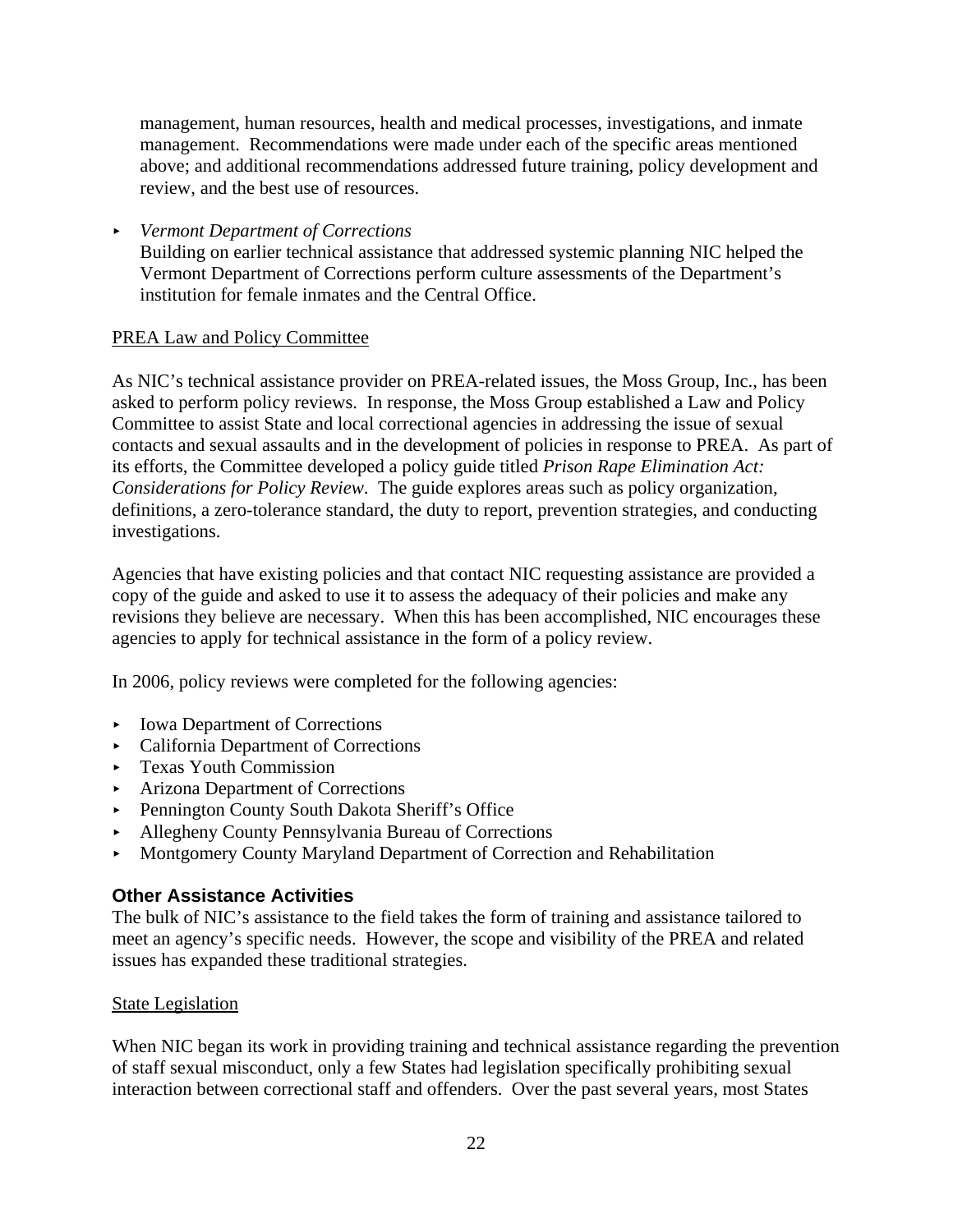have passed legislation addressing staff sexual misconduct. While the Institute cannot claim sole responsibility, the increased awareness generated by the NIC's training and assistance efforts undoubtedly have contributed to the passage of such laws.

In 2006, Vermont (the only remaining State without such a law) passed legislation making it a criminal offense to engage in a sexual act with a person who the employee, contractor, or other person providing services knows is confined to a correctional facility or is on parole, on probation, under a community sentence, or on furlough. A violation of this statute carries a penalty of up to 5 years in prison and a fine of up to \$10,000.

Many States have had staff sexual misconduct laws in place for several years. In some instances States prosecuted cases only to find that their laws have gaps or weaknesses. It might be that select groups who work with and provide services for inmates are not covered under the law. In addition, some laws apply only to acts committed against offenders who are incarcerated in institutions, but not to those under other types of correctional supervision.

#### **Prosecutions**

The prosecution of incidents is critical to addressing the problem of sexual assault in prison. The importance of the issue is evidenced by a mandate for the National Prison Rape Elimination Commission to develop standards addressing:

- $\triangleright$  The investigation and resolution of rape complaints by responsible prison authorities, local and State police, and Federal and State prosecution authorities;
- $\triangleright$  The preservation of physical and testimonial evidence for use in an investigation of the circumstances relating to the rape; and
- $\triangleright$  The timely and comprehensive investigation of staff sexual misconduct involving rape or other sexual assault on inmates.

In addition, the law authorizes the Office of Justice Programs to award PREA grant funds to States for personnel, training, technical assistance, data collection, and equipment to prevent and prosecute prisoner rape.

The experience of NIC's staff and technical resource providers over its history of assisting agencies in addressing staff sexual misconduct also supports the importance of prosecution. As noted under the discussion of the Investigating Allegations of Staff Sexual Misconduct with Offenders training program, NIC included prosecutors as participants.

The prosecution of sexual offenses, particularly those that occur in correctional settings, requires some special knowledge and skills. To assist prosecutors, the NIC/Washington College of Law Project on Addressing Prison Rape is working with prosecutors to develop a report on the important issues and barriers to successful prosecution of staff sexual misconduct and inmateon-inmate sexual assault.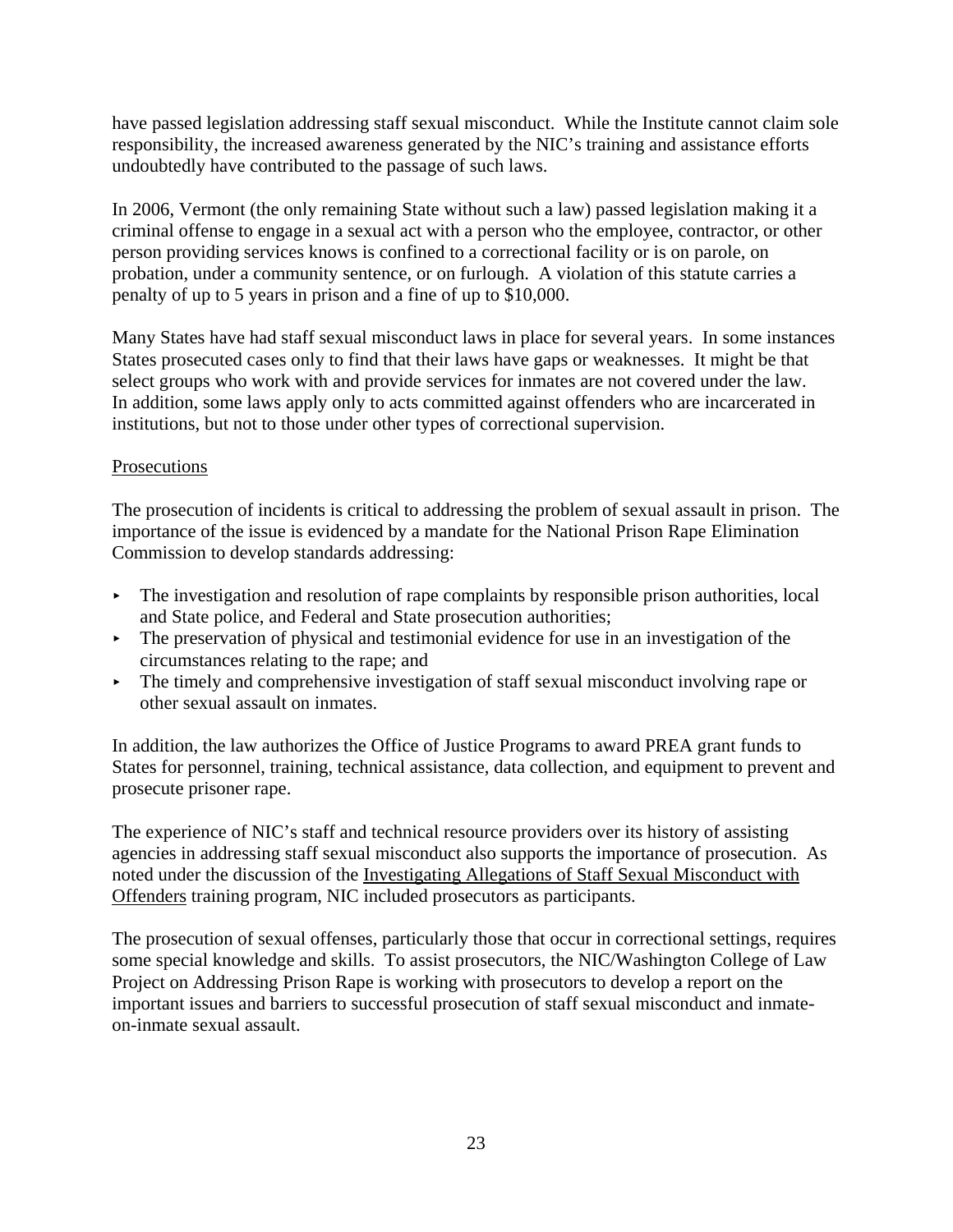In October 2006, NIC held focus group meetings with Federal and State prosecutors. NIC will create a report based on these meetings, combined with information from a number of interviews with prosecutors.

#### Legal Tool Kit

States have worked over the last decade to pass laws making staff sexual misconduct with offenders a criminal offense, and by the end of 2006 every State had done so. However, as noted under State Legislation, these laws vary by State. Some of these laws have gaps and weaknesses, and prosecutors have used other laws to sanction those involved in sexual misconduct or sexual assault. The NIC/Washington College of Law Project on Addressing Prison Rape has undertaken the development of a legal "tool kit" to encourage the use of laws that explicitly prohibit sexual abuse of those in custody and other broader laws that can assist in prosecuting prison rape cases and deterring these behaviors.

The focus of the tool kit will be to propose a systematic approach to prosecuting cases of sexual assault. The tool kit will analyze, discuss, and contrast the approaches that States have taken and will highlight particularly innovative approaches. To make the project more concrete, the tool kit will examine well-written laws from 10 States and will analyze their specific tools for prosecution. The tool kit will also provide information on how States can develop their own prosecution tool kits.

For several years, the Project has updated and maintained the *50 State Survey of Criminal Laws Prohibiting the Sexual Abuse of Individuals in Custody*. Throughout 2006, Project staff built on this research to produce various tools that States can use to prosecute cases of sexual assault in prison. At the end of 2006, the following State surveys had been completed:

- $\triangleright$  Sexual assault laws.
- **EXECUTE:** Statutory rape laws.
- Mandatory reporting laws.
- Vulnerable victim statutes.
- $\triangleright$  Sex offender registration laws.

Project staff worked closely with representatives from State corrections and with prosecutors to ensure the accuracy of the research on the law and practices in each jurisdiction.

#### NIC/Washington College of Law Project on Addressing Prison Rape Website

Under an earlier cooperative agreement, the NIC/Washington College of Law Project on Addressing Prison Rape designed a website and titled it *An End to the Silence*. The website was completed in May 2006 and contains sections titled PREA, Legal Responses to Prison Rape, For Correctional Employees, For Offenders, Working with Youth in Custody, Training, Policies and Procedures, Resources, and In The News. Visitors to the website can view and download training materials and a variety of documents about prison rape and related issues.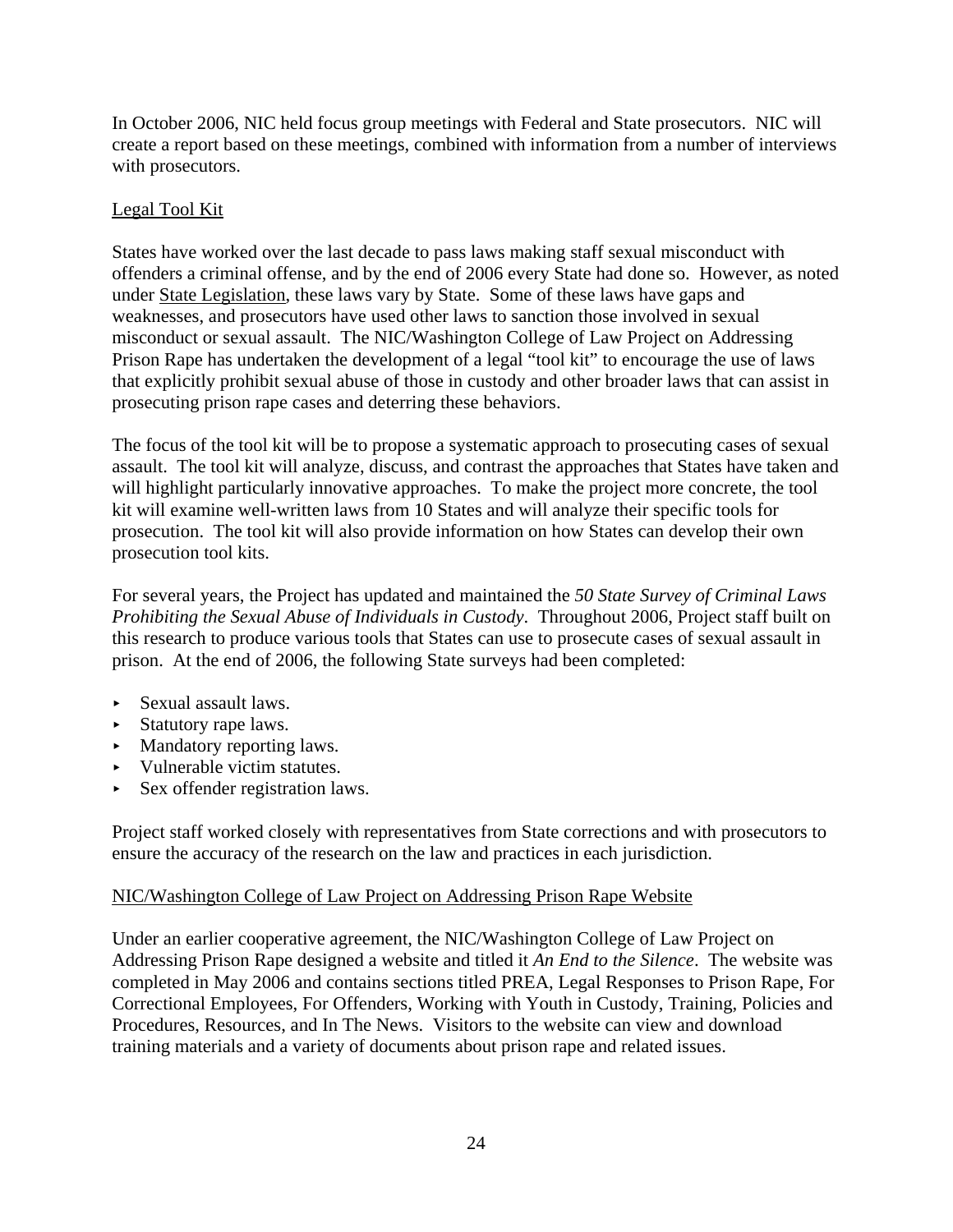The site was continuously reviewed and updated throughout 2006. The Project staff made enhancements that made the site easier to use, added resources, and added links to other useful websites.

#### PREA Information and Training Aids

NIC prepared a significant amount of information and training material for PREA programs and technical assistance events. Following are three good examples of this material:

*Prison Rape Elimination Act and Local Jails: The Facts* (May 2006). This is an eight-page brochure developed for sheriffs and jail administrators. The brochure contains an overview of the law, its application to jails, information on addressing issues related to sexual assault, frequently asked questions, and a list of resources.

*Staff Perspectives - Sexual Violence in Adult Prisons and Jails: Trends from Focus Group Interviews* (June 2006). NIC developed this bulletin using data collected from corrections practitioners about PREA and sexual assault in prison. The bulletin contains staff perspectives in the following areas: policy and culture, the causes and conditions of sexual violence, indicators of assaults, characteristics of victims and perpetrators, physical plant issues, staff and inmate training, female offenders, investigations, prosecutions, and community awareness.

*Fifty State Survey of Criminal Laws Prohibiting the Sexual Abuse of Individuals in Custody*. NIC began conducting this survey in the late 1990s. The passage of PREA expanded the scope of the survey and the need to identify other laws related to sexual assault in prison. To date, surveys have addressed laws prohibiting sexual abuse of person in custody, mandatory reporting statutes (adult and juvenile), sex offender registry laws, and community notification laws.

#### Additional Work

NIC personnel also provided assistance by preparing materials regarding anti-fraternization policies, staff and offender relationships, inmates' access to health care information, health concerns for female offenders, sexual relations in prison, penalties for false reporting, and the application of PREA to various corrections settings. NIC staff and the Institute's contract technical assistance providers also provided relevant PREA-related information during presentations at training programs, meetings, and events that addressed legal issues in working with female offenders, restorative justice, medical and mental health confidentiality, male violence, and legal and policy issues related to sexual assault.

Presentations were also made to juvenile corrections practitioners at the National Juvenile Forum co-sponsored by the Office of Juvenile Justice and Delinquency Prevention (OJJDP) and the American Correctional Association, and to compliance monitors and state juvenile justice specialists at two regional training sessions sponsored by OJJDP.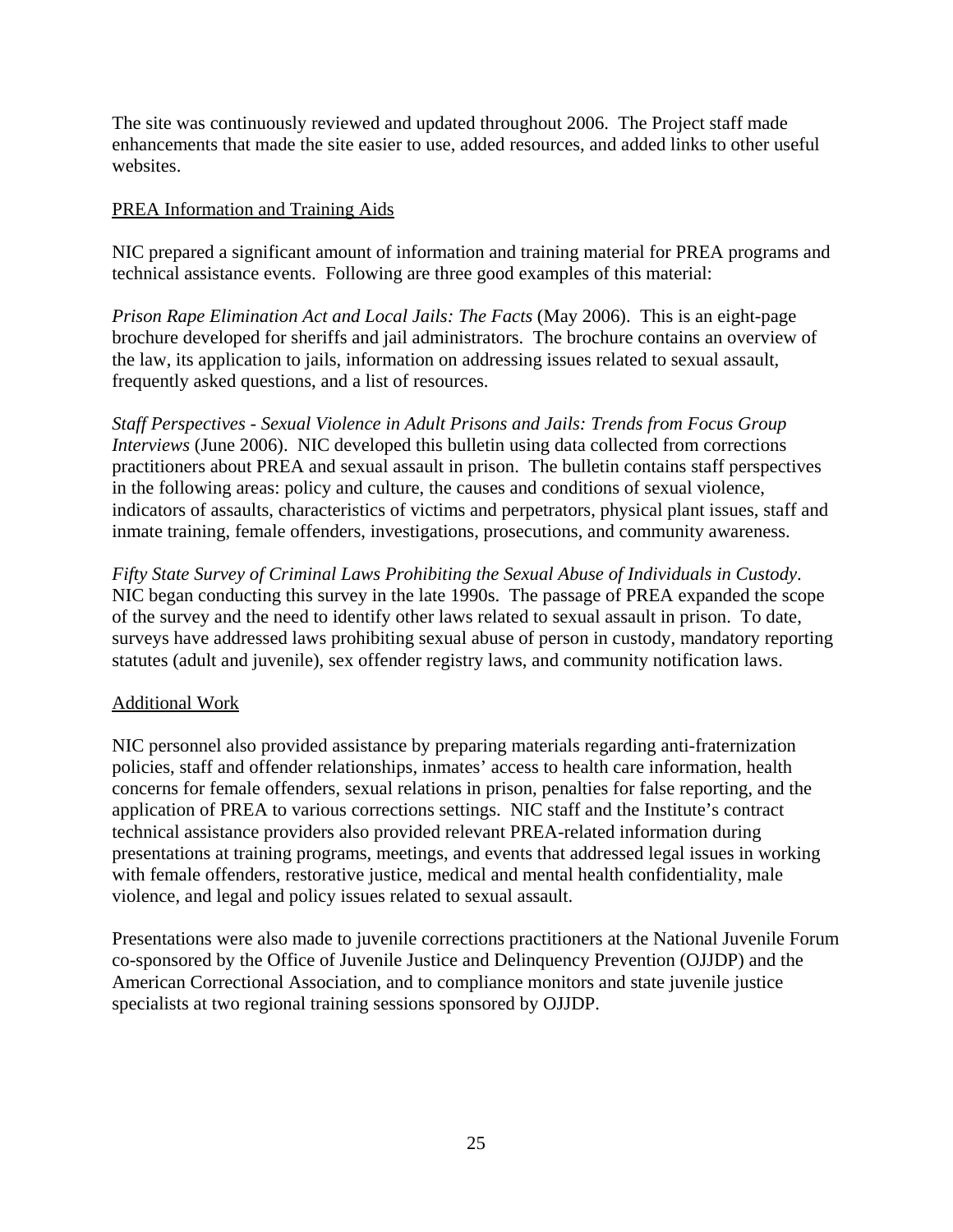## **Evaluation**

A substantial level of funding has been allocated to the implementation of the PREA. It is important for NIC to evaluate its strategies to ensure corrections officials are receiving relevant and effective assistance.

In 2006, NIC awarded a cooperative agreement to evaluate the training and assistance provided through the NIC/Washington College of Law Project on Addressing Prison Rape. The evaluation includes assessments of the Project's training activities and of selected products. The evaluation includes a review of staff sexual misconduct training between 1998 and 2005 in order to assess:

- $\blacktriangleright$  Whether participants and technical resource providers understood the principal training goals and objectives of the Project.
- $\blacktriangleright$  The activities and outputs produced over the 8-year period.
- $\triangleright$  The effects of program activities and outputs on staff who participated in the programs and on their agencies.
- $\blacktriangleright$  The extent to which the program has succeeded in making progress toward its stated goals and objectives.

The evaluation also includes a review of current training efforts. NIC will develop instruments to assess:

- $\blacktriangleright$  The extent to which the Project's program and services are meeting the goal of addressing sexual assault in prison.
- $\triangleright$  The ability of the Project's programs and activities to overcome the barriers in addressing sexual assault in prison.
- $\triangleright$  The cost-effectiveness of the Project's programs and activities.

Finally, the evaluation will assess the effectiveness of training curricula, selected written products, and the Project's website. At the end of 2006, NIC coordinated focus groups and distributed a web-based survey to individuals who had attended staff sexual misconduct training. NIC also developed pre-test and post-test instruments for the training program, *Responding to Inmate on Inmate Sexual Violence*.

## **National Clearinghouse**

The National Institute of Corrections Information Center has served the fields of corrections and criminal justice for approximately 30 years. Operated by a contractor, the NIC Information Center provides direct, personalized research assistance and serves as a clearinghouse for documents and videos produced by NIC. It is one of several points of contact for corrections practitioners and the public to access information regarding PREA.

To avoid duplication and to capitalize on the awareness and use of the Information Center by correctional and criminal justice agencies, NIC decided to co-locate the PREA national clearinghouse service with the NIC Information Center. Throughout 2006, the Information Center used its research services, collection of documents, website, and practitioner networks to support the PREA clearinghouse function. In addition, an Information Center program specialist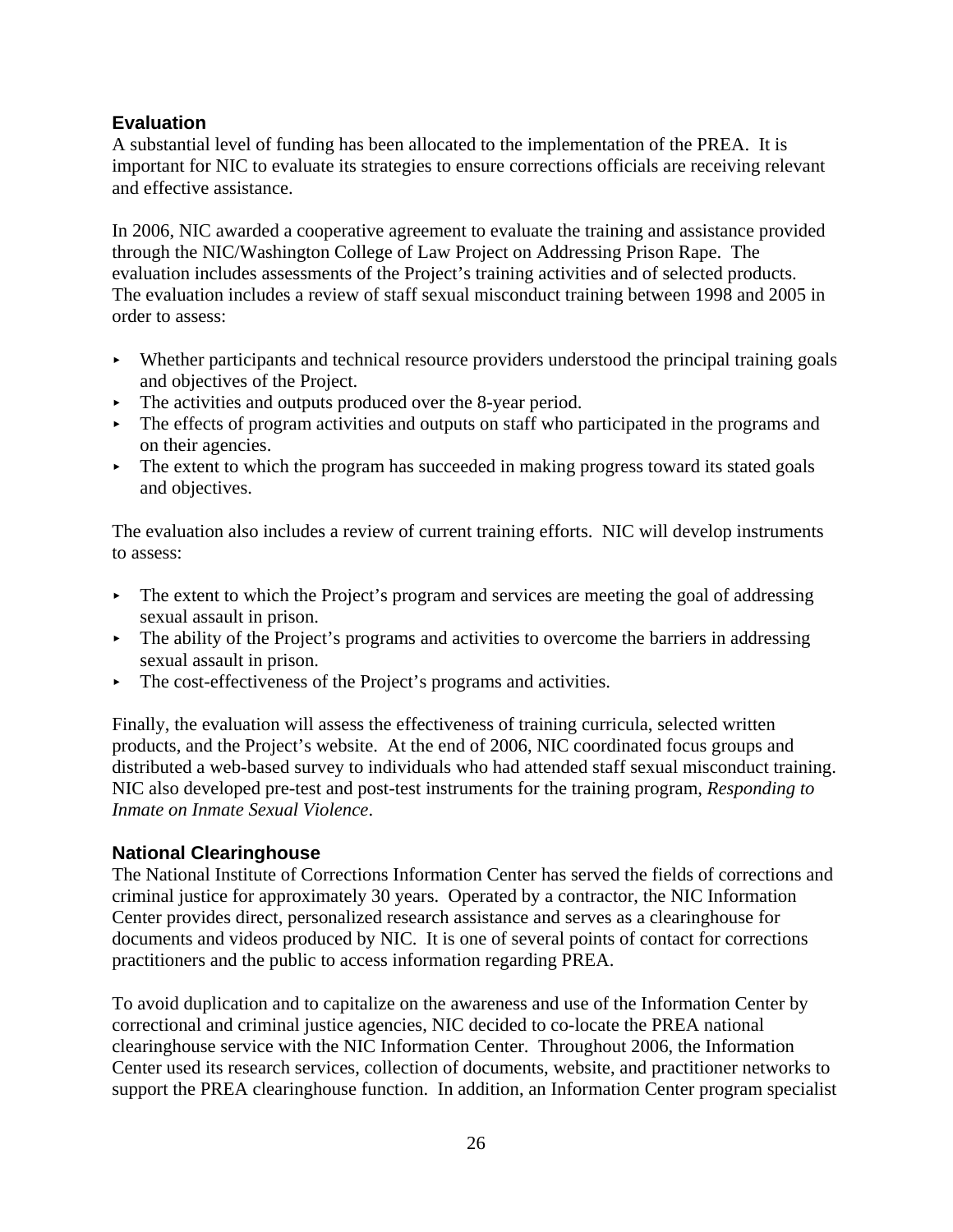was assigned to manage all requests related to the PREA and issues related to sexual assault in prison. This individual also reviews and recommends materials for distribution and identifies materials for training and presentations. This specialist also maintains a blog (weblog) that features the most current news, information, and publications related to PREA.

#### PREA Website (http://www.nicic.org/PREA)

The NIC Information Center is responsible for the management of the NIC website. Shortly after the enactment of PREA, the Information Center developed a separate web page devoted to the PREA. Posting of information on the PREA web page continued in 2006 and the site was expanded to incorporate a PREA news blog to facilitate the timely delivery of new information.

The information posted in the blog is copied to the main NIC website, the PREA homepage, and other related pages. Related events, video conferences, PREA-related programs, technical assistance opportunities, publications, and other related information are delivered through the PREA blog. Postings on the blog are made by NIC staff and Information Center staff.

Approximately 35,000 visits to view or download PREA-related resources were made to the website and the blog in 2006. Practitioners, stakeholders, and other interested parties visited the PREA website over 2,500 times per month to review or obtain materials addressing PREArelated topics, such as the language of the law; the activities of the Federal agencies involved in implementation; NIC programs, services, and products; and updates regarding the National Prison Rape Elimination Commission.

A "Help Desk" provides users with options for obtaining information through links to: Ask a Colleague (access to forums and support networks), Ask Our Specialists (research assistance from Information Center staff), and Contact the National Institute of Corrections (addresses, telephone numbers, and fax numbers). The PREA page also allows users to browse the collection of documents, offers links to related topics on the NIC site, and provides contact information for the NIC PREA Program Manager.

At the end of 2006, the Information Center contained 201 resources related to the Prison Rape Elimination Act or staff sexual misconduct. These resources are primarily operationallyoriented materials developed by correctional agencies or through NIC initiatives. The resources include NIC's training curricula and broadcasts developed to address sexual assault in prison, sample lesson plans to guide in the development of additional curricula, and procedures to assist agencies in developing PREA-related policies. The journal collection contains published articles that address PREA-related topics. Information Center staff can also access research databases, such as the Criminal Justice Periodicals Index or Ebsco's Academic Search Premier, for further searching of thousands of online journals.

#### Direct Responses to Requests for Information

The Information Center responded to numerous requests for information and PREA-related resources as outlined below: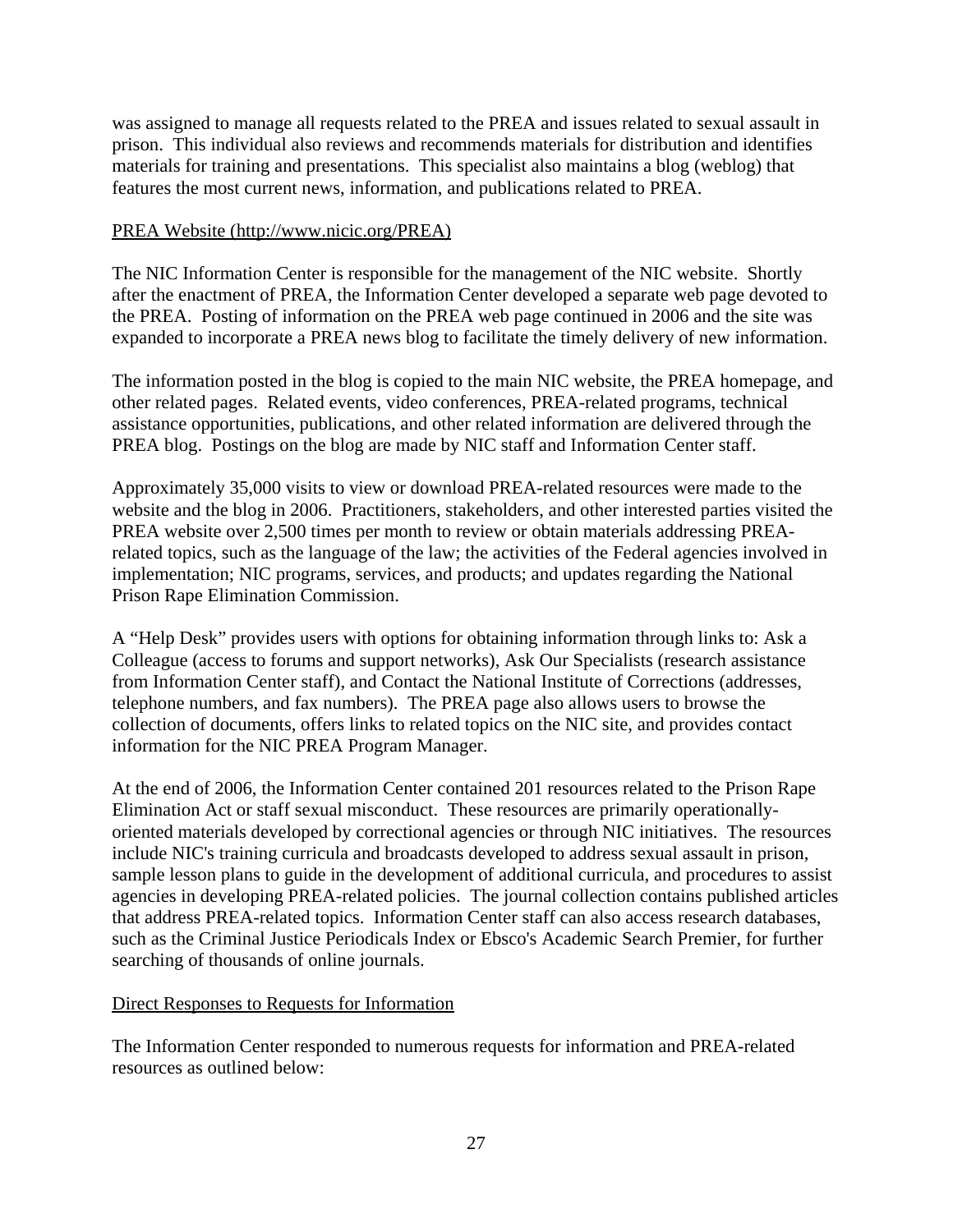- < 348 individuals or agencies requested and received 392 sets of *Facing Prison Rape Part 1.*
- < 315 individuals or agencies requested and received 432 sets of *Responding to Prison Rape - Part 2.*
- < 79 individuals or agencies requested and received 85 copies of *A Town Hall Meeting: Facing Prison Rape.*
- < 89 individuals or agencies requested and received/downloaded 91 copies of *Prison Rape Elimination Act (PREA): Considerations for Policy Review (released December 4, 2006).*
- $\sim$  228 requests were filled for training curricula addressing staff sexual misconduct with offenders.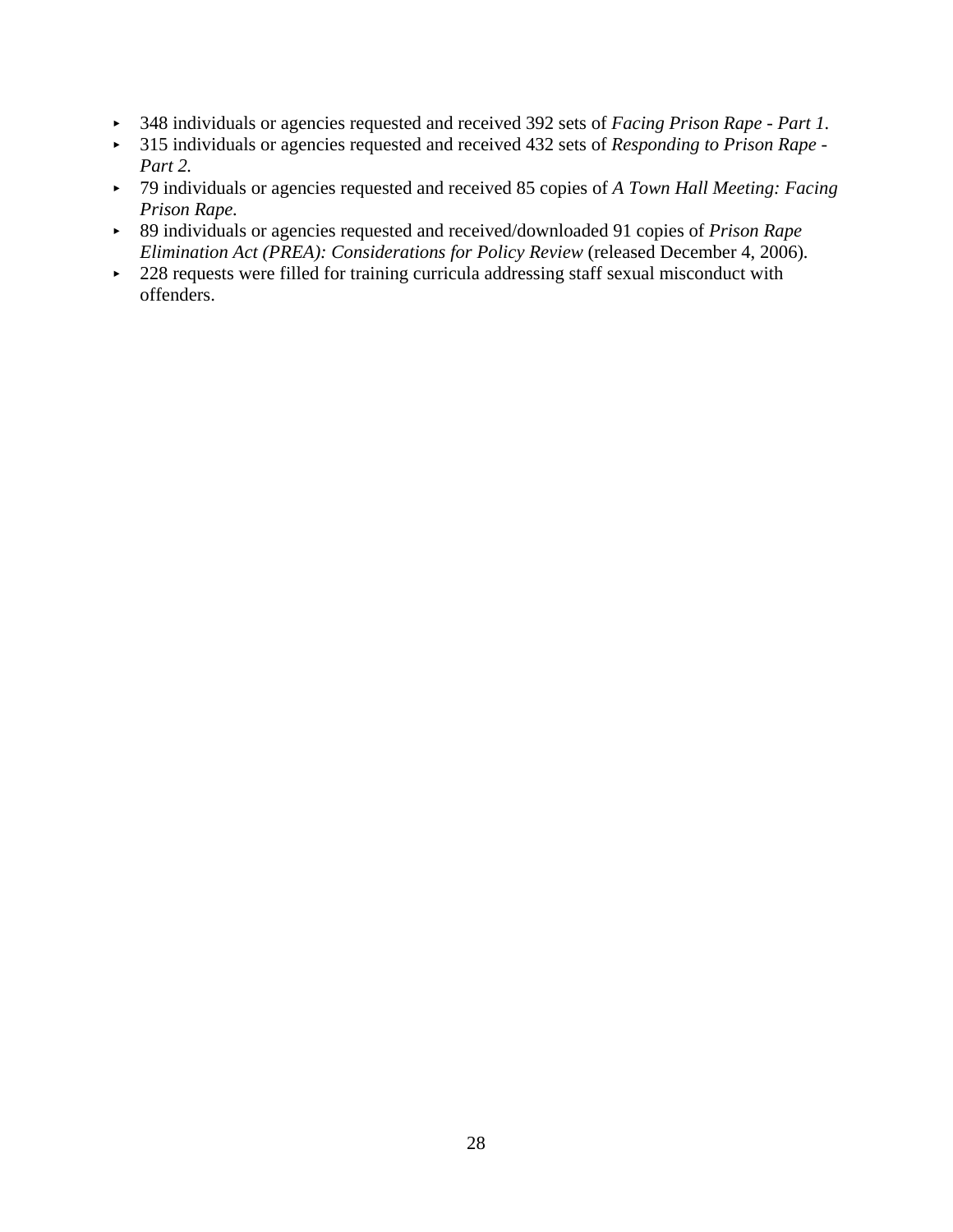# **Appendix A: Bureau of Justice Assistance – FY 2006 Protecting Inmates and Safeguarding Communities Project Summaries**

## **Arkansas Department of Corrections**

The Arkansas Department of Corrections will use the 2006 Protecting Inmates and Safeguarding Communities award to purchase upgraded surveillance equipment in support of its zerotolerance standard for the prevention of sexual assault and rape in the State's correctional facilities. Pursuant to the Act, the Department established policies and procedures that convey a level of zero-tolerance to ensure the protection of incarcerated offenders and the communities to which ex-inmate are released. The Department established a PREA Committee to ensure proactive involvement in the prevention, intervention, investigation, and prosecution of perpetrators who have sexually assaulted inmates.

To date, the Department has supported this effort by: (1) implementing a sexual assault hot-line for inmates; (2) training victim crisis response teams in each institution; (3) providing orientation and continuing education (pamphlets, posters, etc.) on sexual assault awareness, prevention, and reporting to inmates and correctional staff; (4) segregating high-risk inmates; and (5) re-assessing facility design for possible monitoring enhancements (e.g., adding cameras to blind spots and vision panes on solid doors).

During the past 2 years, the Department has increased inmate and staff training, enhanced investigation techniques and statistical tracking, and augmented victim support services. It proposes to expand these services to include county and municipal jails and community corrections agencies. The Department proposes a multi-faceted approach to strengthen the zero-tolerance standard through the following enhanced awareness and prevention strategies: (1) increase awareness and reporting of sexual assault through improved orientation; (2) train staff to become more proactive in prevention measures and crime scene preservation; (3) provide additional monitoring equipment for increased surveillance; (4) ensure that victim services address physical and psychological traumas; (5) encourage inmates to disclose sexual assaults and rape; (6) provide continued community-based services (individual counseling and routine case management) to inmates preparing for reentry and to the population on parole; and (7) create comprehensive policies, procedures, and programs governing the detection, prevention, intervention, and treatment of sexual assaults in the correctional setting.

#### **Alabama Department of Corrections**

The Alabama Department of Economic and Community Affairs, Law Enforcement and Traffic Safety Division, and the Alabama Department of Corrections will use grant funds to gain a better understanding of the incidence of sexual assault and to improve the current system for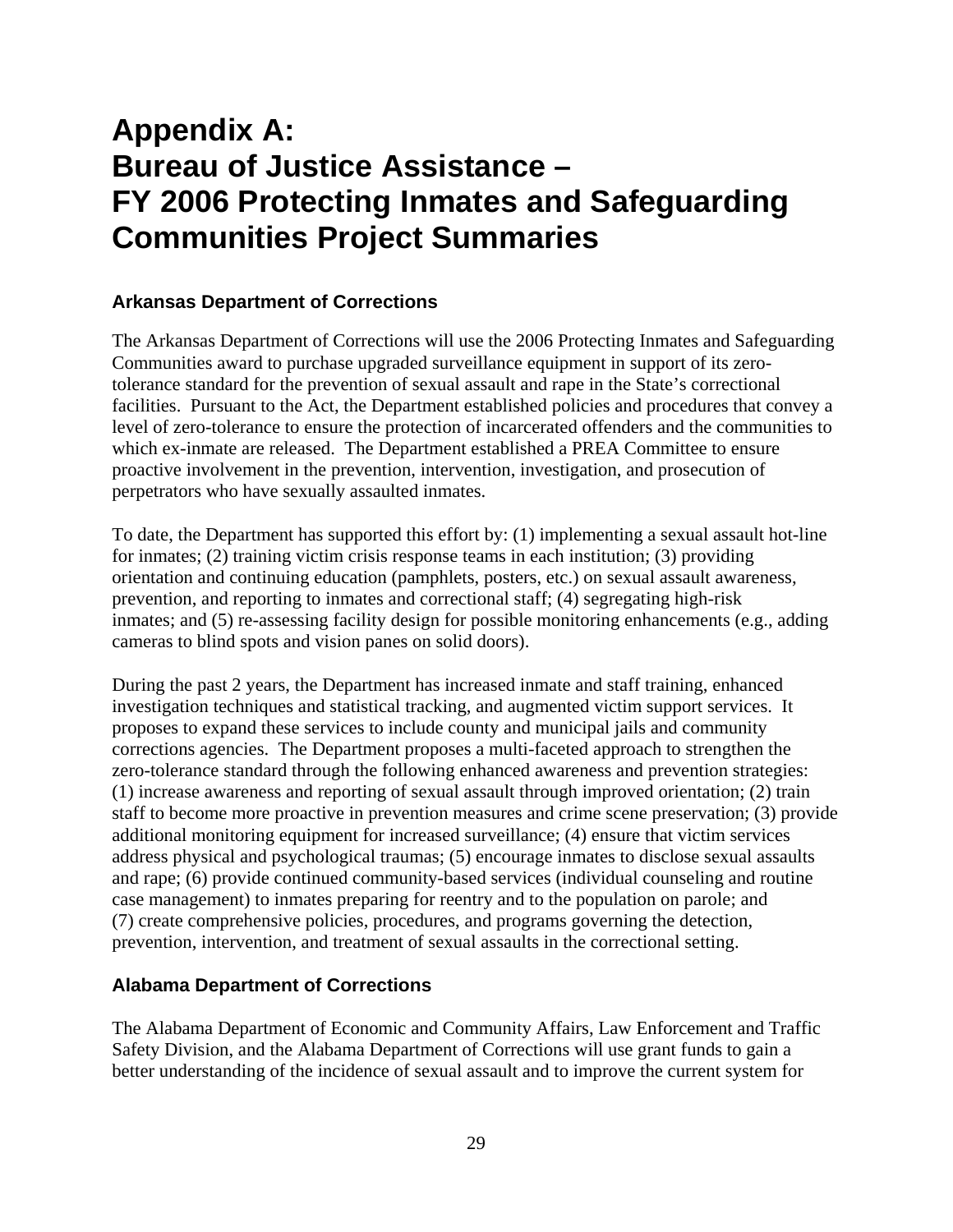addressing rape and coerced sexual contact. The Alabama Department of Correction will strive to meet the following goals and objectives: (1) implement its PREA Program FY 2006 in three to four pilot correctional facilities in the first year of the 2-year grant period; (2) implement the rape prevention program in all of the Department's correctional facilities in the second year of the 2-year project period; (3) select and train nine regional program coordinators to implement and monitor the program's activities; (4) conduct prison rape and sexual assault prevention training for the Department's newly-hired correctional officers; and (5) collect data on the Department's incidence of prisoner-on-prisoner and staff-on-prisoner sexual assault.

## **California Department of Corrections and Rehabilitation**

The California Department of Corrections and Rehabilitation will use its grant award to enhance several aspects of its response to the Prison Rape Elimination Act by placing video surveillance equipment in housing units and living areas in three institutions. There is evidence to indicate that the most effective method of preventing sexual violence is enhancing security measures. The security cameras requested in this proposal will be used to help prevent and deter sexual violence and to improve the investigation and prosecution process. In addition to enhancing the prevention and deterrent effects, this project will provide empirical data on the gaps in current security practices and provide a basis for improving operational practice.

## **Colorado Department of Corrections**

Funds for this grant award will help the Colorado Department of Corrections' Prison Rape Program to achieve the following goals: (1) improve data collection and analysis to support effective and responsive prevention efforts; (2) enhance investigations and intelligence to increase prosecution rates; (3) provide ongoing, advanced PREA training and education; (4) evaluate the effectiveness of the PREA program in delivering quality services, identifying victims and predators, and reducing sexual recidivism; and (5) coordinate appropriate services and treatment for predators and victims, to include medical and mental health services.

## **Delaware Department of Correction**

The Delaware Department of Correction will use the funds to help meet the following goals: (1) create safer communities and institutions; (2) reduce transmission of infectious diseases; (3) decrease sexual violence; and (4) prevent new victimization and re-victimization. In addition, the Department will use the funds to protect inmates by enhancing prevention and detection of sexual assault. This will be accomplished by providing training, increasing reporting, strengthening the investigative and prosecution processes, and providing services and treatment for inmate and staff victims and perpetrators.

#### **Florida Department of Corrections**

The Florida Department of Corrections has worked to implement the requirements of PREA by developing and facilitating internal policies and procedures to educate inmates and staff on prevention, notification, and investigation of all incidents of sexual misconduct. The Department recognizes that there are a wide range of concerns to be addressed in preventing and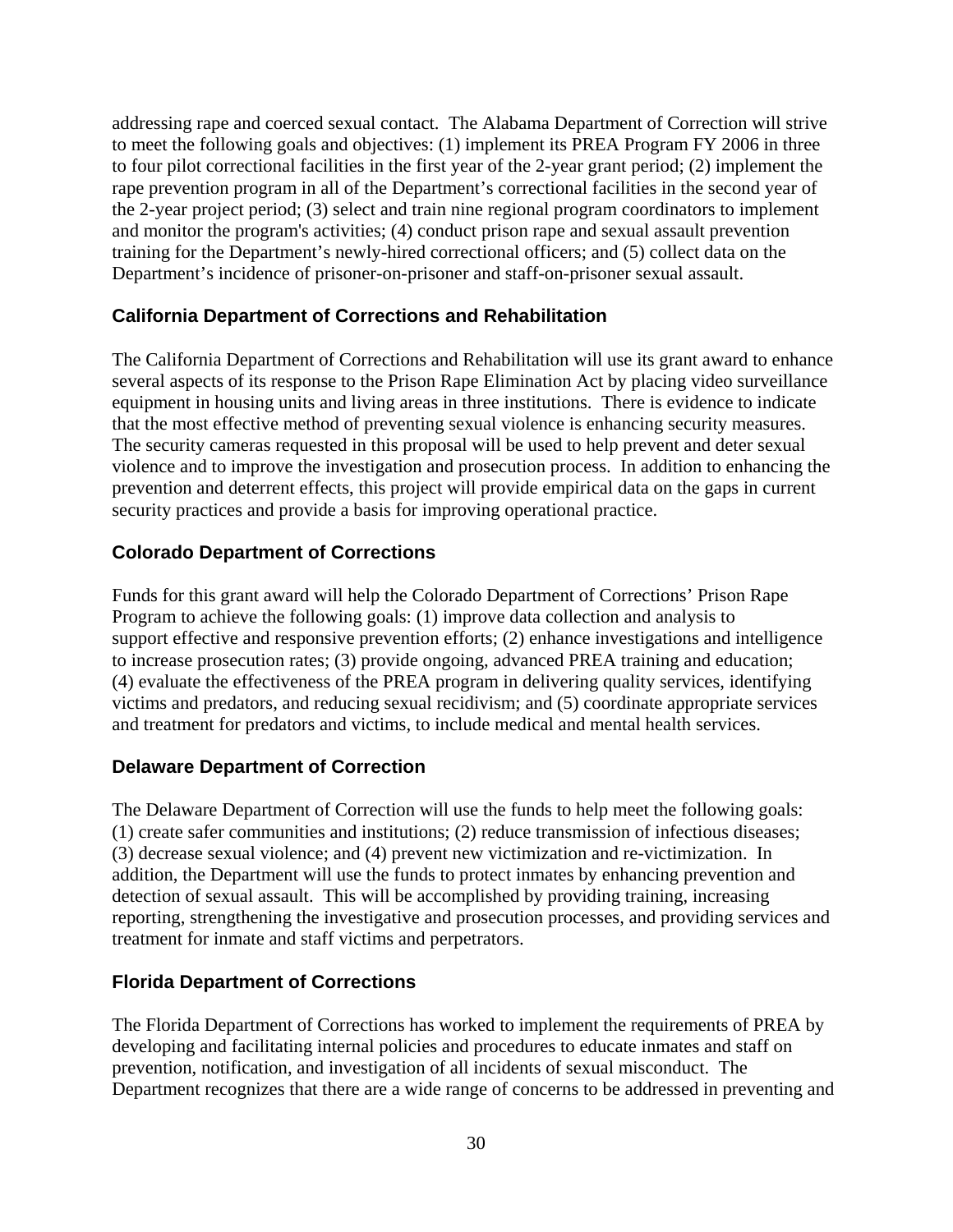addressing the causes of sexual assault, misconduct, and rape in the Department's correctional facilities. Grant funds will be used to focus on the following: (1) retrofitting a youthful offender facility with surveillance technology to address security and safety needs; (2) enhancing investigative techniques to elicit sensitive information from victims and perpetrators; and (3) providing further education and training to staff and inmates throughout the State.

#### **Idaho Department of Correction**

The Idaho Department of Correction and the Idaho County Jail, under a 2004 Federal grant, implemented "Maintaining Dignity," a project that focused on education efforts for staff and inmates in Idaho's correctional institutions. Through this partnership, Idaho's county jails have been very active in the process of developing jail standards and providing education to their staff. This collaboration was an essential piece of the PREA implementation plan because the Department relies on county jails to confine inmates waiting for space in State facilities and because both systems serve the same offender population. The goals of this second PREA grant award are to: (1) identify potential victims; (2) provide staff to work with vulnerable offenders; (3) enhance data collection capabilities to protect inmates and community; (4) enhance training of staff on investigation techniques to increase the likelihood of prosecution; and (5) expand community education to promote awareness and community safety.

#### **Indiana Department of Corrections**

This grant award will allow the Indiana Department of Corrections to implement its Prison Rape Program. The goals of this program are to: (1) identify and assess adult and juvenile offenders who may be vulnerable to victimization; (2) identify and assess adult and juvenile offenders who may be sexual predators; (3) develop and administer a sexual victimization survey to a random sample of adult inmates, juvenile inmates, and parolees; (4) develop an instrument to assess the sexual climate in the State's prisons and the community; (5) reinforce a policy of zero tolerance for sexual violence and staff sexual misconduct in adult and juvenile correctional facilities; (6) design, develop, and deliver training for investigators, medical and mental health staff, unit team managers, chaplains, victim services coordinators, volunteers, supervisors, community corrections staff, and probation officers regarding prison rape, sexual victimization, crisis response, interventions, investigation, and prosecution; (7) reduce the incidence of inmate-oninmate sexual assault and misconduct; (8) develop partnerships with the community to provide sexual violence crisis intervention services to inmates and offenders under supervision in the community; (9) provide GPS monitoring for high-risk sexually-aggressive adult and juvenile offenders being released to the community; and (10) evaluate the Program's effectiveness and efficiency.

#### **Kansas Department of Corrections**

The Kansas Department of Corrections believes that protecting inmates is accomplished most effectively through direct and continuous observation of inmate activity. The Department's goal is to enhance inmate and community safety by implementing the following measures: (1) increase the current surveillance capacity through the installation of closed-circuit television to deter unlawful, inappropriate behavior and to act as an investigative and prosecutorial tool;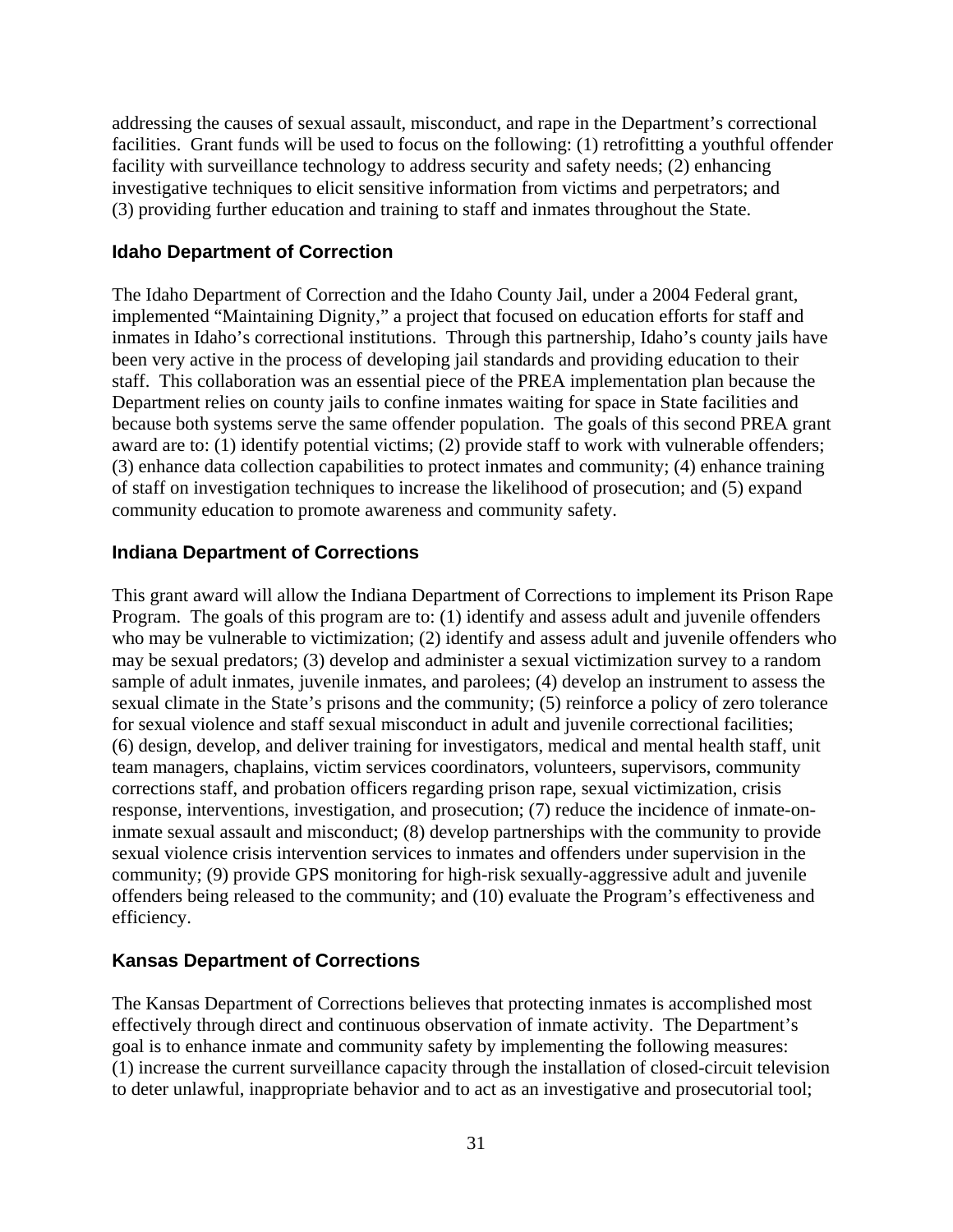(2) reduce inmate-on-inmate violence and improve the overall safety for staff and inmates through the installation of a wireless radio frequency identification tracking system in the maximum security area of the correctional facility; (3) establish a team to review current policies and procedures for responding to sexual assault victims and make recommendations for their revision or replacement; (4) increase access to transitional planning services for high-risk, violent offenders being released directly to communities from administrative segregation units in the El Dorado Correctional Facility; (5) increase the likelihood of successful prosecution of sexual assaults through enhanced training for sexual assault investigators and working with prosecutors to improve the preparation of cases; and (6) reduce parole revocations of high-risk, violent inmates by creating specialized caseloads for violent offenders in the Wichita area.

## **Kentucky Department of Corrections**

The Kentucky Department of Corrections will use the grant funds to implement PREA-related objectives and to address the issue of prison sexual assault and community safety in several ways, including: (1) providing training to individuals that work with offenders in prison settings; (2) implementing an improved classification system to identify inmates at risk of becoming victims of sexual assault and inmates who may become predators; (3) improving the prevention, reporting, and investigation of sexual assault by implementing surveillance technologies and decreasing response times; (4) providing additional "Class D Coordinators" to facilitate the release of offenders recommended for parole; (5) hiring additional probation and parole officers to provide increased case management and supervision services; and (6) hiring additional jail inspectors with special PREA training to help with investigations, training, and technical assistance at jails and halfway houses.

#### **Louisiana Department of Public Safety and Corrections**

The Louisiana Department of Public Safety and Corrections will use the 2006 Protecting Inmates and Safeguarding Communities award to enhance the programs and strategies that began during FY 2004 by adding the cities of Alexandria, Lafayette, and Monroe to the existing Reentry Programs located in Baton Rouge, Shreveport, and New Orleans. The Department proposes to restore and return inmates to their communities with the ability and support required to become contributing and productive members of society. The Department will also ensure these offenders become economic partners in the development and revitalization of the State by providing assistance to them while incarcerated, when released, and while readjusting to community living. Grant resources will be used to fund Case Management/Program Specialists and other related project costs in the expanded areas, providing reentry services to an additional 20 percent of released offenders. As an additional program enhancement, the Department will contract with social service providers in the faith-based and local communities to provide an array of services for offenders in need of additional support, training, and counseling to aid in safe reentry in the Baton Rouge and Shreveport communities.

#### **Maryland Department of Public Safety and Correctional Services**

The Department of Public Safety and Correctional Services will use grant funding to improve data collection, investigation, and preventive and deterrent capabilities to meet the requirements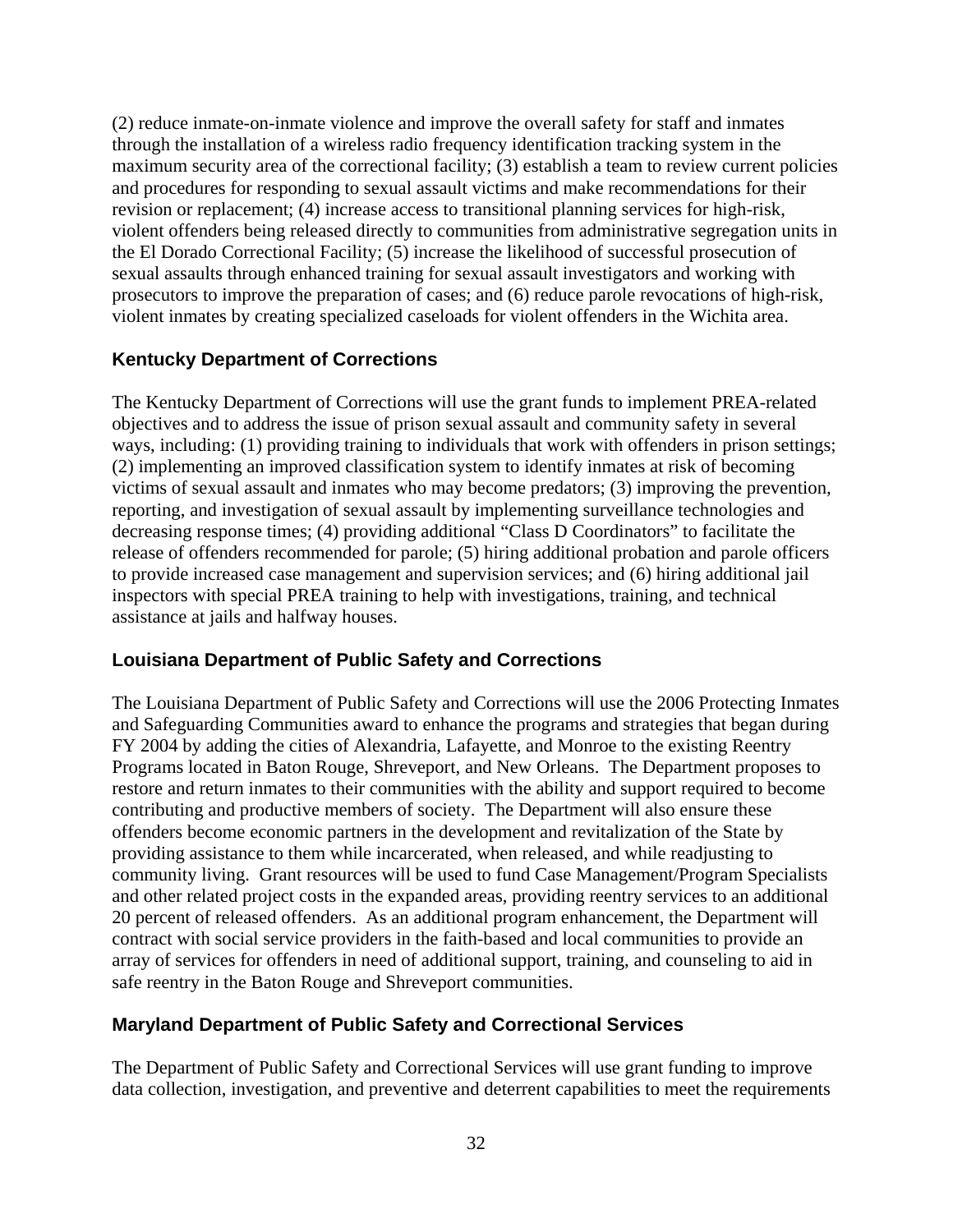of PREA. This goal will be achieved through the replacement of manual record-keeping systems used for investigations of sexual assault and staff sexual misconduct incidents with a unified management information system. Additionally, the Department will obtain surveillance equipment for its institutions and personal duress alarms for non-custodial personnel.

## **Minnesota Department of Corrections**

The Minnesota Department of Corrections will collaborate with local jurisdictions and establish partnerships with non-profit organizations to improve strategies for the prevention of rape, nonconsensual sexual activity, and other forms of sexual abuse in State prisons, local jails, and holding facilities. The project includes: (1) developing and delivering training to over 2,000 staff in prisons and jails; (2) developing a train-the-trainer educational component for staff in prisons and local jails; (3) providing intensive training to juvenile offenders in the State prison system; (4) analyzing and refining risk assessment, housing assignments, and immediate and long-term victim responses; (5) analyzing facilities to identify areas where there is a high probability of incidents; and (6) monitoring and recording activity in critical areas to prevent incidents and provide evidence for improved investigation and prosecution.

Project objectives are to: (1) strengthen investigative strategies leading to the successful prosecution of incidents of sexual assault; (2) improve assessment of the level of potential risk for victimization, encouraging appropriate reporting of incidents and immediate and long-term responses to reported victims; (3) improve prevention strategies in jails and prisons; and (4) promote the Department's zero-tolerance policy through awareness and training.

#### **Missouri Department of Corrections**

In response to the PREA, the Director of the Missouri Department of Corrections chartered the Prison Rape Elimination Act Team in 2004. The Team's mission is to establish an environment where offenders are safe from sexual victimization during their incarceration. Funding will be used for equipment, supplies, imaging devices, portable tablet computers, docking stations for investigators, surveillance equipment, and computers for staff in the Division of Adult Institutions to review surveillance footage. The updated camera and recording equipment will aid in the investigation of alleged incidents. The goals are as follows: (1) improve investigation techniques to serve as a deterrent to staff and inmate sexual misconduct; (2) establish an environment in which all substantiated sexual assaults are referred and prosecuted; and (3) improve facilities to reduce or eliminate areas where offenders are vulnerable to sexual assault.

#### **Montana Department of Corrections**

The Montana Department of Corrections is initiating its "Creating a Safer Montana" project to implement PREA on a statewide basis. The goals are to: (1) promote a zero tolerance policy; (2) model attitudes of compassion and responsibility; (3) provide comprehensive education and training to staff and offenders; (4) develop a safe and confidential communications system; (5) strengthen prevention by expanding investigative capability, developing staff resources, and installing surveillance and electronic monitoring systems; and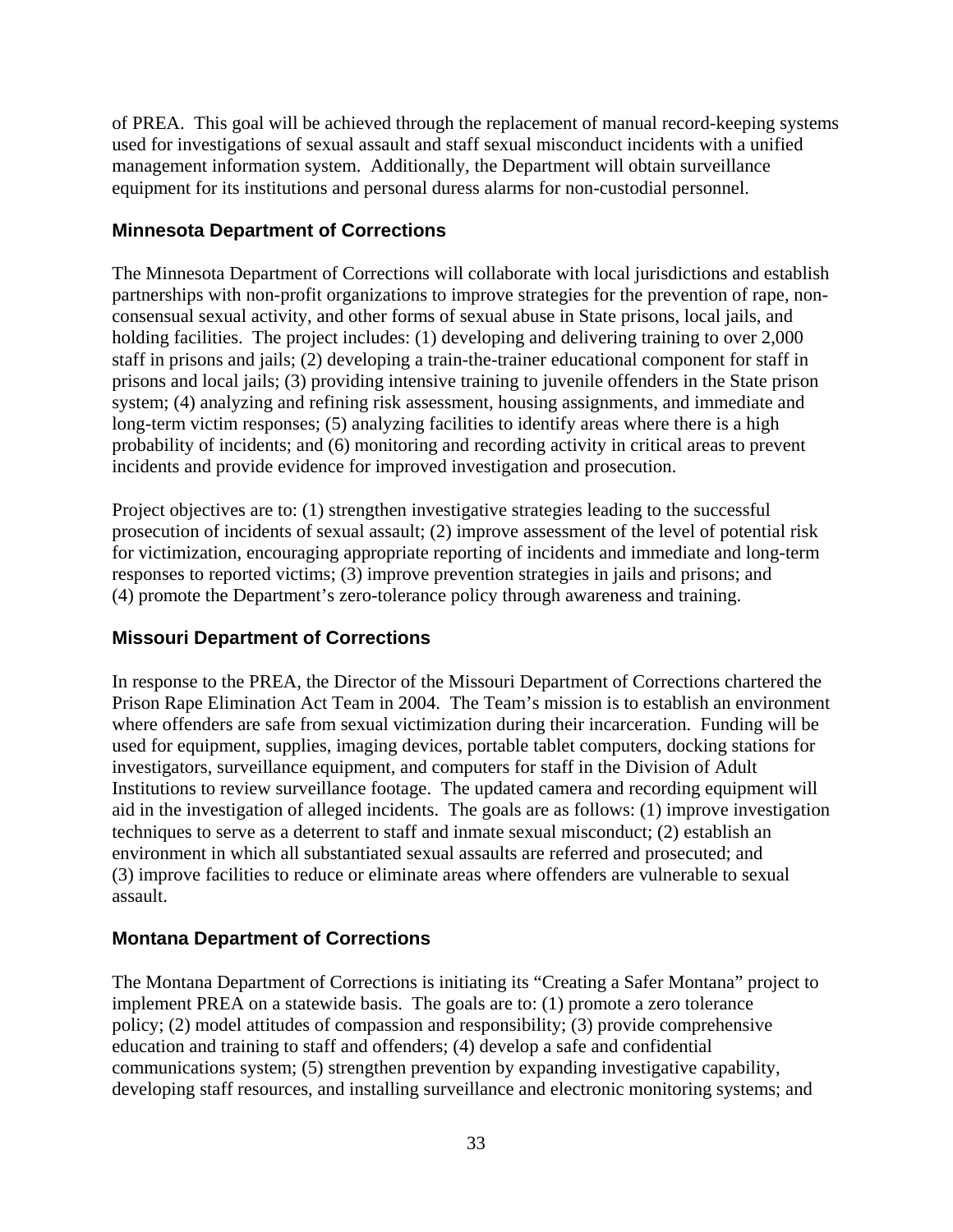(6) build a self-sustaining infrastructure for education on the prevention of sexual assault in all adult facilities. The Department intends to take a systemic approach in applying resources that will affect the greatest number of inmates.

#### **North Carolina Department of Correction**

The North Carolina Department of Correction will take a multifaceted approach to address the issue of inmate safety by including numerous disciplines and processes such as custody, human resources, inmate orientation and education, victim support and counseling, medical and mental health, training, sanctions, classification, false reporting, electronic tracking, data collection and audits, investigation, prosecution, and prevention. The Department will use its 2006 Protecting Inmates and Safeguarding Communities grant funds to accomplish the following goals: (1) eliminate sexual assaults and sexual misconduct through enhancements to the Department's prevention practices; (2) enhance the existing system of investigation through training and by building partnerships with stakeholders; and (3) supplement Victim Services and Counseling by including an inmate sexual assault component. These goals will be achieved by (1) reviewing and enhancing current policies and procedures to include clear definitions and expectations of a zero tolerance standard; (2) hiring a statewide PREA administrator, two regional coordinators, an administrative secretary, and special contract trainers dedicated to PREA; (3) improving investigative techniques through collaboration with the State Bureau of Investigation and the Conference of District Attorneys; (4) collaborating with the medical and law enforcement communities on appropriate investigative protocols; and (5) installing digital video cameras with digital "still-frame" technology to help identify predators and victims and to generate a visual record that can be used as evidence.

#### **Nebraska Department of Correctional Services**

The Nebraska Department of Correctional Services will address the issue of inmate sexual assault by enhancing the identification of victims and perpetrators and by providing best practice prevention and intervention services to these groups in the prison setting. The Department will use the 2006 Protecting Inmates and Safeguarding Communities grant funds to refine the identification, classification, and housing of high-risk groups. The Department will extend the 2003 Serious Violent Offenders Reentry Initiative and the 2004 Protecting Inmates grant by enhancing the development and validation of an external classification system, a risk assessment instrument, and a needs assessment instrument to identify violent offenders and target interventions and transition services for this population. The initiative includes the development of an internal classification system to assist in identifying and housing inmates who are a high risk for sexual predation or sexual victimization. The 2006 Protecting Inmates award will fund seven major enhancements: (1) the use of computer-assisted interviews to increase the disclosure of sexual assaults and victimizations; (2) the initiation of psychopathy screening and assessments for all inmates upon initial classification; (3) extending the follow-up period on the internal classification instrument and the collection of evaluation data; (4) continuing the refinement and evaluation of the initial sexual predator/victim screening instrument to ensure the validity and efficacy of the instrument; (5) increasing services for victims and potential victims;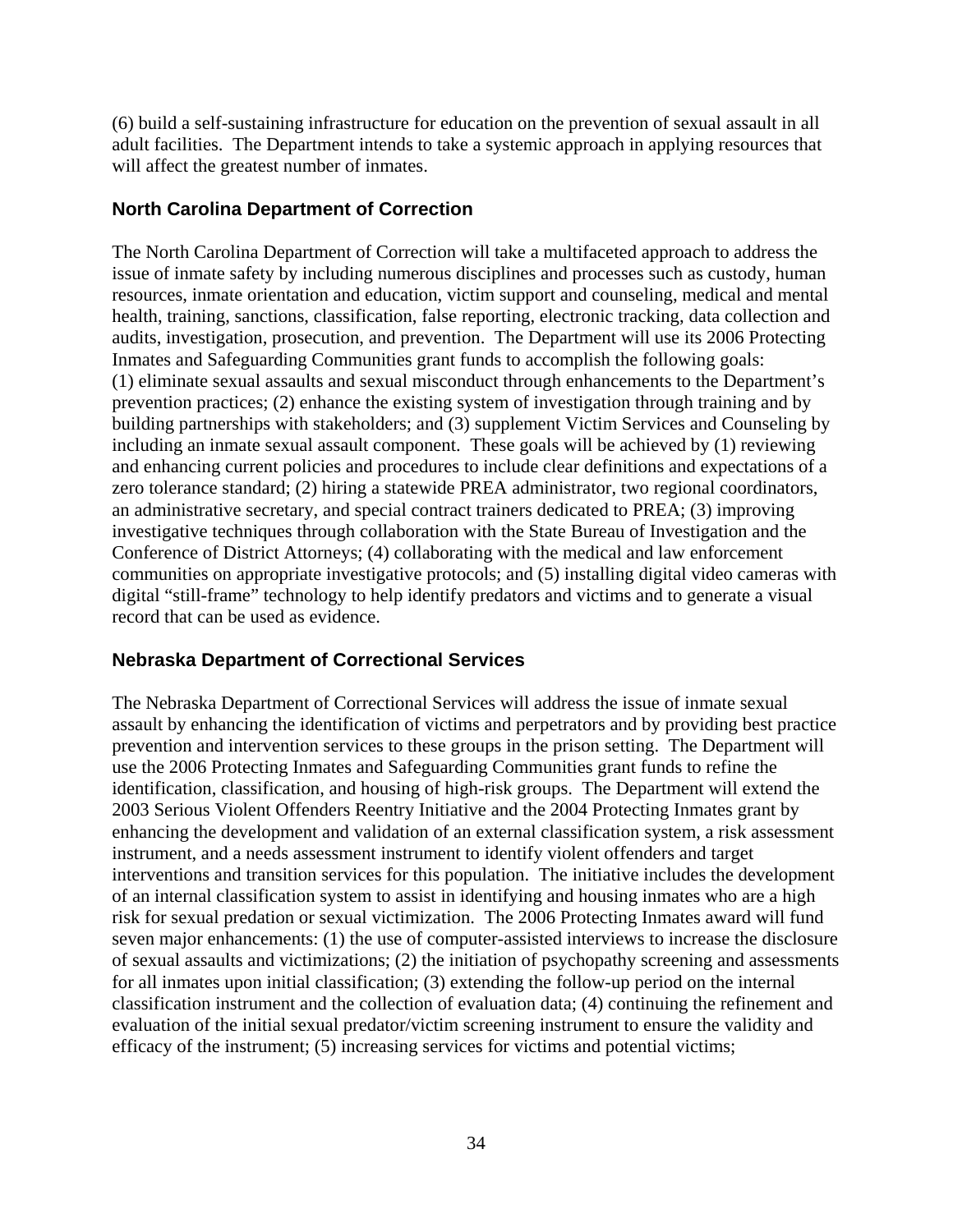(6) expanding interventions for inmates at high risk of sexual predation; and (7) providing preventive mental health services to inmates who have been identified as being at a high risk for exploitive and/or impulsive behaviors.

### **New Hampshire Department of Corrections**

Consistent with the overall goal of PREA and the mission of the New Hampshire Department of Corrections to provide a safe environment for the treatment and rehabilitation of offenders, the Department proposes to implement Project REAP (Rape Elimination Awareness Project). The Project is a comprehensive approach to eliminating sexual assault in prison. The Project incorporates a "zero-tolerance" standard and includes efforts toward achieving a culture characterized by a greater understanding of the complexities of sexual assault in prison by Department personnel and offenders. These objectives will be achieved through increased reporting, improved investigations and prosecutions, appropriate crisis intervention, and ongoing victim services support.

The Department will implement Project REAP in three phases. Phase I is designed to: (1) assess the extent and nature of the problem; (2) create a climate and culture that encourages and supports detection, reporting, investigation, and prosecution of prison sexual assault; and (3) sustain movement toward a safe environment for offenders based upon an institutional culture of zero-tolerance. Phase II will develop the capacity to: (1) provide rape crisis intervention, appropriate and effective responses (including medical and mental health interventions), and follow-up services to victims; (2) educate staff and inmates regarding prison sexual assault; (3) develop effective measures to predict predatory and victim profiles and modify classification and housing assignments designed to reduce the likelihood of sexual assault; (4) develop effective measures to identify problematic staff; and (5) increase the security and surveillance of at-risk offenders. Phase III will consist of a comprehensive process and outcome evaluation of all REAP activities.

## **Ohio Department of Youth Services**

The goal of the Ohio Department of Youth Services is to effectively identify and decrease instances of sexual assault and consensual sex in its institutions. To implement the policy and move toward compliance with PREA and the newly-promulgated standards of the American Correctional Association, the Department established and is working toward achieving the following objectives: (1) improve and enhance physical plants to expand the line of sight and reduce blind spots in all secure juvenile correctional facilities; (2) provide coordinated services and specialized training related to sexual abuse and assault; (3) implement an effective system of reporting; and (4) develop a classification system in all institutions. Under this new grant award, the Department will work toward a fifth objective which is to effectively treat and release youthful offenders convicted of sexual offenses back to the community. The program will divert youth from being returned to the Department by placing them in community programs. These programs can better address the treatment needs of an offender and his or her family and will keep the youthful offender in a community setting where treatment agencies, families, and the Juvenile Court can remain involved.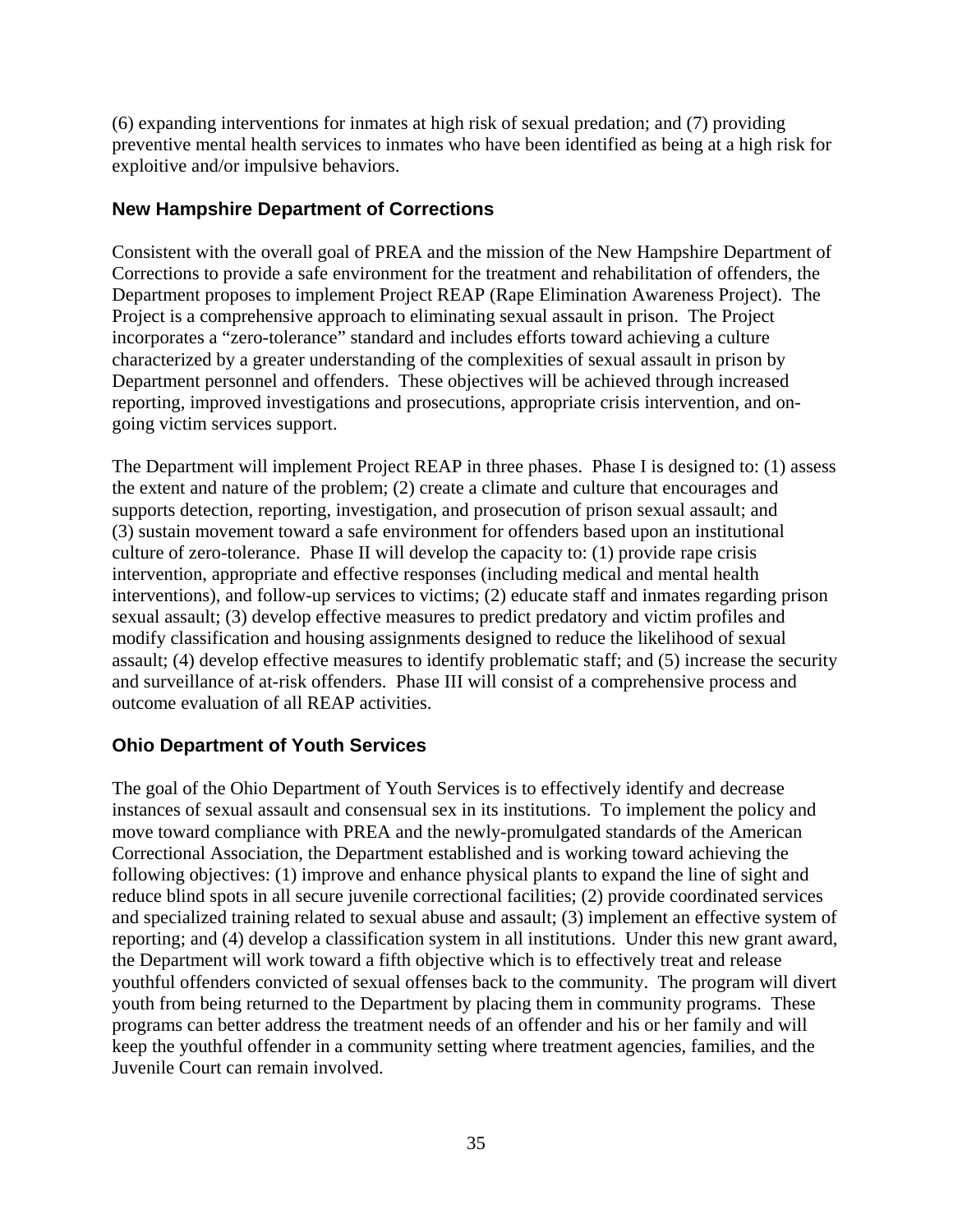## **Oregon Department of Corrections**

The primary goal of the Oregon Department of Corrections' Right to be Safe in Prison initiative is to increase inmate and public safety by addressing the issues of sexual assault and other highrisk behaviors among inmates and to reduce the impact on society when these offenders are released. The Department seeks and uses internal and external expertise to eliminate sexual assault, reduce the negative effects of sexual assault on inmates and their families, and protect public health as these offenders are released from prison. Other goals include: (1) enhancing information systems that contain data on inmate behavior; (2) educating offenders and staff about the effects of sexual abuse and about how offenders can protect themselves and prevent abuse from occurring; (3) prosecuting predatory offenders; and (4) providing victim services inside institutions and in the community after release.

## **Pennsylvania Department of Corrections**

The Pennsylvania Department of Corrections will use the grant funds to build upon and strengthen the Department's previous efforts to eliminate and track rape and forced sexual conduct incidents within the State's correctional system by: (1) increasing response to victims of sexual violence; (2) increasing the availability, reliability, validity, and timeliness of data on sexual assault; (3) improving prevention strategies for sexual assault in prison; (4) improving prosecution strategies; and (5) improving the provision of services for inmates who are victims of sexual assault.

#### **Puerto Rico Department of Corrections and Rehabilitation**

The goal of the Puerto Rico Department of Corrections and Rehabilitation is to improve the procedures by which sexual assaults, either inmate-on-inmate sexual assault or staff sexual assault or misconduct, are reported, investigated, and prosecuted. Additionally, the Department will enhance it's monitoring capabilities by installing cameras in high incidence areas inside the agency's correctional facilities. The updated cameras and recorders will provide prosecutors with more persuasive evidence and will give them an incentive to pursue prosecutions. The cameras will also help ensure greater safety for the staff patrolling areas of limited visibility.

#### **South Dakota Department of Corrections**

The South Dakota Department of Corrections will use the PREA grant funds to help develop policy, provide training, design an assessment instrument, provide sexual assault education and awareness to inmates, and develop State and local communication protocols. The goals of the Department's program are to: (1) eliminate sexual assault of inmates in State correctional facilities; (2) provide assistance to eliminate sexual assault of inmates in local jails and juvenile detention centers; (3) protect communities when sexual predators are released from custody; and (4) design and implement systems to improve performance, monitor grant progress, and support the preparation of process and outcome evaluations.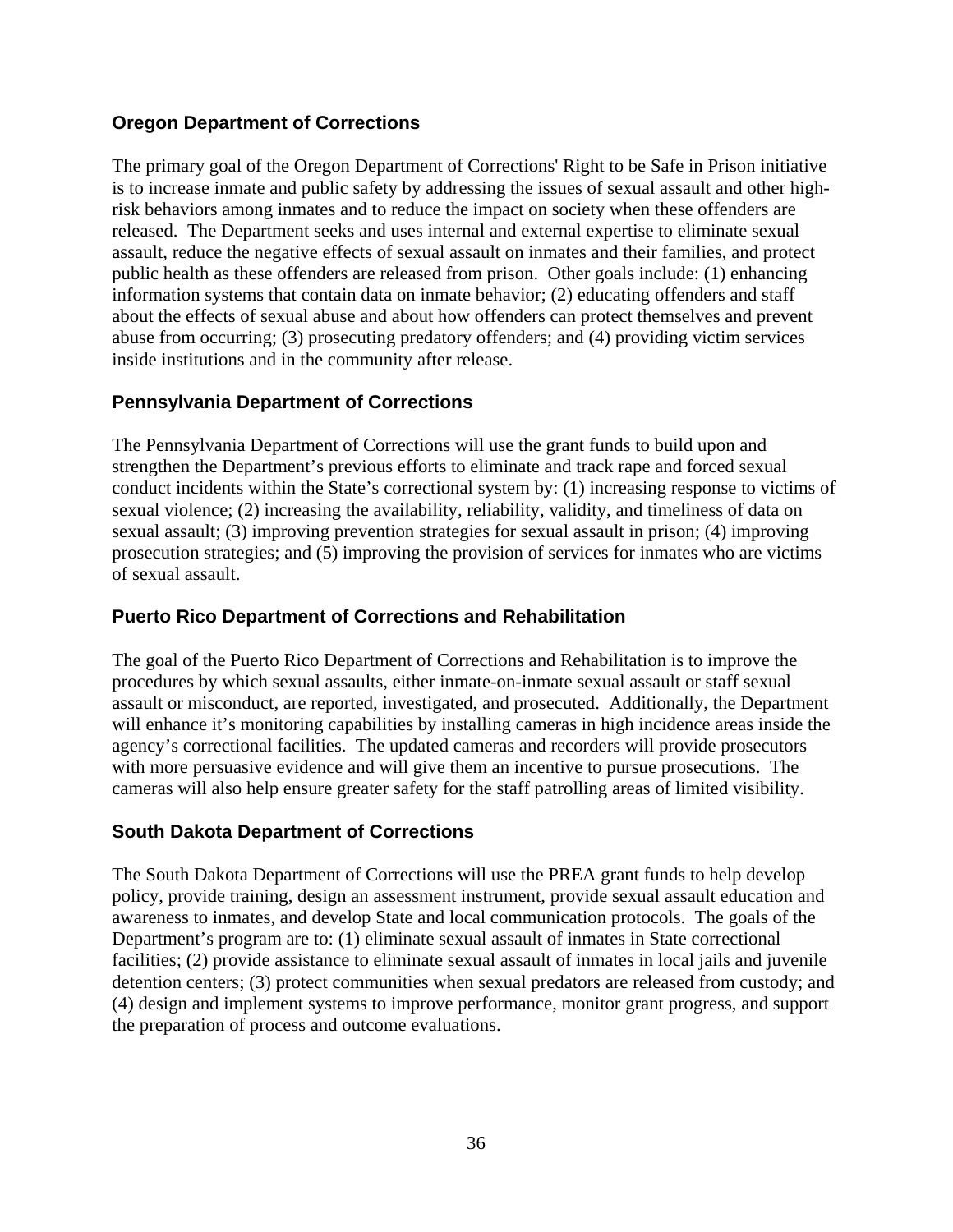## **Tennessee Department of Corrections**

The Tennessee Department of Corrections proposes to implement a comprehensive program to address issues of inmate sexual assault and staff sexual misconduct in State institutions. The goals of the Department's PREA project are: (1) to implement initiatives designed to increase reporting of assaults; (2) to improve the capacity to investigate allegations; (3) to improve services for victims of sexual assaults; and (4) to prevent future cases of sexual assault and staff sexual misconduct.

## **Texas Department of Criminal Justice**

The Texas Department of Criminal Justice will continue its existing prevention strategies through its Safe Prison Program and will implement a formal offender orientation program at the Department's four largest intake facilities (Holliday, Middleton, Garza West, and Woodman).

The orientation program is consistent with the Department's zero tolerance policy regarding sexual assaults. It will focus on preventing and reporting sexual assaults and will include curriculum modules addressing sexual assault as it relates to prison life in general. Current program activities such as training staff and key stakeholders on sexual assault related issues, designating staff to assist with offender management, and continuously assessing staff's attitudes towards sexual assault, will continue.

## **Virginia Department of Corrections**

The Virginia Department of Corrections will use the PREA grant funds to: (1) install a telephone hotline for reporting sexual assaults and video surveillance equipment in the women's prisons (because the institution currently has inadequate camera coverage); (2) develop and implement sexual assault training programs; and (3) develop and disseminate protocols addressing inmate sexual assault.

#### **Vermont Department of Corrections**

The State of Vermont will use the PREA grant funds to improve inmate and staff safety. The Department's goals include: (1) increasing reporting of prison sexual exploitation; (2) protecting vulnerable populations; (3) increasing the capacity to investigate and support prosecution of reported sexual assault; and (4) determining the prevalence of prison sexual assault. Project objectives include: (1) enhancing staff training in matters related to prison sexual assault; (2) reinforcing the idea that prison sexual exploitation is criminal behavior and destructive to the prison environment; and (3) delivering specialized training for investigators, prison officers, medical and mental health staff, and supervisors and managers whose duties require their intervention in incidents of prison sexual assault.

## **Wisconsin Department of Corrections**

The Wisconsin Department of Corrections proposes to use its Protecting Inmates and Safeguarding Communities grant to focus on the prevention, investigation, and prosecution of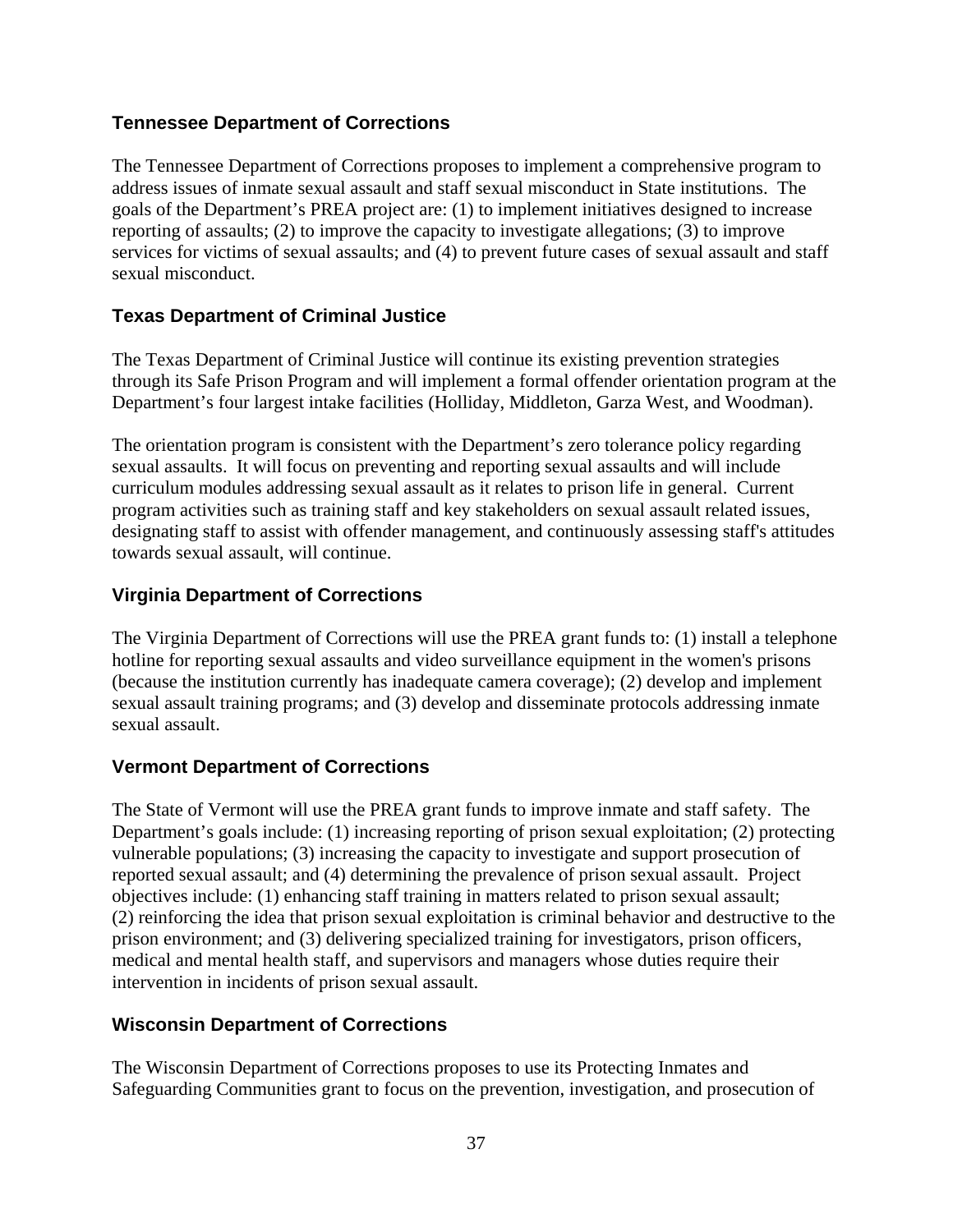prison sexual assault and on treatment and other services to victims. The project proposes to expand upon the Department's existing collaborative efforts with local correctional agencies and criminal justice partners. The proposed goals are based on the need to ensure a coordinated strategy and include: (1) increasing staff and inmate awareness and understanding of prison sexual assault; (2) improving the ability of staff and inmates to recognize potentially dangerous situations; (3) providing guidance to staff and inmates in the prevention of sexual assaults; (4) enhancing the investigation and prosecution of sexual assault; and (5) providing appropriate services and treatment to victims and perpetrators of sexual assault in prison.

#### **Wyoming Department of Corrections**

The mission of the Wyoming Department of Corrections is to contribute to public safety by exercising reasonable, safe, secure, and humane management, while actively providing offenders opportunities to become law-abiding citizens. The Department recognizes the need to protect offenders from harm as part of its mission. To help achieve this mission, the Department's goals and objectives for the 2006 Protecting Inmates and Safeguarding Communities Discretionary Grant Program are as follows: (1) develop training standards for inmates and staff; (2) increase communication between local law enforcement, the Department, and the prosecutor's office; (3) ensure that offenders released to the community are assessed if a record of predatory sexual behaviors is present; (4) ensure that appropriate community services are available to offenders reentering the community; (5) increase the number of cameras and monitoring equipment in facilities to reduce blind areas where incidents of sexual misconduct could occur; (6) organize a statewide PREA Collaboration Conference and include human services agencies, detention facility administrators, Department personnel, and others affected by the PREA; (7) implement a tracking system to provide complete and accurate data on incidents of sexual misconduct between offenders and between offenders and staff; and (8) develop the capacity to sustain these programs through sound financial planning.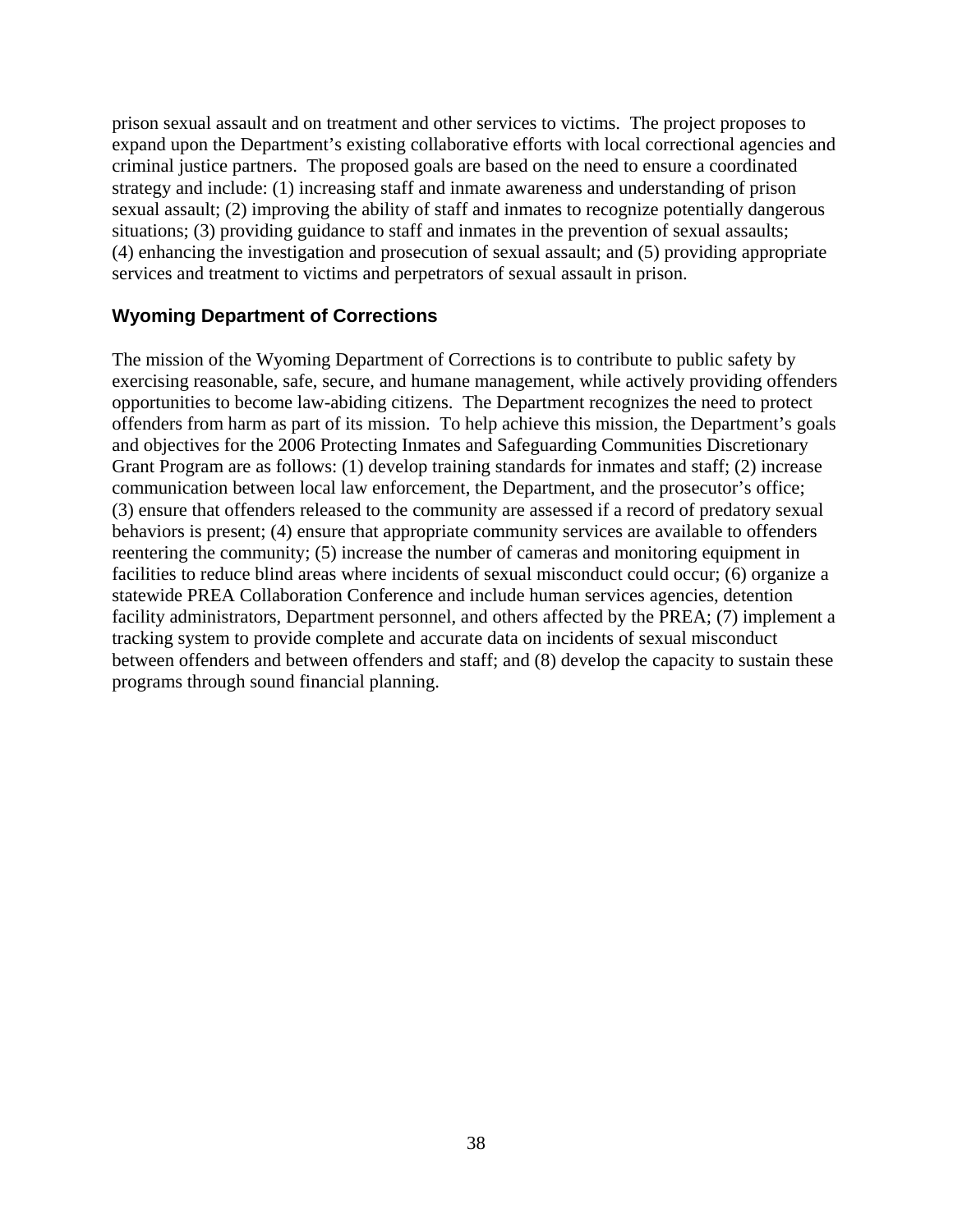# **Appendix B: NIC/WCL Project on Addressing Prison Rape: Sample Action Plans**

Each team that attends training delivered by the NIC/Washington College of Law Project on Addressing Prison Rape is required to develop and deliver a presentation at the close of the program. These presentations cover several topics, including a review of current challenges and efforts in addressing prison rape, key "lessons learned" during the program, and actions that participants plan to take upon returning to their jobs. Following are some of the action steps planned by teams from training programs conducted in 2006:

#### Addressing Staff Sexual Misconduct with Offenders (March 2006)

#### Team: Tennessee

- < Amend the legislation that has been introduced this session that would revise the sexual assault statute to include a duty to report and to expand the definition of "in custody."
- < Establish investigative protocols and train internal affairs staff and institution-based investigators to investigate sexual misconduct.
- $\triangleright$  Train all staff in the signs and symptoms of sexual misconduct and the procedures for reporting suspected violations.
- Secure a commitment from the district attorney to prosecute sexual misconduct cases.
- < Establish a culture whereby employees feel comfortable and supported in reporting incidents of sexual misconduct.
- $\blacktriangleright$  Include identifying indicators of sexual assault, encouraging employees to report, and working to prevent sexual assault in the supervisor's job plan.
- < Include indicators of sexual assault and reporting procedures in core training of all staff.
- < Encourage the commission and other top managers to communicate through videos, the newsletter, and the Intranet, information on the importance of reducing staff sexual misconduct, emphasizing the threat to safety and security.
- Require media training for wardens, deputy wardens, and other Central Office staff.

#### Team: Nebraska

- $\blacktriangleright$  Review and revise the training curriculum for pre-service, in-service, investigator, supervisory, roll call, and other identified training.
- $\blacktriangleright$  Establish policy and practice regarding investigations involving staff sexual activity with an inmate, to include placement of the results in the employee's personnel file.
- < Use a validated screening instrument to assess personality characteristics and/or conduct an interview with a psychologist as part of the employee hiring process.
- $\blacktriangleright$  Include staff sexual (and other) misconduct questions as part of the hiring process.
- Revise the investigation policy and identify information tracking needs and database needs.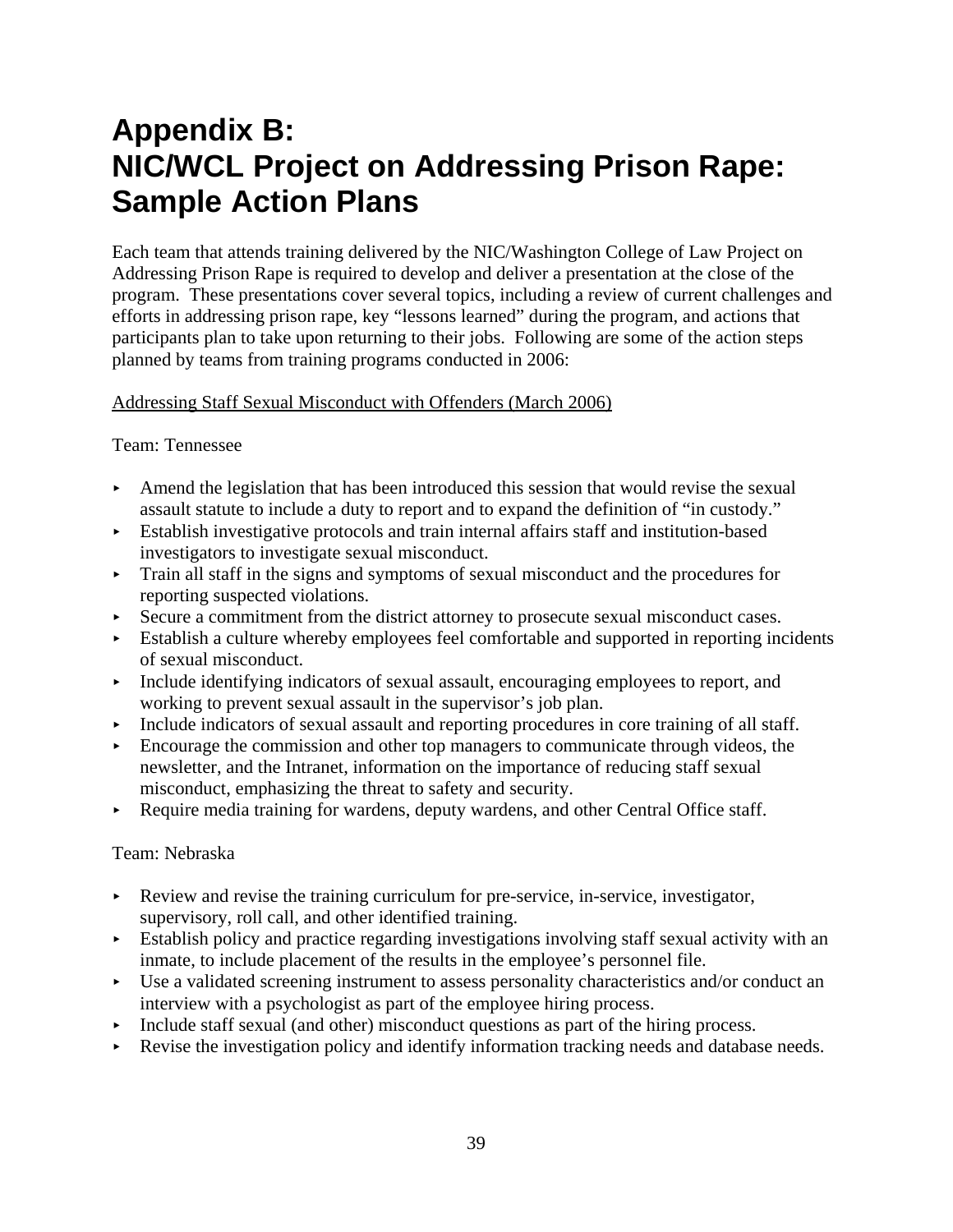## Investigating Allegations of Staff Sexual Misconduct with Offenders (July 2006)

### Team: Oregon

- Review the SB89 sentencing guidelines and work with constituent groups to determine if revisions are necessary.
- < Review the Department's PREA Policy, and include a requirement in the policy that PREA training must be completed within 3 months of an employee's date of hire.
- **Following 1** Implement an employee PREA training form to be placed in the employee's official personnel file. Require that the employee signs the form acknowledging attendance of required training and the awareness of SB89.
- Conduct a review of the Employee Assistance Program contract and ensure incorporation of the program into employee investigations.
- < Review staffing patterns with the Executive Management Team. Watch for misuse of overtime and patterns of employees being assigned to posts where they are isolated with inmates.
- < Develop training that has a focus on effective report writing.
- $\triangleright$  Discuss with the Department's Public Affairs Office strategies for handling communications with the media and the legislature on PREA-related topics. Ensure a consistent message is being communicated.
- $\triangleright$  Include "added value" reviews of all cases and comparisons to cases in the last 12 months to address emerging patterns as an additional task for the PREA Committee.
- External Review the Department's policy and procedure regarding inmate movement and housing at medical facilities.

#### Team: Kansas

- < Develop a comprehensive investigative policy that outlines management's philosophy, procedures, and follow-up strategies.
- < Review and refine State laws to include non-department supervisors, volunteers, and all Department staff involved with offenders on supervision. Review current reporting laws to ensure they include reporting inappropriate activity.
- $\triangleright$  Locate and provide extensive training for all investigators who conduct investigations specific to institutional situations and offenders.
- $\rightarrow$  Develop a method to assess organizational culture related to sexual misconduct, and provide information gained from the assessment to all investigators.
- $\triangleright$  Review the chain of command to consider centralizing supervision and upgrading the classification of investigators.
- < Increase staff sensitivity to sexual misconduct through training.
- < Establish first responder teams at all offices and facilities. Train these teams to take initial action when sexual misconduct is reported or observed.
- Review victim programs to determine the appropriate level of support available in response to sexual misconduct.
- $\triangleright$  Conduct regular meetings with investigators and human resources staff to enhance communication among these staff members.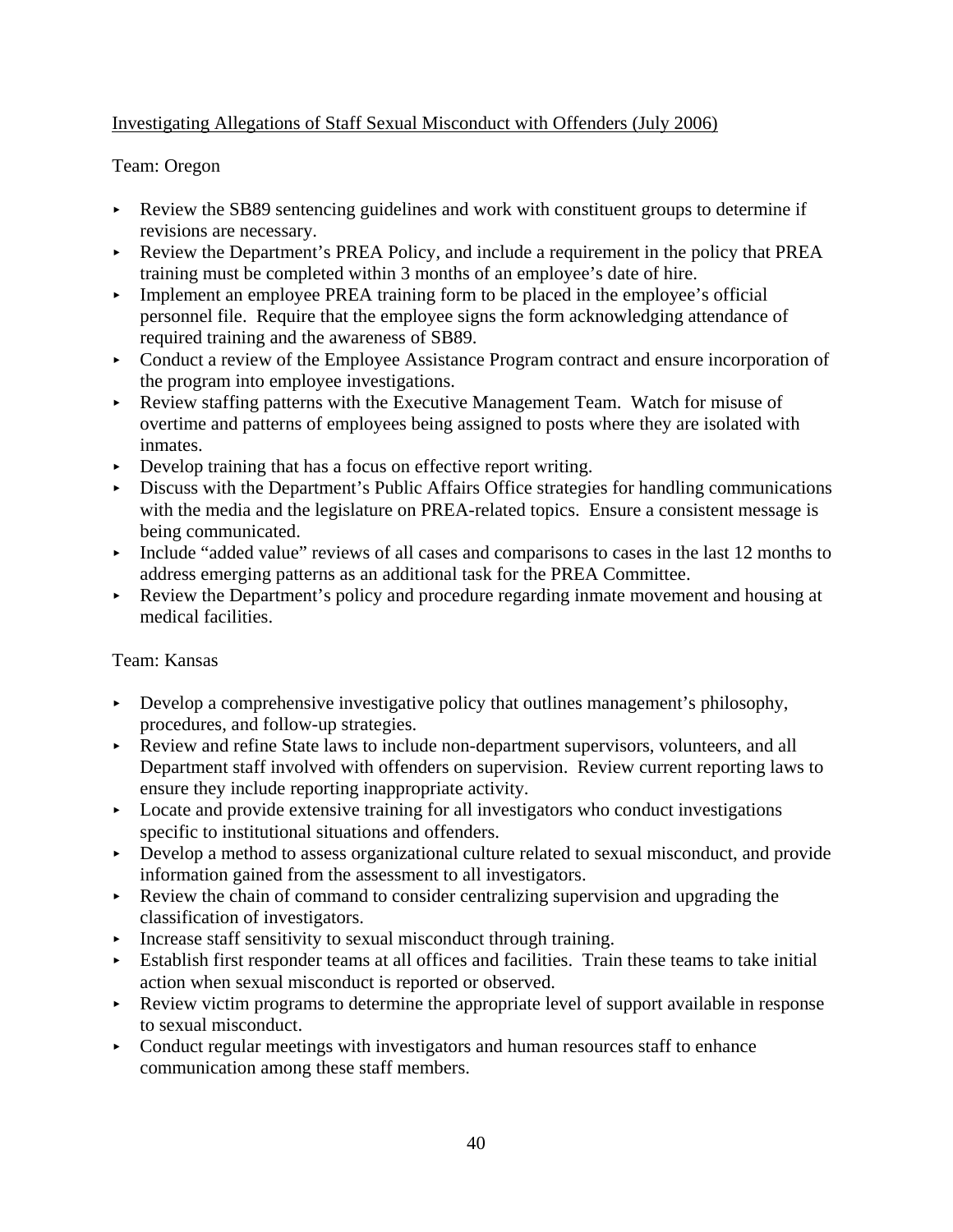- **Begin communication with prosecuting agencies to increase awareness of staff sexual** misconduct issues, and attend the annual County Attorney Association conference.
- Develop a process to conduct annual culture checks by Central Office human resources staff and facility management staff.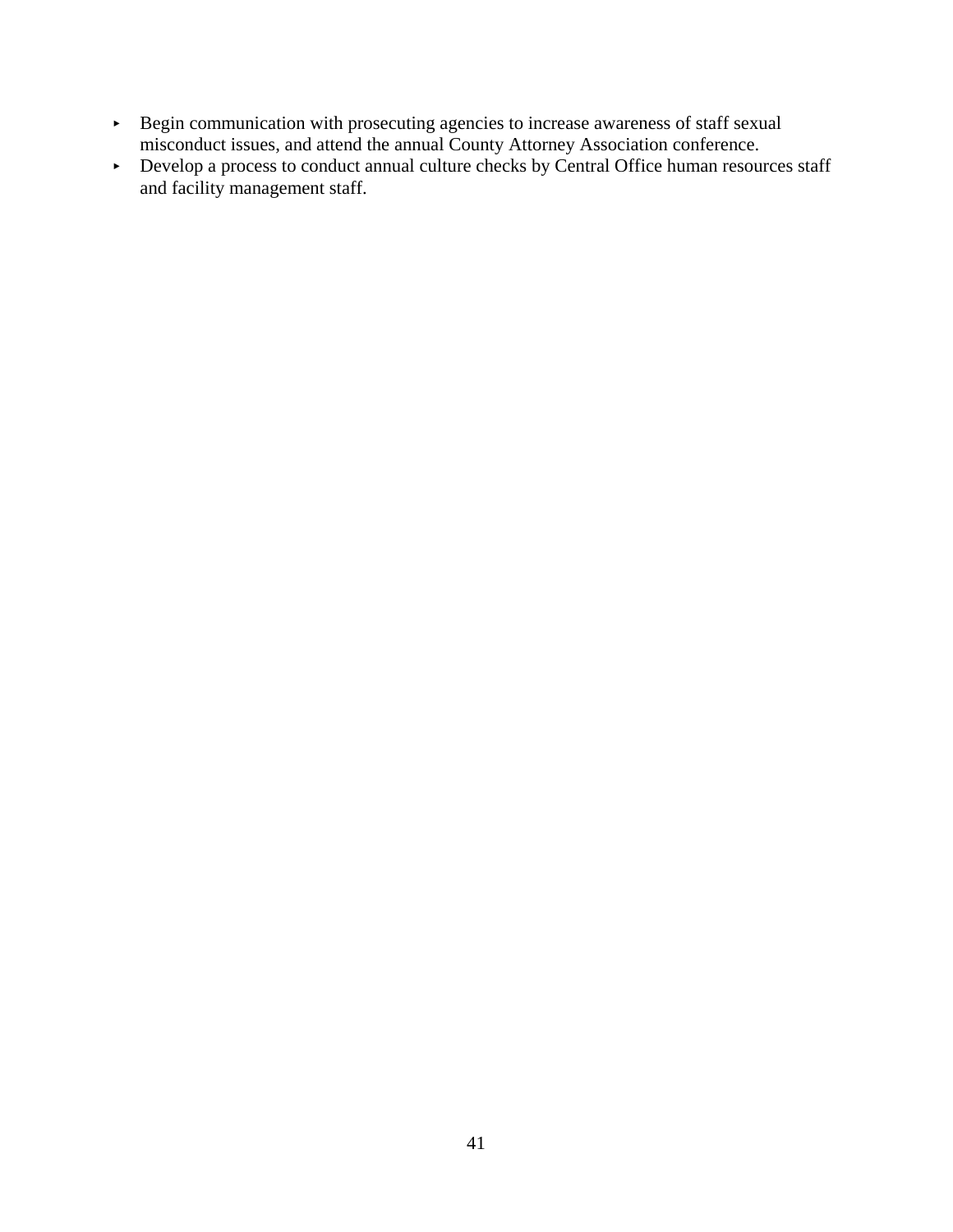# **Appendix C: PREA Training for Trainers: Training Plan Progress Summaries**

## **Alabama**

The Alabama team has made significant progress on its action plan. Accomplishments include: (1) the provision of statewide PREA training for all staff, (2) completion of a database that will track information on potential victims and perpetrators system-wide, and (3) approval to hire nine regional PREA coordinators. These coordinators will report to the Director of Training and will assume responsibility for all PREA-related activities; including staff training, inmate orientation, and tracking investigations. The coordinators will also work with the Intelligence and Investigation Officers at the institutions in their region. Community corrections functions fall under a separate State agency. Training Director Williams has been sharing training information and materials with agency staff and involving them in PREA activities.

#### **Iowa**

The Iowa team developed five training goals during the session: (1) a plan to conduct a PREA instructor's course that emphasizes a consistent message to staff; (2) facilitating a PREA discussion between labor and management; (3) developing a specific training session for community-based centers; (4) developing training on evidence preservation; and (5) training for transportation staff, victim advocates, and investigators. Team members indicated that they had experienced some difficulty implementing the first goal due to inconsistent lesson plans that had not been updated to reflect PREA. Some staff thought the only focus was on staff sexual misconduct, which led to some conflict (with organized labor in particular). The team felt that an updated curriculum that clarifies PREA matters should make the issue more manageable. Discussions continue regarding the relevance of PREA to community-based agencies. Team members and their table coach engaged in detailed discussions about how to open this discussion and respond to questions.

## **Kentucky**

Team members met with the Commissioner after the program and with wardens at a recent Warden's meeting**.** Response to the action plan was positive from the Wardens and the Commissioner. The training unit has been moving forward with computer-based training. The team is considering how to provide training to contract staff who do not participate in the ongoing staff training sessions. One option is to provide computer-based training to contractors. Applications have been completed for several NIC training programs. The team is concerned about the lack of an inmate orientation/training plan. The team is reviewing the existing inmate orientation program and discussing improvements.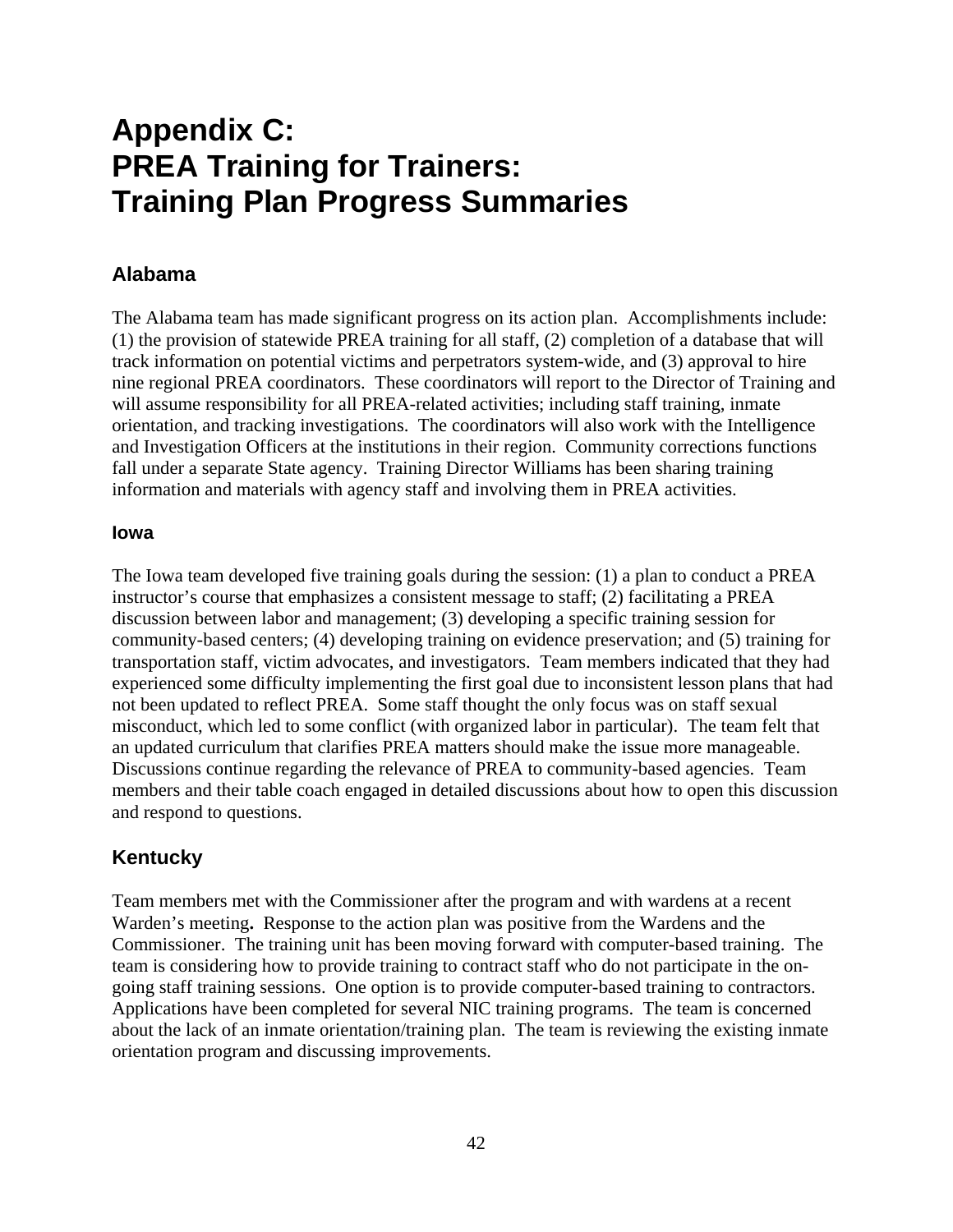## **Louisiana**

The team reported that they have made substantial progress toward implementing their action plan, aided by the State's receipt of a Federal PREA Grant from the Bureau of Justice Assistance. The grant has enabled the development of a Statewide implementation plan. The annual in-service curriculum has been revised to include PREA-related information and materials. Delivery is scheduled to begin in January 2007. Louisiana is also planning a 40-hour course for investigators. The team provided a 2-hour training session at the women's facility for the Warden, investigators, correctional officers, and two 4-person inmate orientation teams. Materials were provided to these orientation teams to aid their work. More of these training sessions are being scheduled. In addition, the team and a Department attorney will be meeting with inmate peer group counselors to discuss their role regarding PREA, in particular their responsibility around the reporting of incidents. With the help of the Department's victim services coordinator, contact has been made with representatives from community rape crisis agencies. These individuals expressed a willingness to provide services to inmates and offenders under community supervision.

## **Massachusetts**

The Massachusetts team's goal is to establish five training programs in the following areas: (1) training for trainers, (2) investigator's training, (3) first responder's training, (4) training for managers, and (5) pre-service and in-service training. To help develop the training agenda, the agency's PREA plan is being reviewed and updated. The team also contacted the agency's PREA Manager, who indicated that agency investigators are working with investigators from the Massachusetts State Police to expand their investigatory skills.

## **Mississippi**

The Mississippi team's Training Action Plan identified a number of key issues that will help move the agency forward as they implement the PREA. The team decided that the first step was to educate senior managers. They have organized an informational presentation on November 22, 2006, for the Commissioner and the agency's executive staff. The team agreed that part of the presentation will involve educating the executive staff about addressing staff sexual misconduct as required under PREA.

The Department's plan for introducing PREA to the inmates was developed in conjunction with its policy addressing infectious diseases. The team believes they will get the support they need from the Wardens and program staff regarding initiatives to educate inmates about sexual assault.

## **Nebraska**

The Department's Training Unit successfully completed its American Correctional Association audit last month. The focus of activities since the team's return from the PREA training-fortrainers program has been preparing for the audit. The team is somewhat discouraged regarding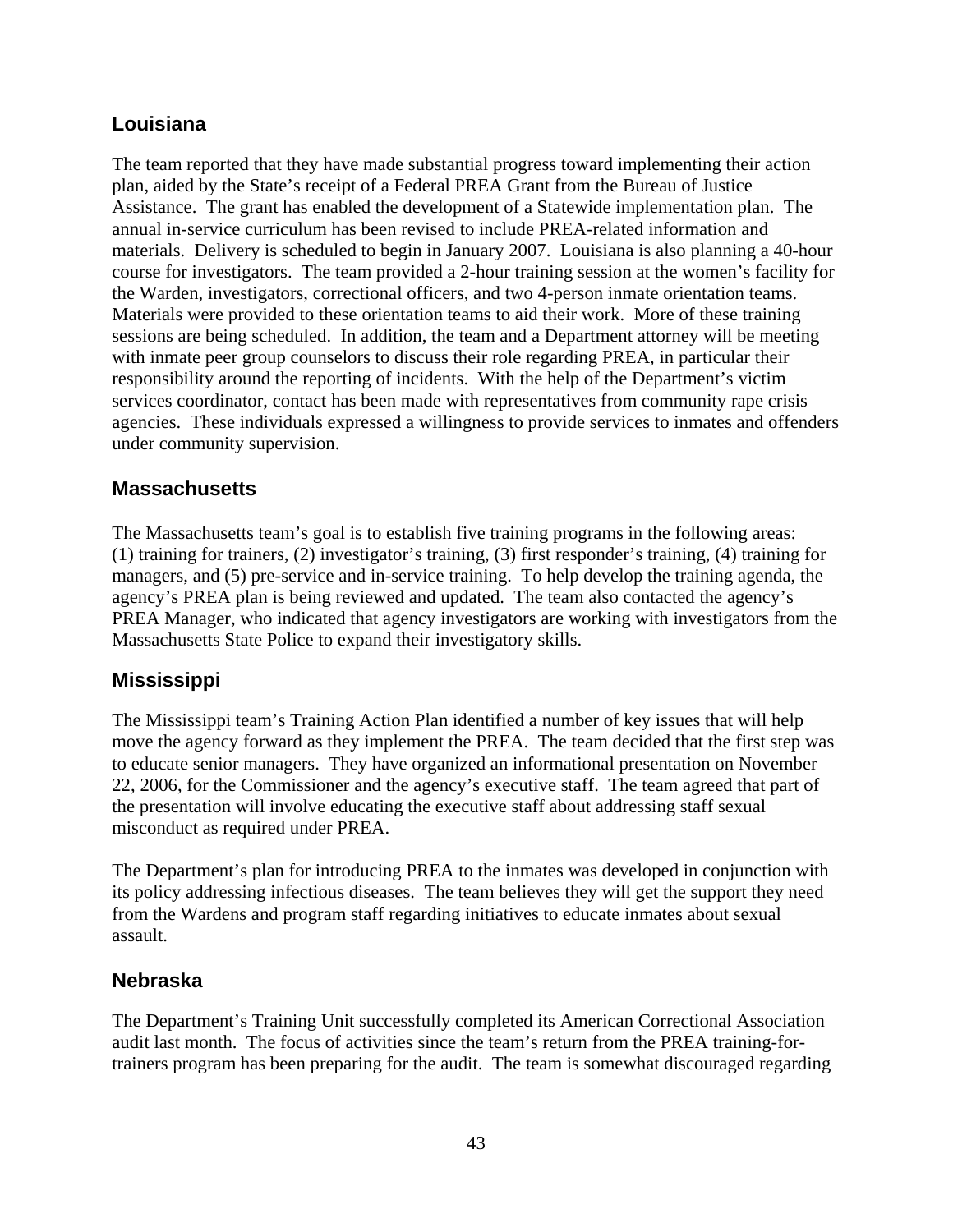their progress toward meeting the goals of their training plan due to barriers that are beyond their control.

The Training Unit will be developing a training-for-trainers session to be held next spring to prepare regional trainers to teach staff about PREA during pre-service and in-service training. Staff are also using the Policy Review Guide to analyze sexual assault policies to ensure they are in compliance. The NIC inmate orientation videos and facilitator guides have been sent to the Deputy Director for review regarding their use in the inmate orientation process. Currently, inmates are informed of PREA during initial orientation and are provided written materials to review. If use of the NIC material is approved, the Training Unit staff will work with institution staff to integrate the material into the orientation process.

Because investigators are certified law enforcement officers, the Training Unit is not responsible for their training. However, the Chief of Investigations completed the NIC training for investigators at American University.

PREA training for community corrections staff and parole officers has been accomplished and will continue as part of annual in-service training. Youth facility staff are included in the annual in-service training.

## **New Jersey**

The New Jersey team developed five training goals during the session. The goals focused on developing specific training for staff, investigators, and the inmate population. Using the NIC inmate orientation videos as a template, the agency developed a 7-minute video to provide an orientation to inmates about PREA. The agency is currently developing a training module for investigators. This work will be coordinated with external law enforcement agencies and will be provided to 103 Department investigators. The Department is also developing a comprehensive PREA plan that will contain a number of training elements. The Department has received approval to use Federal PREA grant funds for some of these activities.

## **Oregon**

The Oregon team developed two major training goals during its session, with a focus on developing instructor courses for staff training and inmate orientation and on the incorporation of PREA training for outside agencies and contractors. The agency continues to use the inmate orientation video at the Coffee Creek facility for female inmates. Beginning in February 2007, they will begin using the inmate orientation video for male inmates at the Oregon State Correctional Institution. An orientation program is also being developed specifically for disabled inmates. The staff training initiative is moving forward, and the agency is continuing to implement its Federal grant. The agency also plans to partner with Multnomah County, Oregon, in joint training activities.